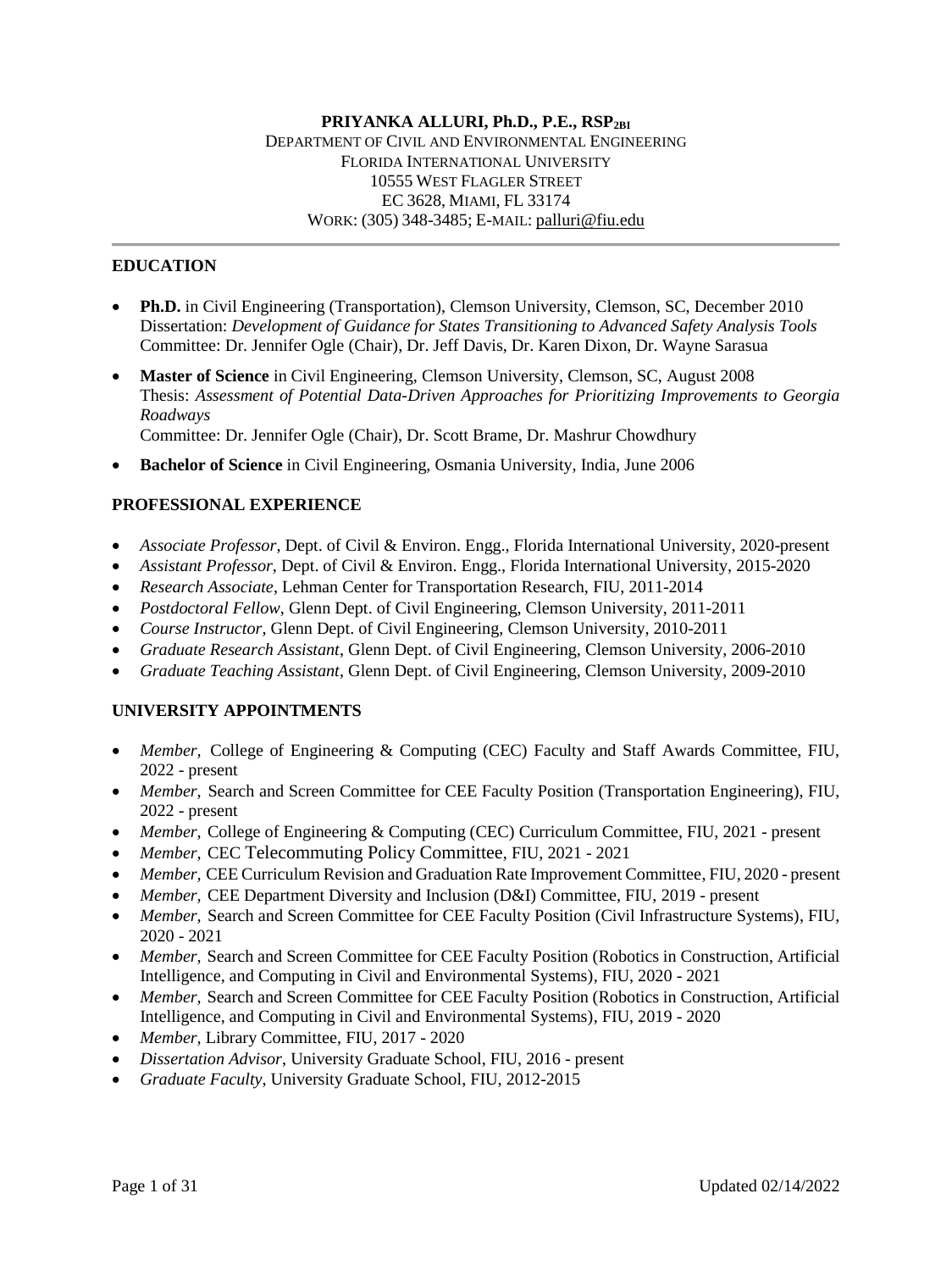## **SPONSORED RESEARCH PROJECTS**

### **As Principal Investigator** *(Total PI Funding: \$4,496,513)*

- 1. *Performance Evaluation of the Dura-Line's OptaSense Traffic Monitoring Solution – An FDOT District Six Case Study,* Florida Department of Transportation District Six, \$53,939, 2021-2022.
- 2. *Guidelines for Activating Ramp Meters during Off-peak Hours and Weekends,* Florida Department of Transportation, \$175,000, 2020-2022.
- 3. *Dwight David Eisenhower Transportation Fellowship Program*, Federal Highway Administration, \$17,000, 2021-2022
- 4. *Technical and Research Support for the SAFE STRIDES 2 Zero Program*, Florida Department of Transportation Traffic Engineering and Operations Office, \$114,330, 2021-2022.
- 5. *Statewide Pedestrian and Bicyclist Focus Education and Enforcement Effort Phase 2, Center for* Urban Transportation Research (CUTR) at University of South Florida, \$25,000, 2021-2021.
- 6. *Enhanced Safety for School Crossing Zones – Florida School Crossing Guard Training Program Administration,* Florida Department of Transportation, \$145,000, 2021-2022.
- 7. *Performance Evaluation of Connected Vehicle (CV) and Transportation Systems Management and Operations,* Florida Department of Transportation, \$149,652, 2020-2022.
- 8. *Technical and Research Support for ITS and Traffic Engineering Projects (LOA # 29)*, Florida Department of Transportation District Six, \$220,000, 2020-2024.
- 9. *Enhanced Safety for School Crossing Zones – Florida School Crossing Guard Training Program Administration,* Florida Department of Transportation, \$145,000, 2020-2021.
- 10. *Developing Safety Performance Functions and Crash Modification Factors for Managed Lanes Separation Treatments,* Florida Department of Transportation, \$223,950, 2020-2022.
- 11. *Identifying and Prioritizing Target Regions to Conduct Outreach Activities to Improve Safety and Mobility of Aging Population,* Florida Department of Transportation, \$140,000, 2020-2021.
- 12. *Dwight David Eisenhower Transportation Fellowship Program*, Federal Highway Administration, \$25,500, 2019-2020
- 13. *Toolkit for the Assessment of Safety at Bus Stops,* Florida Department of Transportation, \$180,000, 2019-2022.
- 14. *Technical and Research Support for ITS and Traffic Engineering Projects (LOA # 25),* Florida Department of Transportation District Six, \$250,000, 2019-2020.
- 15. *Miami Beach Citywide Pavement Marking Study, City of Miami Beach*, \$16,125, 2019-2020.
- 16. *Guidelines for Installing Pedestrian Treatments at Midblock Locations*, Traffic Engineering and Operations Office, Florida Department of Transportation, \$150,000, 2019-2020.
- 17. *Strategies to Mitigate Wrong-way Driving Incidents on Arterials*, Traffic Engineering and Operations Office, Florida Department of Transportation, \$148,916, 2019-2019.
- 18. *Provide Technical Support on Safety Analyst,* University of Florida, \$18,000, 2019-2019.
- 19. *Strategies to Identify and Mitigate Secondary Crashes using Real-time Traffic Data on Florida's Turnpike System*, Traffic Engineering and Operations Office, Florida Department of Transportation, \$220,000, 2018-2021.
- 20. *Developing Florida-specific Mobility Enhancement Factors (MEFs) and Crash Modification Factors (CMFs) for TSM&O Strategies*, Traffic Engineering and Operations Office, Florida Department of Transportation, \$215,000, 2018-2020.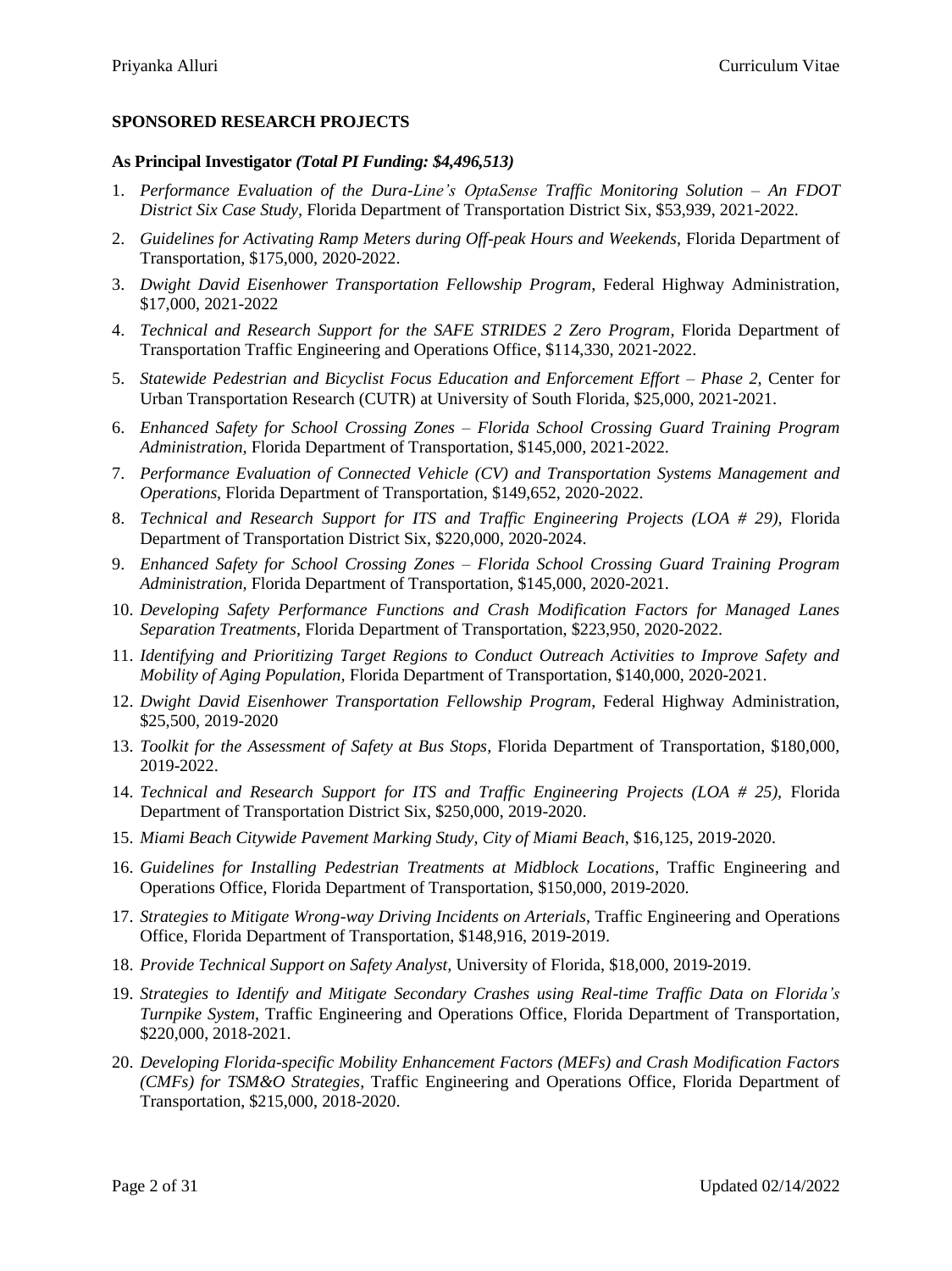- 21. *Evaluation of Photo Red Light Enforcement Program in the City of Miami Beach,* City of Miami Beach, \$13,500, 2018-2018.
- 22. *Technical and Research Support for ITS and Traffic Engineering Projects (LOA # 21),* Florida Department of Transportation District Six, \$250,000, 2018-2019.
- 23. Statewide Pedestrian and Bicyclist Focus Education and Enforcement Effort, Center for Urban Transportation Research (CUTR) at University of South Florida, \$38,000, 2018-2020.
- 24. *Assessing the Benefits of Connected Vehicle Applications and Arterial Management Strategies*, Traffic Engineering and Operations Office, Florida Department of Transportation, \$140,000, 2018-2020.
- 25. *Exploring the Modified Procurement Framework for Expediting Florida Connected Vehicle (CV) Deployments,* Traffic Engineering and Operations Office, Florida Department of Transportation (Subcontract from University of North Florida), \$50,000, 2018-2019.
- 26. *Generation of SafetyAnalyst Import Files for Years 2015 and 2016,* State Safety Office, Florida Department of Transportation, \$39,941, 2018-2018.
- 27. *A Data-Driven Approach to Implementing Wrong-Way Driving Countermeasures,* Florida Department of Transportation, \$145,000, 2017-2018.
- 28. *Technical and Research Support for ITS and Traffic Engineering Projects (LOA # 17)*, Florida Department of Transportation District Six, \$277,342, 2017-2018.
- 29. *Doral Citywide Roadway Lighting Study,* City of Doral, \$14,915, 2017-2017.
- 30. *Use of Communication Technologies to Enhance Public Involvement in Transportation Projects,*  Florida Turnpike Enterprise, Florida Department of Transportation, \$120,000, 2016-2018.
- 31. *Evaluation of Incident Response Improvements for Statewide Application: Learning from the New Regional Traffic Management Center in Jacksonville, FL,* Traffic Engineering and Operations Office, Florida Department of Transportation (Subcontract from University of North Florida), \$50,000, 2017- 2018.
- 32. *Comparing Countermeasures for Mitigating Wrong-way Entries onto Limited Access Facilities,* Traffic Engineering and Operations Office, Florida Department of Transportation (Subcontract from University of South Florida), \$33,021, 2016-2017.
- 33. *Evaluation of Project Processes in Relation to Transportation Systems Management and Operations (TSM&O),* Traffic Engineering and Operations Office, Florida Department of Transportation (Subcontract from University of North Florida), \$125,000, 2016-2018.
- 34. *Generation of 2011-2014 Input Data for SafetyAnalyst,* State Safety Office, Florida Department of Transportation, \$25,000, 2016-2016.
- 35. *Statewide Analysis of Bicycle Crashes,* State Safety Office, Florida Department of Transportation, \$150,000, 2015-2017.
- 36. *Quantifying the Accuracy of the Enhanced Interchange Safety Analysis Tool (ISATe) Crash Prediction Tools on Florida Freeways,* Systems Planning Office, Florida Department of Transportation, \$75,000, 2015-2016.
- 37. *Statewide Training of SafetyAnalyst in Florida*, Southeastern Transportation Research Innovation, Development and Education (STRIDE) Consortium, US DOT (via Univ. of Florida), \$20,000, 2015-2016.
- 38. *Development of a Web-based Decision Making Tool for the Highway Safety Manual Implementation*, The National Center for Transportation Systems Productivity and Management (NCTSPM), US DOT (via Georgia Institute of Technology), \$82,456, 2014-2017.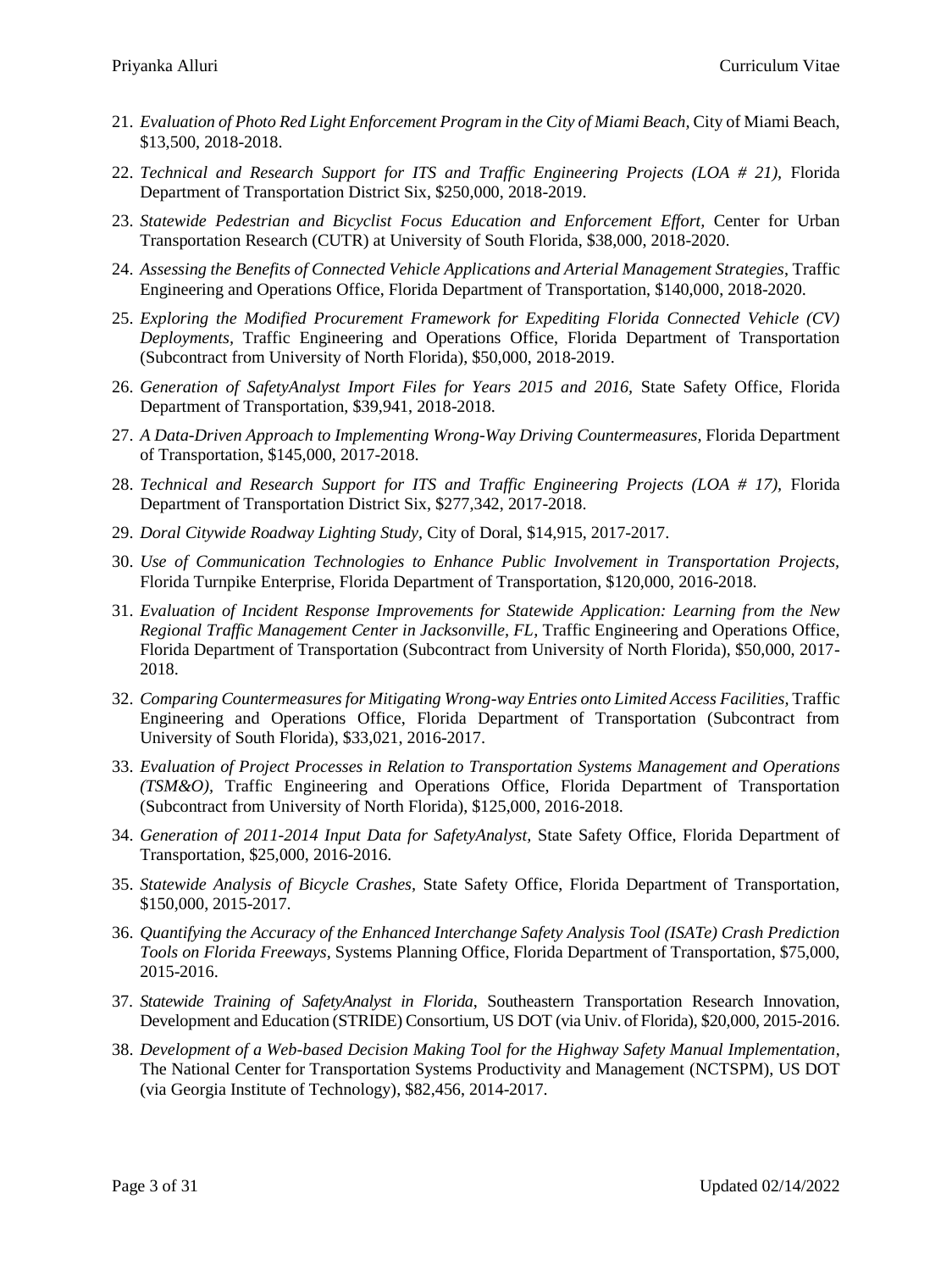- 39. *Development and Implementation of Puerto Rico Strategic Highway Safety Plan*, Puerto Rico Highway and Transportation Authority (subcontract from Advanced Transportation Engineering Consultants, Inc.), \$82,426, 2014-2015.
- 40. *Improved Processes for Meeting the Data Requirements for Implementing the Highway Safety Manual and SafetyAnalyst in Florida*, State Safety Office, Florida Department of Transportation, \$175,000, 2012-2014.

### **As Co-Principal Investigator** *(Total Co-PI Funding: \$917,704)*

- 1. *Evaluation of the Florida Keys Connecting Overseas to Advance Safe Travel (Keys COAST) – Predeployment Phase,* Florida Department of Transportation District Six, \$ 272,635, 2020-2021 (PI: Mohammad Hadi).
- 2. *Effectiveness of Stationary Policy Vehicles with Blue Lights in Freeway Work Zones,* Office of Construction, \$ 275,717, 2017-2017 (PI: Albert Gan)
- 3. *Feasibility of Using Video Image Detectors for Ramp Signal Operations and Performance Monitoring* Florida Department of Transportation, \$150,000, 2014-2016 (PI: Albert Gan).
- 4. *Transportation Research Internship Program (TRIP)*, Southeastern Transportation Research Innovation, Development and Education (STRIDE) Consortium, US DOT (via University of Florida), \$4,367, 2016-2016 (PI: Albert Gan).
- 5. *Transportation Engineering Technical and Research Support Services*, Public Works Department City of Doral, \$100,000, 2016-2017 (PI: Albert Gan).
- 6. *Updating and Improving Methodology for Prioritizing Highway Project Locations on the Strategic Intermodal System (SIS)*, Intermodal Systems Development Office (District 1), Florida Department of Transportation, \$150,000, 2014-2016 (PI: Albert Gan).
- 7. *Evaluation of Signage Alternatives for Express Lane Facilities*, The National Center for Transportation Systems Productivity and Management (NCTSPM), USDOT (via Georgia Institute of Technology), \$85,000, 2013-2015 (PI: Albert Gan).
- 8. *Tier I University Transportation Center (UTC) Program Support*, The National Center for Transportation Systems Productivity and Management (NCTSPM), USDOT (via Georgia Institute of Technology), \$131,848, 2014-2016 (PI: Albert Gan).
- 9. *Crash Prediction Method for Freeway Facilities with High Occupancy Vehicle (HOV) and High Occupancy Toll (HOT) Lanes*, Florida Department of Transportation (subcontract from University of Florida), \$83,854, 2013-2015 (PI: Albert Gan).
- 10. *Feasibility of a Web-Based System for Police Report Review and Information Recording*, State Safety Office, Florida Department of Transportation, \$90,000, 2013-2016 (PI: Albert Gan).
- 11. *A Comprehensive Study to Reduce Pedestrian Crashes in Florida*, State Safety Office, Florida Department of Transportation, \$150,000, 2012-2013 (PI: Albert Gan).
- 12. *Roundabouts and Access Management*, Systems Planning Office, Florida Department of Transportation (subcontract from University of Florida), \$70,000, 2012-2013 (PI: Albert Gan).
- 13. *Pedestrian Safety Campaign Support and Data Collection of Driver and Pedestrian Behavior at Rectangular Rapid Flashing Beacon Locations*, Traffic Operations Office (District 6), Florida Department of Transportation, \$30,000, 2014-2014 (PI: Albert Gan).

#### **As Principal Researcher**

1. *Development of a White Paper on Capabilities and Potential Applications of Crowd Monitoring Systems,* Florida Department of Transportation District 4 ITS Office, \$46,467, 2014-2015.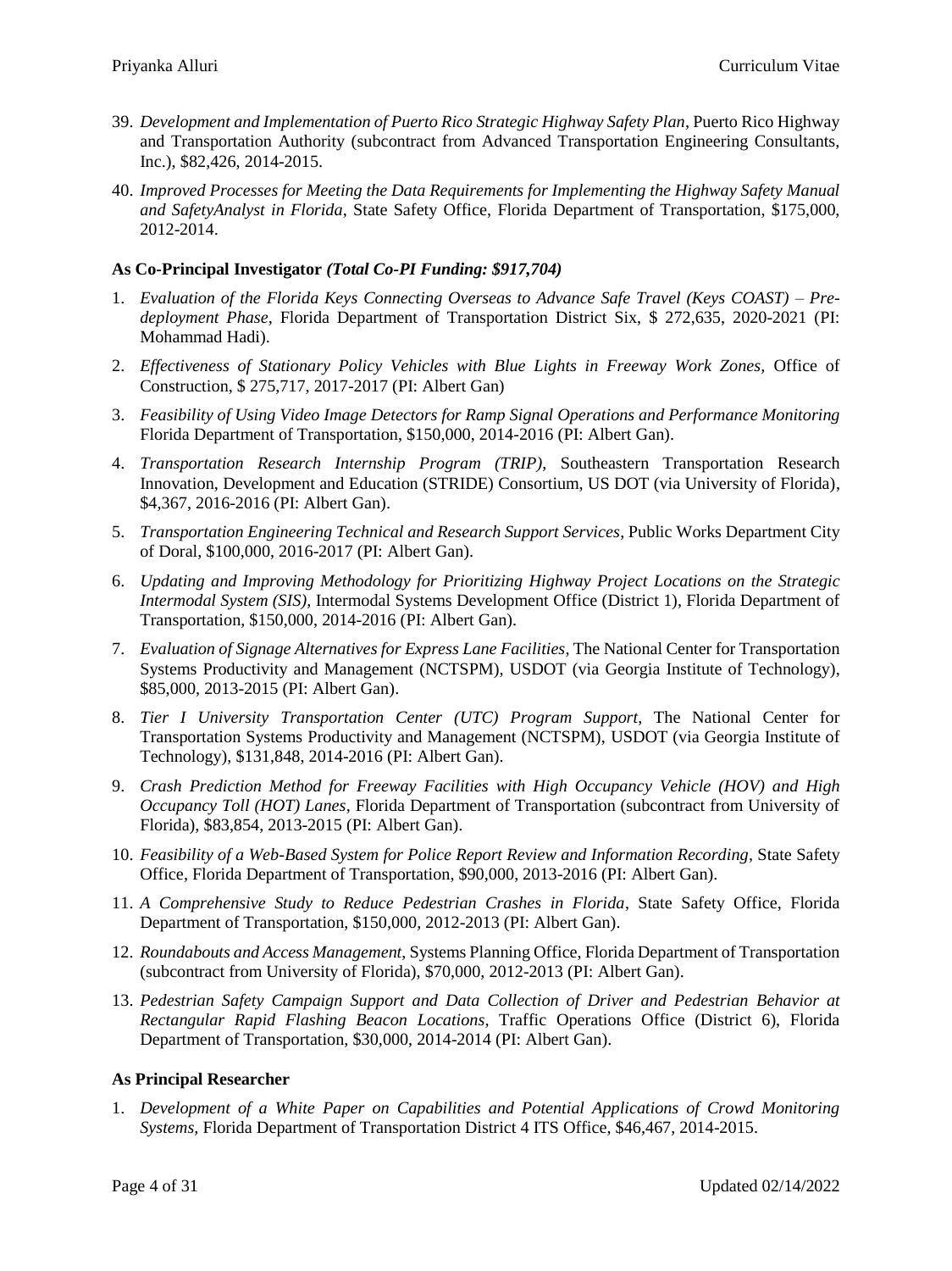- 2. *Extraction of Basic Roadway Information for Non-State Roads in Florida,* State Safety Office, Florida Department of Transportation, \$120,000, 2013-2015.
- 3. *Analysis of Movable Bus Stop Boarding and Alighting Areas*, Public Transit Office, Florida Department of Transportation, \$110,667, 2012-2013.
- 4. *Digital Advertising Billboards and Driver Distraction*, in Partnership with University of Alabama at Birmingham, Research and Innovation Technology Administration (RITA), USDOT (via Georgia Institute of Technology), \$43,000, 2012-2015.
- 5. *Synthesis of the Advance in and Application of Fractal Characteristics of Traffic Flow,* Traffic Engineering and Operations Office. Florida Department of Transportation, \$40,000, 2012-2013.
- 6. *In-Service Performance Evaluation (ISPE) for G4 (1S) Strong-Post W-Beam Guardrail and Cable Median Barrier*, Roadway Design Office, Florida Department of Transportation, \$284,796, 2011-2012.
- 7. *Before and After Safety Study of Roadways Where New Medians Have Been Added*, Systems Planning Office, Florida Department of Transportation, \$225,000, 2011-2012.
- 8. *Best Practices in the Use of Hybrid Static-Dynamic Signs*, Traffic Engineering Office (District 4), Florida Department of Transportation, \$150,000, 2011-2012.
- 9. *Standardization of Crash Analysis in Florida,* State Safety Office, Florida Department of Transportation, \$142,726, 2010-2011.
- 10. *Preparing Florida for SafetyAnalyst Deployment*, State Safety Office, Florida Department of Transportation, \$298,266, 2010-2012.
- 11. *An Integrated Database and Analysis System for the Evaluation of Freeway Corridors for Potential Ramp Signaling*, ITS Office (District 6), Florida Department of Transportation, \$180,000, 2010-2011.
- 12. *CUSIM: Sustainable Infrastructure Model*, Glenn Department of Civil Engineering, Clemson University, \$125,200, 2010-2011.
- 13. *The Relationship of South Carolina DOT Damage Claims and Lawsuits to Roadway Engineering Safety Issues,* South Carolina Department of Transportation, \$247,949, 2009-2011.
- 14. *Motor Vehicle Crash Analysis: Descriptive Trend Analysis and Assessment of Potential Data-Driven Approaches for Prioritizing Improvements to Georgia Roadways*, Georgia Department of Transportation, \$226,666, 2007-2008.
- 15. *Support for the Elimination of Roadside Hazards in an Acceptable Clear Zone through the Use of Collision Data*, South Carolina Department of Transportation, \$258,043, 2007-2008.
- 16. *Simulation of Roadway Design Treatments for Rural to Urban Transition Areas*, Oregon State University/Oregon Department of Transportation, \$44,988, 2006-2007.

#### **PUBLICATIONS**

#### **Book**

1. Ponnaluri, Raj., and Alluri, P. (2021). "*Connected and Automated Vehicles: Developing Policies, Designing Programs, and Deploying Projects - From Policy to Practice*", 1st Edition, Elsevier.

#### **Journal Papers Under Review (6 in total)**

- 1. Haule, H., Alluri, P., Sando, T., and Gan, A. (1<sup>st</sup> Review). Analyzing the Effectiveness of Ramp Metering in Alleviating Crash-Related Congestion on Freeway. *Accident Analysis and Prevention*.
- 2. Kitali, A., *Alluri, P., and Sando, T. (1<sup>st</sup> Review)*. "What are the Leading Causes of Multiple Secondary Crashes on Toll Roads? Evidence from Bayesian Network Model", *Accident Analysis and Prevention.*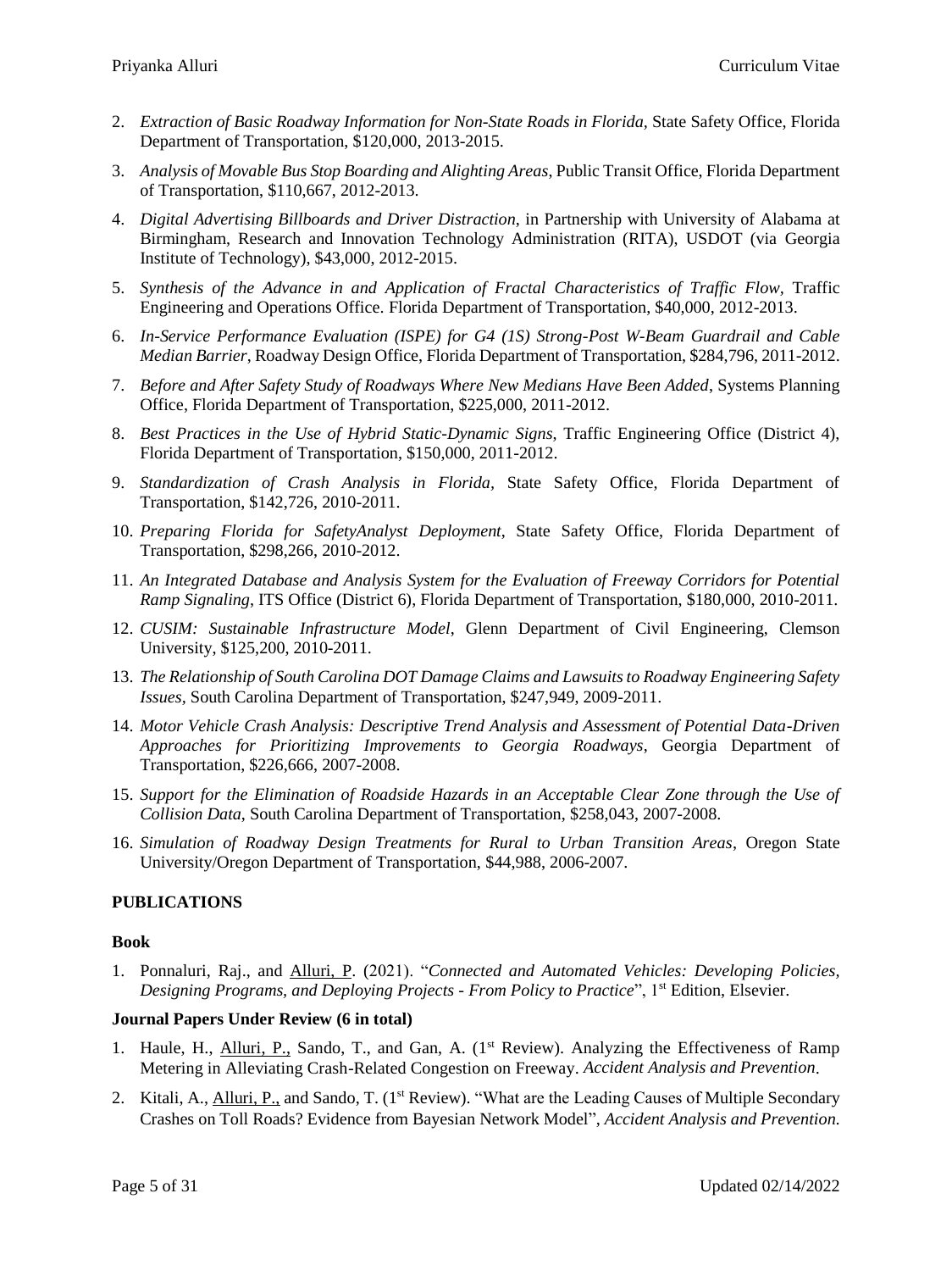- 3. Molina, J., Kitali, A., and *Alluri, P.* (2<sup>nd</sup> Review). "Is there a Relationship Between Daylight Saving Time and Traffic Crashes?" *Transportation Research Record: Journal of the Transportation Research Board*.
- 4. Kitali, A., Haule, H., Alluri, P., and Sando, T. (1st Review). "Examining the Influence of Work Zones on the Propensity of Secondary Crashes: Case Study of Florida Turnpike", *Journal of Transportation Engineering, Part A: Systems*
- 5. Ali, M. S., Kodi, J., *Alluri, P.*, and Sando, T. (1<sup>st</sup> Review). "Operational Impacts of Transit Signal Priority (TSP) in Adaptive Signal Control Technology (ASCT) Environment", *Advances in Transportation Studies Journal*.
- 6. Haule, H., **Alluri, P.,** and Sando, T. (1<sup>st</sup> Review). "Evaluating the Impact of Incident Timeline Intervals on the Clearance Time using a Threshold Regression Model," *Accident Analysis and Prevention.*

### **Refereed Journal Papers (58 in total)**

- 1. Soto, F., Kitali, A., Alluri, P., and Raihan A. (2022). "Influence of Built Environment on Pedestrian Crashes: A Case Study of Miami-Dade County" *Transportation Research Record: Journal of the Transportation Research Board*. Accepted.
- 2. Kitali, A., Alluri, P., and Sando, T. (2022). "Effect of incident impact area estimation approaches on secondary crash identification: a case study of Florida Turnpike", *Advances in Transportation Studies Journal*. Vol: 56, pp. 127-142.
- 3. Lalika, L., Kitali, A., Haule, H., Kidando, E., Sando, T., and Alluri, P. (2022). "What are the Leading Causes of Older Pedestrian Fatalities? Evidence from Bayesian Network Model", *Journal of Safety Research*. Accepted.
- 4. Kodi, J., Kitali, A., Sando T., Alluri, P., and Ponnaluri, R. (2022). "A Safety Evaluation of Adaptive Signal Control Technology Using Empirical Bayes Approach", *ASCE Journal of Transportation Engineering, Part A: Systems*. Accepted.
- 5. Kodi, J., Kidando, E., Sando, T., and Alluri, P. (2022). "Estimating the Mobility Benefits of Adaptive Signal Control Technology Using a Bayesian Switch-point Regression Model", *Journal of Transportation Engineering, Part A: Systems*. Accepted.
- 6. Haule, H., Ali, M. S., Alluri, P., and Sando, T. (2021) "Evaluating the Effect of Ramp Metering on Freeway Safety Using Real-Time Traffic Data" *Accident Analysis and Prevention.* Vol. 157.
- 7. Haule, H., Alluri, P., Sando, T. (2022) "Mobility Impacts of Ramp Metering Operations on Freeways" *ASCE Journal of Transportation Engineering, Part A: Systems.* Vol. 148(*2*).
- 8. Ali, M. S., Kitali, A., Kodi, J., Sando, T., and Alluri, P. (2021). "Quantifying the Safety Benefits of Transit Signal Priority Using Full Bayes Before-After Study", *ASCE Journal of Transportation Engineering, Part A: Systems*. Accepted.
- 9. Kitali, A., Kidando, E., Raihan, A., Kutela, B., Alluri, P., and Sando, T. (2021). "Exploring A Need to Model Two- and Multiple-vehicle Crashes Separately", *Transportation Research Record: Journal of the Transportation Research Board*. Accepted.
- 10. Nafis, S., Alluri, P., Wu, W., and Kibria, G (2021) "Wrong-way Driving Crash Injury Analysis on Arterials Using Non-parametric Data Mining Techniques," *Journal of Transportation Safety and Security.* Accepted.
- 11. Salum, J. H., Kitali, A., Sando, T., and Alluri, P. (2021). "Evaluating the Impact of Road Rangers in Preventing Secondary Crashes," *Accident Analysis and Prevention*, 156, 106129.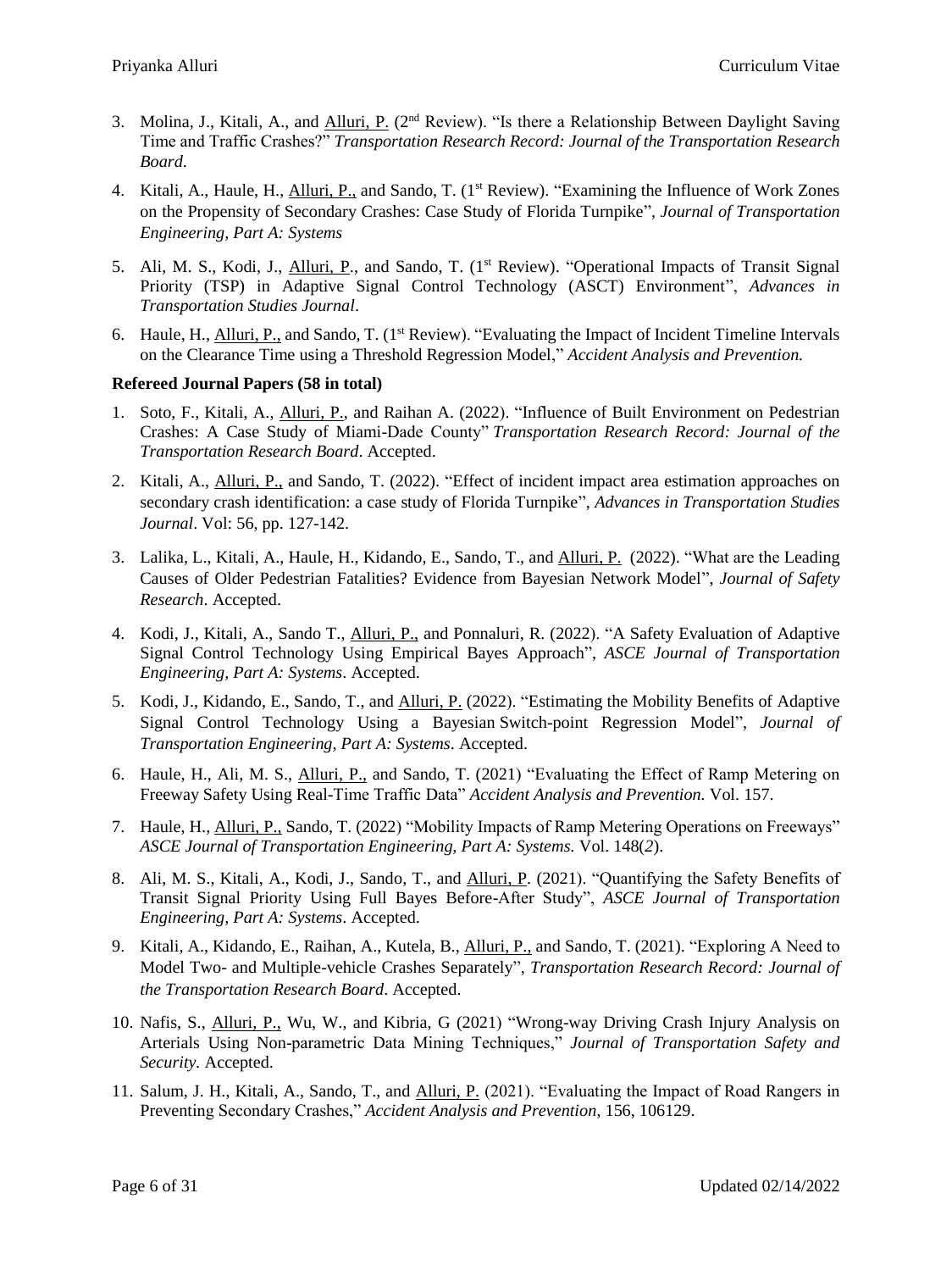- 12. Kodi, J., Kitali, A., Ali, M. S., Alluri, P., and Sando, T. (2021). "Estimating Safety Impacts of Adaptive Signal Control Technology Using a Full Bayesian Approach", *Transportation Research Record: Journal of the Transportation Research Board*.
- 13. Ali, M. S., Haule, H., Alluri, P., and Kaisar, E. (2021). "Evaluating the Potential Mobility Benefits of Transit Signal Priority with Connected Vehicle Technology". *Advances in Transportation Studies Journal*, Issue. 55, pp. 53-68.
- 14. Ali, M. S., Kitali, A., Kodi, J., Alluri, P., and Sando, T. (2021). "Safety Impacts of Transit Signal Priority Using a Full Bayesian Approach", *Transportation Research Record: Journal of the Transportation Research Board*.
- 15. Kitali, A., Kidando, E., Kutela, B., Kadeha, C., Alluri, P., and Sando, T. (2021). "Safety Evaluation of High Occupancy Toll Facilities Using Bayesian Networks" *Journal of Transportation Engineering,* in Press.
- 16. Kadeha, C., Haule, H., Ali, MD. S., Alluri, P., and Ponnaluri, R. (2020). "Modeling Wrong-Way Driving (WWD) Crash Severity on Arterials," *Accident Analysis and Prevention,* in Press.
- 17. Kitali, A., Soto, F., Alluri, P. and Raihan, A. (2020). "A Before-After Full Bayes Multivariate Intervention Model to Estimate the Safety Effectiveness of Red Light Cameras," *Traffic Injury Prevention Journal.*
- 18. Kitali, A., Mokhtarimousavi, S., Kadeha, C., and Alluri, P. (2020). "Severity Analysis of Crashes on Express Lane Facilities Using Support Vector Machine Model Trained by Firefly Algorithm," *Traffic Injury Prevention Journal.*
- 19. Salum, J. H., Sando, T., Alluri, P., and Kitali, A. (2020). "Operational Evaluation of Freeway Service Patrols: A Case Study of Florida's Road Rangers," *Journal of Transportation Engineering, Part A*, 146 (9), 04020094.
- 20. Haule, H., Alluri, P., Sando, T., and Raihan, A. (2020). "Investigating the Impact of Rain on Crash Clearance Duration," *ASCE Journal of Transportation Engineering, Part A: Systems.*
- 21. Kadeha, C., Alluri, P. and Sando, T. (2020). "Quantifying the Mobility Benefits of Express Lanes Using Real-time Traffic Data," Accepted, *Transportation Research Record: Journal of the Transportation Research Board.*
- 22. Kitali, A., Kidando, E., Alluri, P., Sando, T., and Salum, J. (2020) "Modeling Severity of Motorcycle Crashes with Dirichlet Process Priors," Accepted, *Journal of Transportation Safety & Security.*
- 23. Saha, D., Alluri, P., Dumbaugh, E., and Gan, A. (2020). "Application of the Poisson-Tweedie Distribution in Analyzing Crash Frequency Data," Accepted, *Accident Analysis & Prevention Journal.*
- 24. Saha, D., Alluri, P., and Gan, A. (2019). "Applicability of Enhanced Interchange Safety Analysis Tool (ISATe) for Local Applications: A Florida Case Study," *Advances in Transportation Studies Journal*, Issue. 48, pp. 129-144.
- 25. Vargas, H., Raihan, A., Alluri, P., and Gan, A. (2019) "Jurisdiction-specific versus SafetyAnalystdefault Safety Performance Functions: A Case Study on Two-lane and Multi-lane Arterials". Accepted, *Transportation Research Record: Journal of the Transportation Research Board.*
- 26. Kitali, A., Alluri, P., Sando, T., and Wu, W. (2019) "Identification of Secondary Crash Risk Factors using Penalized Logistic Regression Model". Accepted, *Transportation Research Record: Journal of the Transportation Research Board, 2673*(11), pp. 901–914.
- 27. Kitali, A., Alluri, P., Sando, T., and Lentz, R. (2019) "Impact of Primary Incident Spatiotemporal Influence Thresholds on the Detection of Secondary Crashes". *Transportation Research Record: Journal of the Transportation Research Board, 2673*(10), pp. 271–283.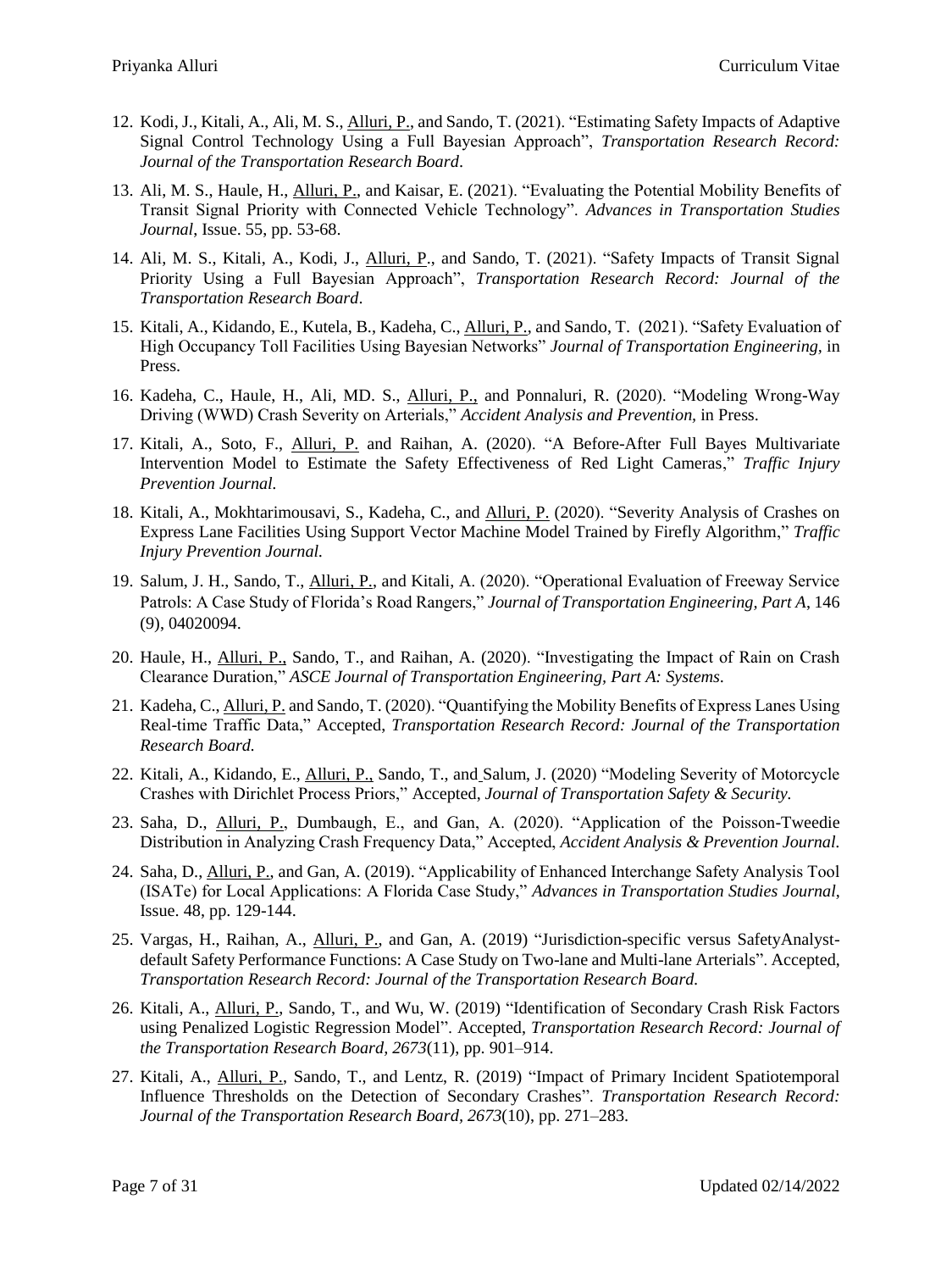- 28. Haule, H., Sando, T., Lentz, R., Chuan, C., and Alluri, P. (2019) "Evaluating the Impact and Clearance Duration of Freeway Incidents," *International Journal of Transportation Science and Technology, 8*(1), pp. 13-24.
- 29. Raihan, A, Alluri, P., Wu, W., and Gan, A. (2019) "Estimation of Bicycle Crash Modification Factors (CMFs) on Urban Facilities using Zero Inflated Negative Binomial Models," *Accident Analysis & Prevention Journal*, Vol. 123, pp. 303-313.
- 30. Salum, J., Kitali, A., Bwire, H., Sando, T., and Alluri, P. (2019) "Severity of Motorcycle Crashes in Dar es Salaam, Tanzania," *Traffic Injury Prevention Journal, 20*(2), pp. 189-195.
- 31. Haule, H., Sando, T., and Alluri, P. (2018) "Impact of Co-location of Response Agencies on the Traffic Incident Timeline," *Advances in Transportation Studies Journal*, Vol. 46, pp. 67-80.
- 32. Kitali, A., Alluri, P., Sando, T., Haule, H., Kidando, E., and Lentz, R. (2018). "Likelihood Estimation of Secondary Crashes using Bayesian Complementary Log-log Model," *Accident Analysis & Prevention Journal*, Vol. 119, pp. 58-67.
- 33. Saha, D., Alluri, P., Wu, W., and Gan, A. (2018). "Spatial Analysis of Macro-Level Bicycle Crashes Using Conditional Autoregressive Models," *Accident Analysis & Prevention Journal*, Vol. 118, pp. 166-177.
- 34. Kitali, A., Kidando, E., Martz, P., Alluri, P., Sando, T., Moses, R., and Lentz, R. (2018). Evaluating Factors Influencing the Severity of Three-plus Multiple-vehicle Crashes Using Real-Time Traffic Data," *Transportation Research Record: Journal of the Transportation Research Board, 2672*(38), pp. 128-137.
- 35. Tang, L., Gan, A., Cevallos, F., and Alluri, P. (2018) "Characteristics of Bus Transit Vehicles in the United States: A 30-Year National Trend Analysis," *Transportation Research Record: Journal of the Transportation Research Board, 2672*(8), pp. 41-51.
- 36. Alluri, P., Gan, A., and Liu, K. (2018). "Statewide Implementation of SafetyAnalyst: The Florida Experience," *Journal of Transportation Safety & Security*, *10*(6), pp. 525-544.
- 37. Raihan, M. A., and Alluri, P. (2017). "Impact of Roadway Characteristics on Bicycle Safety," *ITE Journal. 87*(9)*,* pp. 33-40. (Recipient of 2017 ITE Daniel B. Fambro Student Paper Award).
- 38. Alluri, P., Gan, A., Saha, D., and Fernandez, L. (2017). "Evaluation of Signage Alternatives for Express Lane Facilities: A Focus Group Study," *Transportation Research Record No. 2616: Journal of the Transportation Research Board*, pp. 114-121.
- 39. Gan, A., Alluri, P., Raihan., M. A., Liu, K., Saha, D., and Jung, R. (2017). "An Automated System for Prioritizing Highway Improvement Locations and Analyzing Project Alternatives," *Transportation Research Record No. 2654: Journal of the Transportation Research Board*, pp. 65-75.
- 40. Saha, D., Alluri, P., and Gan, A. (2017). "A Bayesian Procedure for Evaluating the Frequency of Calibration Factor Updates in Highway Safety Manual (HSM) Applications," *Accident Analysis and Prevention Journal*, Vol. 98, pp. 74-86.
- 41. Gan, A., Liu, K., and Alluri, P. (2016). "An Integrated System for Rural National Transit Database (NTD)," *Transportation Research Record No. 2539: Journal of the Transportation Research Board*, pp. 167-177.
- 42. Alluri, P., Gan, A., and Haleem, K. (2016). "Safety Impacts of Converting Two-Way Left-Turn Lanes to Raised Medians and Associated Design Concerns," *Journal of the Transportation Research Forum, 55*(2), pp. 33-48.
- 43. Saha, D., Alluri, P., and Gan, A. (2016). "A Random Forests Approach to Prioritize Highway Safety Manual (HSM) Variables for Data Collection," *Journal of Advanced Transportation,* Vol. 50, pp. 522- 540.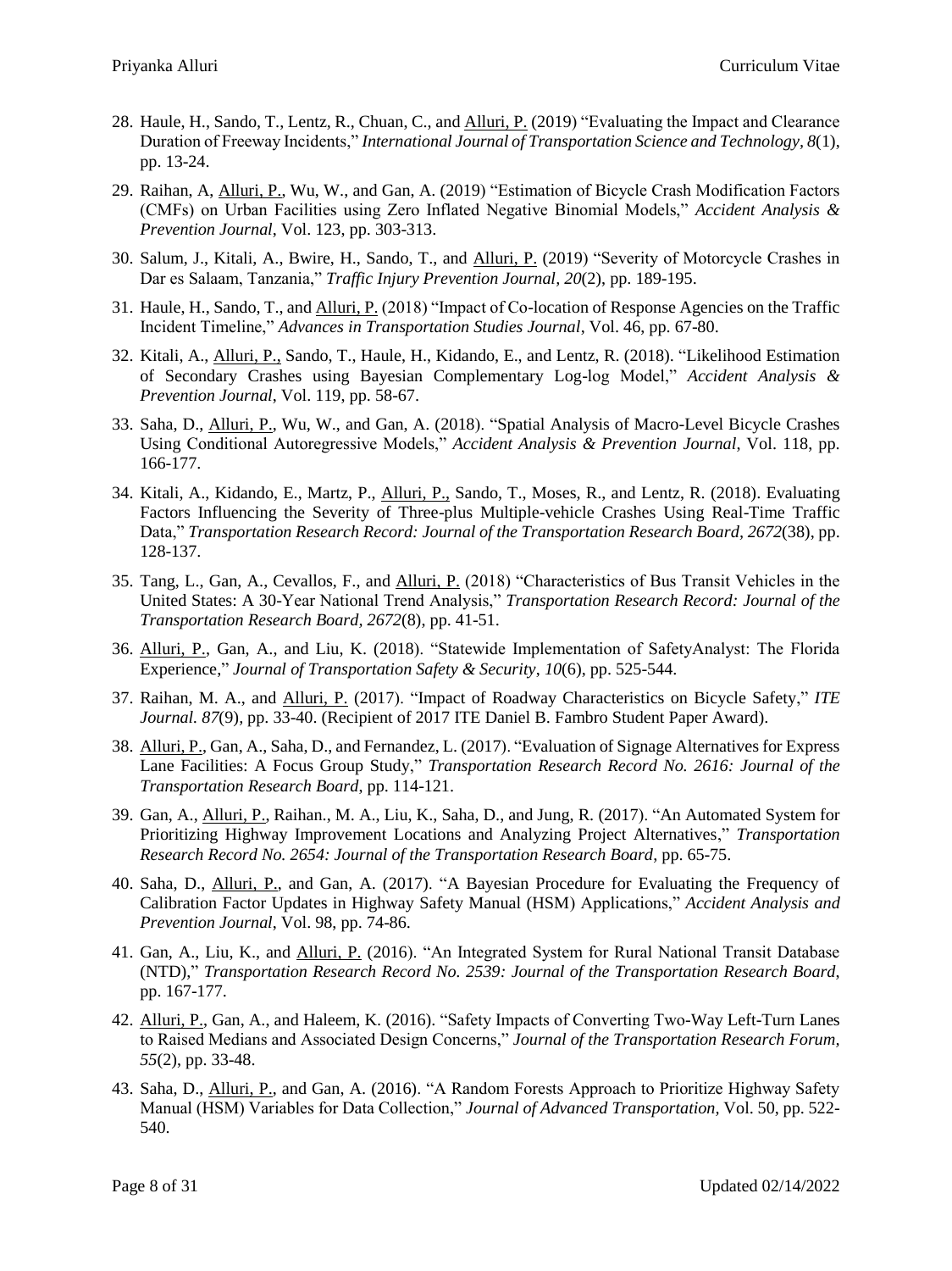- 44. Alluri, P., Haleem, K., Gan, A., and Mauthner, J. (2016). "Safety Performance Evaluation of Cable Median Barriers on Freeways in Florida," *Traffic Injury Prevention Journal, 17*(5), pp. 544-551.
- 45. Alluri, P., Saha, D., and Gan, A. (2016). "Minimum Sample Sizes for Estimating Reliable Highway Safety Manual (HSM) Calibration Factors," *Journal of Transportation Safety & Security*, *8*(1), pp. 56- 74.
- 46. Alluri, P., Gan, A., Diaz, A., and Steiner, R. (2015). "Safety Impacts of Access Management Features near Roundabouts," *Transportation Research Record No. 2517: Journal of the Transportation Research Board,* pp. 28-36.
- 47. Haleem, K., Alluri, P., and Gan, A. (2015). "Analyzing Pedestrian Crash Injury Severity at Signalized and Non-Signalized Locations," *Accident Analysis & Prevention Journal*, Vol. 81, pp. 14-23.
- 48. Alluri, P., Gan, A., Haleem, K., and Mauthner, J. (2015). "Safety Performance of G4 (1S) W-beam Guardrails versus Cable Median Barriers on Florida's Freeways," *Journal of Transportation Safety & Security*, *7*(3), pp. 208-227.
- 49. Saha, D., Alluri, P., and Gan, A. (2015). "Prioritizing Highway Safety Manual's Crash Prediction Variables Using Boosted Regression Trees," *Accident Analysis & Prevention Journal*, Vol. 79, pp. 133- 144.
- 50. Tang, L., Gan, A., and Alluri, P. (2014). "Automatic Extraction of Number of Lanes from Geo-Rectified Aerial Images," *Transportation Research Record No. 2460: Journal of the Transportation Research Board*, pp. 86-96.
- 51. Suksawang, N., Alluri, P., Gan, A., Meneses, K., Cevallos, F., Haleem, K., and Saha, D. (2014). "Use of Movable Bus Stop Loading Pads: Feasibility and Design Alternatives," *Journal of Public Transportation*, *17*(4), pp. 157-173.
- 52. Haleem, K., Gan, A., Alluri, P., and Saha, D. (2014). "Identifying Safety Practices and Needs of Local Transportation and Law Enforcement Agencies," *Journal of the Transportation Research Forum, 53*(1), pp. 83-99.
- 53. Lu, J., Haleem, K., Alluri, P., Gan, A., and Liu, K. (2014). "Developing Local Safety Performance Functions versus Calculating Calibration Factors for SafetyAnalyst Applications: A Florida Case Study," *Safety Science,* Vol. 65, pp. 93-105.
- 54. Wang, T., Gan, A., and Alluri, P. (2013). "Estimating Annual Average Daily Traffic for Local Roads for Highway Safety Analysis," *Transportation Research Record No. 2398: Journal of the Transportation Research Board*, pp. 60-66.
- 55. Lu, J., Haleem, K., Alluri, P., and Gan, A. (2013). "Full versus Simple Safety Performance Functions: A Comparison Based on Urban Four-Lane Freeway Interchanges in Florida," *Transportation Research Record No. 2398: Journal of the Transportation Research Board*, pp. 83-92.
- 56. Stanford, M., Benson, L., Alluri, P., Martin, W., Klotz, L., Ogle, J., Kaye, N., Sarasua, W., and Schiff, S. (2013). "Evaluating Student and Faculty Outcomes for a Real-World Capstone Project with Sustainability Considerations," *Journal of Professional Issues in Engineering Education and Practice, 139*(2), pp. 123-133.
- 57. Alluri, P. and Ogle, J. (2012). "Road Safety Analysis in the United States: States' Current Practices and Their Future Direction," *Transportation Research Record No. 2318: Journal of the Transportation Research Board*, pp. 7-15.
- 58. Crisler, M., Brooks, J., Ogle, J., Guirl, C., Alluri, P. and Dixon, K. (2008). "Effect of Wireless Communication and Entertainment Devices on Simulated Driving Performance," *Transportation Research Record No. 2069: Journal of the Transportation Research Board*, pp. 48-54.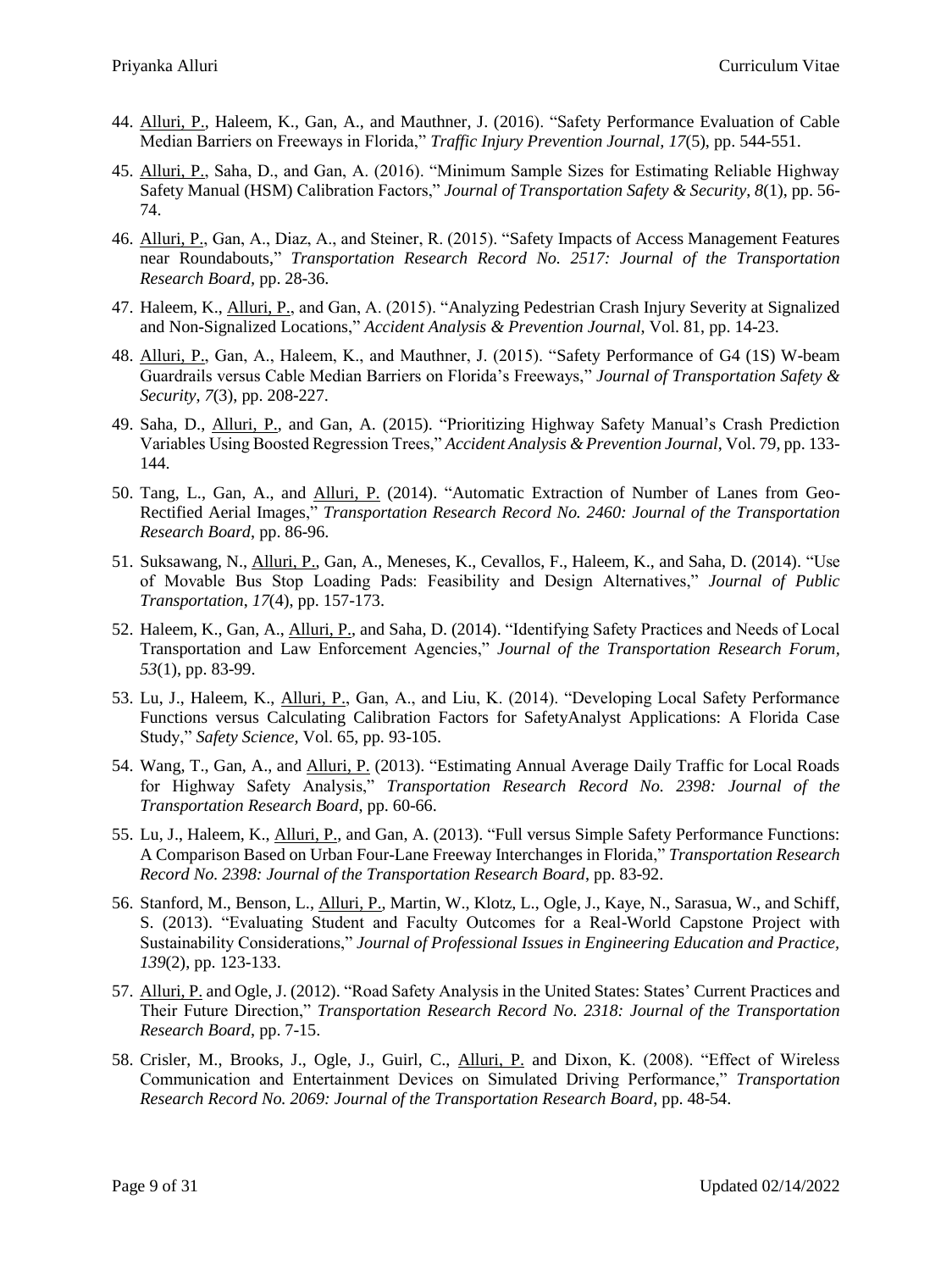### **TRB Conference Proceedings in the Year 2020 (11 in total)**

- 1. Soloka, M., Imani, H., Sando, T., and Alluri, P. (2020). "Simulation Exploration of the Potential of Connected Vehicles (CVs) in Mitigating Secondary Crashes (SCs)," Proceedings of the 99<sup>th</sup> Annual Meeting of the Transportation Research Board, Washington, DC*.*
- 2. Kadeha, C., Alluri, P. and Sando, T. (2020). "Quantifying the Mobility Benefits of Express Lanes Using Real-time Traffic Data" Proceedings of the 99<sup>th</sup> Annual Meeting of the Transportation Research Board, Washington, DC*.*
- 3. Kitali, A., Mokhtarimousavi, S., Kadeha, C., and Alluri, P. (2020). "Using Support Vector Machine Algorithms for Crash Injury Severity Analysis on Express Lane Facilities," Proceedings of the 99<sup>th</sup> Annual Meeting of the Transportation Research Board, Washington, DC*.*
- 4. Ali, MD. S., Alluri, P. and Sando, T. (2020). "Quantifying the Mobility Benefits of Transit Signal Priority," Proceedings of the 99<sup>th</sup> Annual Meeting of the Transportation Research Board, Washington, DC*.*
- 5. Saha, D., Alluri, P., Dumbaugh, E., and Gan, A. (2020). "Application of the Poisson-Tweedie Distribution in Analyzing Crash Frequency Data," Proceedings of the 99<sup>th</sup> Annual Meeting of the Transportation Research Board, Washington, DC*.*
- 6. Kadeha, C., Haule, H., Ali, MD. S., Alluri, P., and Ponnaluri, R. (2020). "Analysis of Wrong-Way Driving (WWD) Crash Severity on Arterials," Proceedings of the 99<sup>th</sup> Annual Meeting of the Transportation Research Board, Washington, DC*.*
- 7. Burgos, M., Kadeha, C., Alluri, P., and Gan, A. (2020). "Safety Performance Functions Using Real-Time Traffic Data versus AADT," Proceedings of the 99<sup>th</sup> Annual Meeting of the Transportation Research Board, Washington, DC*.*
- 8. Kitali, A., Kidando, E., Kutela, B., Kadeha, C., Alluri, P., and Sando, T. (2020). "Factors Contributing to Single-Vehicle and Multiple-Vehicle Crashes on Express Lane Facilities," Proceedings of the 99<sup>th</sup> Annual Meeting of the Transportation Research Board, Washington, DC*.*
- 9. Kitali, A. and Alluri, P. (2020). "*Real-time Prediction of Secondary Crash Risk using Probabilistic Reasoning Approach*". Proceedings of the 99<sup>th</sup> Annual Meeting of the Transportation Research Board, January 12, 2020, Washington, DC. (Podium Session).
- 10. Kitali, A. and Alluri, P. (2020). "*Real-time Prediction of the Likelihood of Secondary Crashes on Freeways*". Proceedings of the 99<sup>th</sup> Annual Meeting of the Transportation Research Board, January 13, 2020, Washington, DC. (Hybrid Session).
- 11. Salum, J. H., Sando, T., Alluri, **P.**, and Kitali, A. (2020) "*Do Road Rangers Help in Preventing Secondary Crashes?*", Proceedings of the 99th Annual Meeting of the Transportation Research Board, Washington, DC.

### **Full-Paper Refereed Proceedings (65 in total)**

- 1. Molina, J., Kitali, A., and Alluri, P. (2022). "Is there a Relationship Between Daylight Saving Time and Traffic Crashes?" Proceedings of the 101<sup>st</sup> Annual Meeting of the Transportation Research Board, Washington, DC*.*
- 2. Soto, F., Kitali, A., Alluri, P., and Raihan A. (2022). "Influence of Built Environment on Pedestrian Crashes A Case Study of Miami-Dade County" Proceedings of the 101<sup>st</sup> Annual Meeting of the Transportation Research Board, Washington, DC*.*
- 3. Molina, J., Kitali, A., and Alluri, P. (2022). "Is there a Relationship Between Daylight Saving Time and Traffic Crashes?" Proceedings of the 101<sup>st</sup> Annual Meeting of the Transportation Research Board, Washington, DC*.*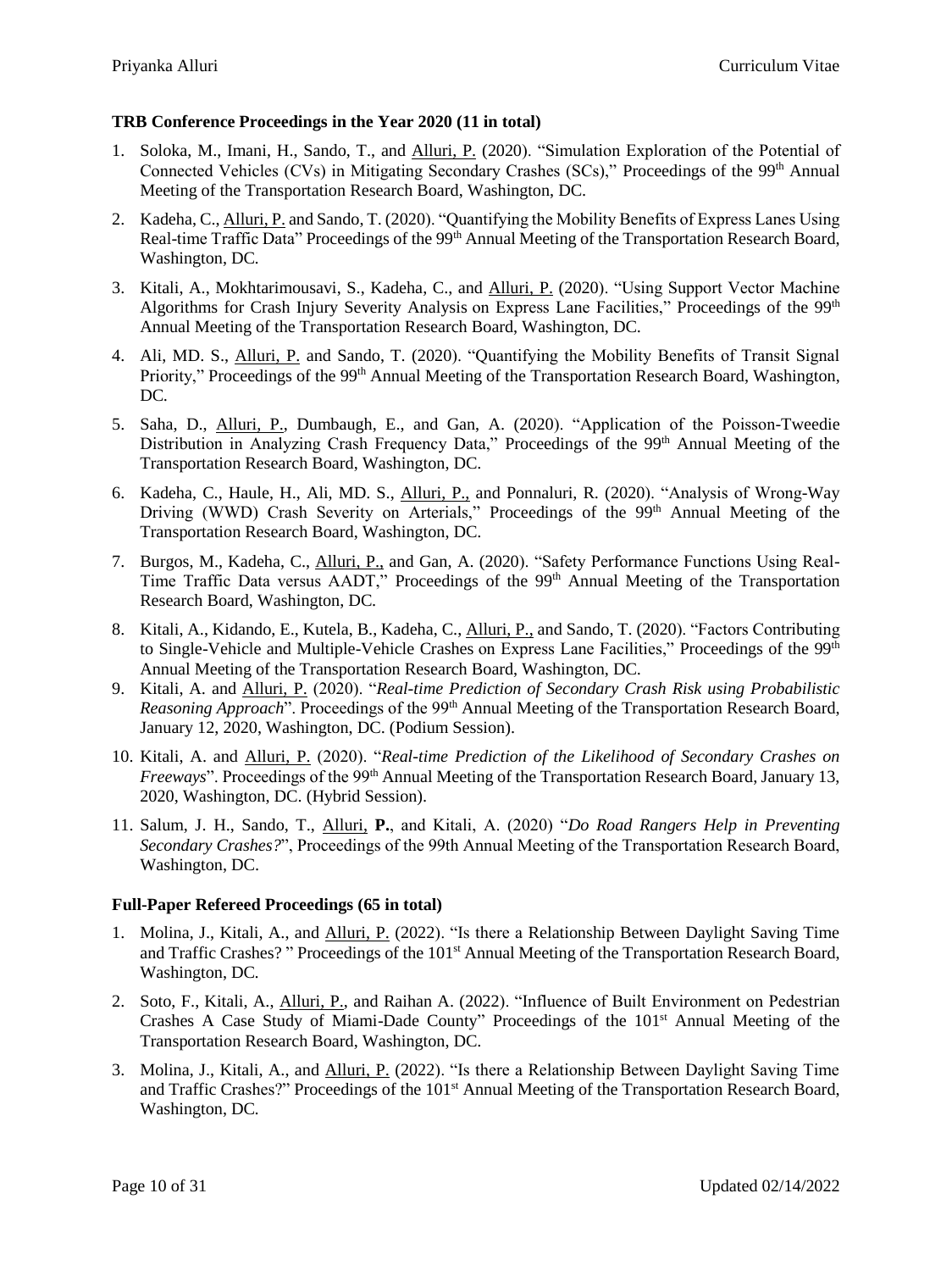- 4. Kodi, J., Alluri, P., and Holley, G. (2022). "Examining Hot Spots of Crashes Involving Vulnerable Aging Road Users and their Spatial Relationship with the Built Environment" Proceedings of the 101st Annual Meeting of the Transportation Research Board, Washington, DC*.*
- 5. Kutela, B., Kadeha, C., Magehema, R. T., Avelar, R., and Alluri, P. (2022). "Fifty Years of Research on Wrong-Way Driving Crashes: Roadmap Review and Future Direction" Proceedings of the 101st Annual Meeting of the Transportation Research Board, Washington, DC*.*
- 6. Kadeha, C., Kitali, A., Salum, J., and Alluri, P. (2022). "Safety Performance of Midblock Pedestrian Crossing Treatments" Proceedings of the 101<sup>st</sup> Annual Meeting of the Transportation Research Board, Washington, DC*.*
- 7. Ali, M. S., Haule, H., Kodi, J., Alluri, P., and Sando T. (2022). "Transferability of Calibrated Microscopic Simulation Model Parameters for Operational Analysis of Transit Signal Priority" Proceedings of the 101st Annual Meeting of the Transportation Research Board, Washington, DC*.*
- 8. Kitali, A., Kidando, E., Raihan, A., Kutela, B., Alluri, P., and Sando, T. (2021). "Exploring A Need to Model Two- and Multiple-vehicle Crashes Separately," Proceedings of the 100<sup>th</sup> Annual Meeting of the Transportation Research Board, Washington, DC*.*
- 9. Kitali, A., Alluri, P., and Sando, T. (2021). "Influence of Incident Spatiotemporal Estimation Method in Secondary Crash Identification," Proceedings of the 100<sup>th</sup> Annual Meeting of the Transportation Research Board, Washington, DC*.*
- 10. Kodi, J., Kitali, A., Ali, S., Alluri, P., and Sando, T., (2021). "Estimating Safety Effects of Adaptive Signal Control Technology Using the Full Bayesian Approach," Proceedings of the 100<sup>th</sup> Annual Meeting of the Transportation Research Board, Washington, DC*.*
- 11. Kodi, J., Kidando, E., Sando, T., Alluri, P. (2021) "Quantifying the Mobility Benefits of Adaptive Signal Control Technology". Proceedings of the 100<sup>th</sup> Annual Meeting of the Transportation Research Board, Washington, DC.
- 12. Romeo-Garcia, A., Kodi, J., Kitali, A., Alluri, P., and Gan, A (2021). "Impacts of COVID-19 Pandemic on Traffic Crashes in Florida," Proceedings of the 100<sup>th</sup> Annual Meeting of the Transportation Research Board, Washington, DC*.*
- 13. Ali, M. S., Kitali, A., Kodi, J., Alluri, P., and Sando, T. (2021). "Safety Effects of Transit Signal Priority Using the Full Bayesian Approach," Proceedings of the 100<sup>th</sup> Annual Meeting of the Transportation Research Board, Washington, DC*.*
- 14. Ali, M. S., Kodi, J., Alluri, P., and Sando, T. (2021). "Mobility Benefits of Transit Signal Priority (TSP) in Adaptive Signal Control Technology (ASCT) Environment," Proceedings of the 100<sup>th</sup> Annual Meeting of the Transportation Research Board, Washington, DC*.*
- 15. Kitali, A., Alluri, P., Sando, T., and Wu, W. (2019) "Identification of Secondary Crash Risk Factors using Penalized Logistic Regression Model". Proceedings of the  $98<sup>th</sup>$  Annual Meeting of the Transportation Research Board, Washington, DC*.* (Revised version was published in *Transportation Research Record: Journal of the Transportation Research Board*).
- 16. Kitali, A., Alluri, P., Sando, T., and Lentz, R. (2019) "Impact of Primary Incident Spatiotemporal Influence Thresholds on the Detection of Secondary Crashes". Proceedings of the 98<sup>th</sup> Annual Meeting of the Transportation Research Board, Washington, DC. (Revised version was published in *Transportation Research Record: Journal of the Transportation Research Board*).
- 17. Huq, A., and Alluri, P., (2019). "A Comprehensive Review of Secondary Crash Studies," Proceedings of the 98th Annual Meeting of the Transportation Research Board, Washington, DC*.*
- 18. Vargas, H., Raihan, M. A., Alluri, P., and Gan, A., (2019). "Jurisdiction-specific versus *SafetyAnalyst*default Safety Performance Function: A Case Study on Two-lane and Multi-lane Arterials," Proceedings of the 98<sup>th</sup> Annual Meeting of the Transportation Research Board, Washington, DC.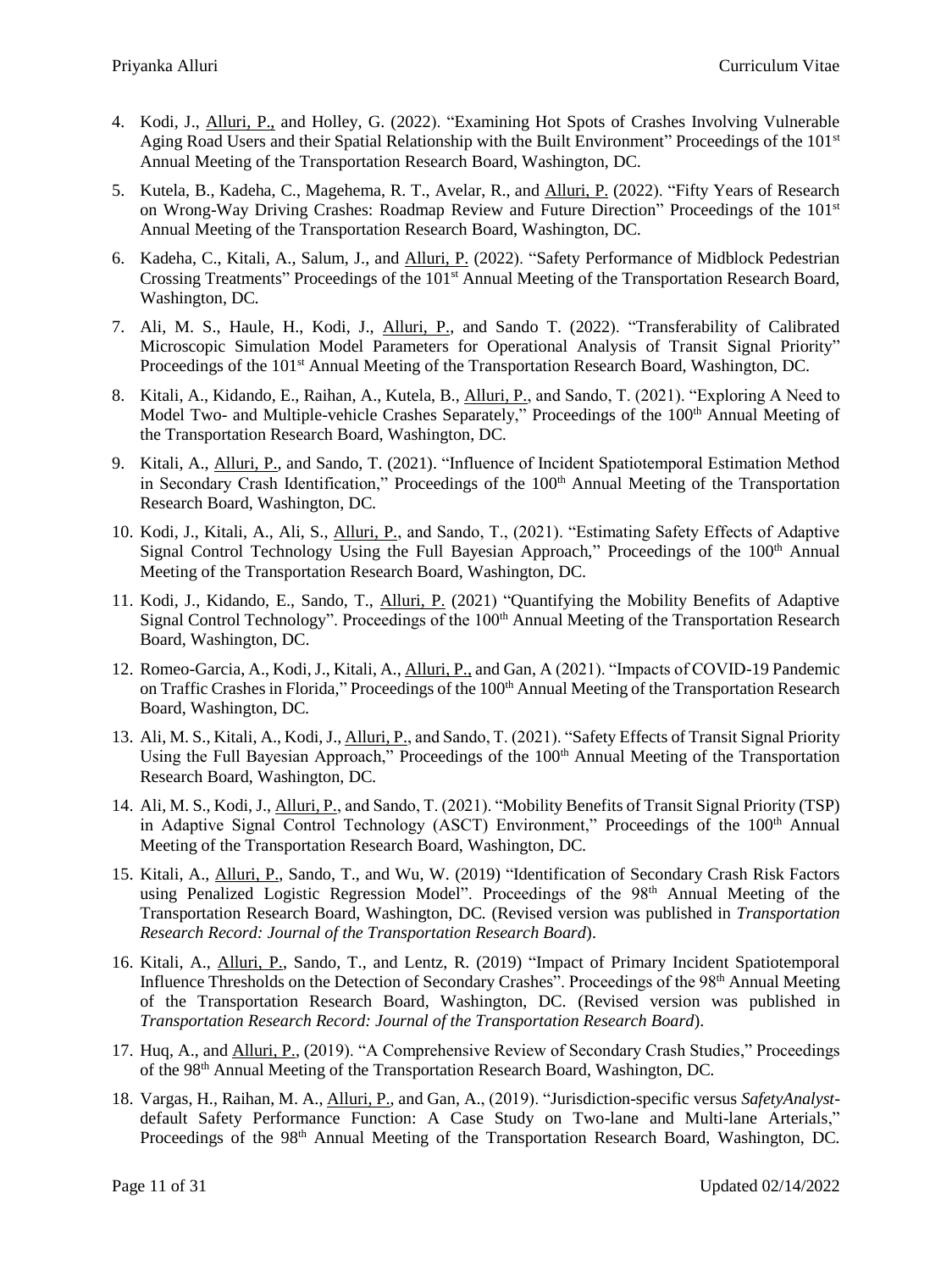(Revised version was published in *Transportation Research Record: Journal of the Transportation Research Board*)

- 19. Haule, H., Alluri, P., Sando, T., and Raihan, M. A., (2019) "Investigating the Impact of Rain on Crash Clearance Duration," Proceedings of the 98<sup>th</sup> Annual Meeting of the Transportation Research Board, Washington, DC*.*
- 20. Gonzalez, M., Alluri, P., and Raihan, M. A. (2018). "Prioritizing Locations for Installing Street Lights: A Case Study on the City of Doral," Proceedings of the 97<sup>th</sup> Annual Meeting of the Transportation Research Board, Washington, DC*.*
- 21. Sando, T., Alluri, P., Ponnaluri, R., and Ackert, M. (2018) "States' Existing Practices in Mainstreaming TSMO in the Project Development Process," Proceedings of the 97<sup>th</sup> Annual Meeting of the Transportation Research Board, Washington, DC*.*
- 22. Haule, H., Sando, T., Alluri, P., Lentz, R., and Chuan, C., (2018) "Evaluating the Impact and Clearance Duration of Freeway Incidents," Proceedings of the 97<sup>th</sup> Annual Meeting of the Transportation Research Board, Washington, DC*.*
- 23. Wu, W., Gan, A., and Alluri, P. (2018). "Feasibility of Using Police Crash Records as a Potential Data Source for Acquisition and Continued Updates of Posted Speed Limits," Proceedings of the 97<sup>th</sup> Annual Meeting of the Transportation Research Board, Washington, DC*.*
- 24. Alluri, P., Saha, D., Gan, A., and Wang, H. (2018). "Decision Support System for Selecting Highway Safety Manual (HSM) Methods," Proceedings of the 97<sup>th</sup> Annual Meeting of the Transportation Research Board, Washington, DC*.*
- 25. Kitali, A., Kidando, E., Martz, P., Alluri, P., Sando, T., Moses, R., and Lentz, R. (2018). Evaluating Factors Influencing the Severity of Three-plus Multiple-vehicle Crashes Using Real-Time Traffic Data," Proceedings of the 97<sup>th</sup> Annual Meeting of the Transportation Research Board, Washington, DC (Revised version was published in *Transportation Research Record: Journal of the Transportation Research Board*).
- 26. Ogle, J., Alluri, P., Zang, C., Rajabi, M., Sarasua, W., and Bendigeri, V. (2018). "Methods to Define Homogeneous Segments and Assign Crashes for Highway Safety Manual Applications," Proceedings of the 97th Annual Meeting of the Transportation Research Board, Washington, DC*.*
- 27. Tang, L., Gan, A., Cevallos, F., and Alluri, P. (2018) "Characteristics of Bus Transit Vehicles in the United States: A 30-Year National Trend Analysis," Proceedings of the 97<sup>th</sup> Annual Meeting of the Transportation Research Board, Washington, DC (Revised version was published in *Transportation Research Record: Journal of the Transportation Research Board*).
- 28. Salum, J., Kitali, A., Bwire, H., Sando, T., and Alluri, P. (2018) "Factors Influencing the Severity of Motorcycle Crashes in Dar es Salaam," Proceedings of the 97<sup>th</sup> Annual Meeting of the Transportation Research Board, Washington, DC (Revised version was published in *Traffic Injury Prevention Journal*)*.*
- 29. Gan, A., Alluri, P., and Wang, H. (2017). "Prototype System for Collection of Safety Data from Police Crash Reports," Proceedings of the 96<sup>th</sup> Annual Meeting of the Transportation Research Board, Washington, DC.
- 30. Alluri, P., Gan, A., Saha, D., and Fernandez, L. (2017). "Evaluation of Signage Alternatives for Express Lane Facilities: A Focus Group Study," Proceedings of the 96<sup>th</sup> Annual Meeting of the Transportation Research Board, Washington, DC (Revised version was published in *Transportation Research Record: Journal of the Transportation Research Board*).
- 31. Gan, A., Alluri, P., Raihan, M. A., Liu, K., Saha, D., and Jung, R. (2017). "An Automated System for Prioritizing Highway Improvement Locations and Analyzing Project Alternatives," Proceedings of the 96th Annual Meeting of the Transportation Research Board, Washington, DC (Revised version was published in *Transportation Research Record: Journal of the Transportation Research Board*).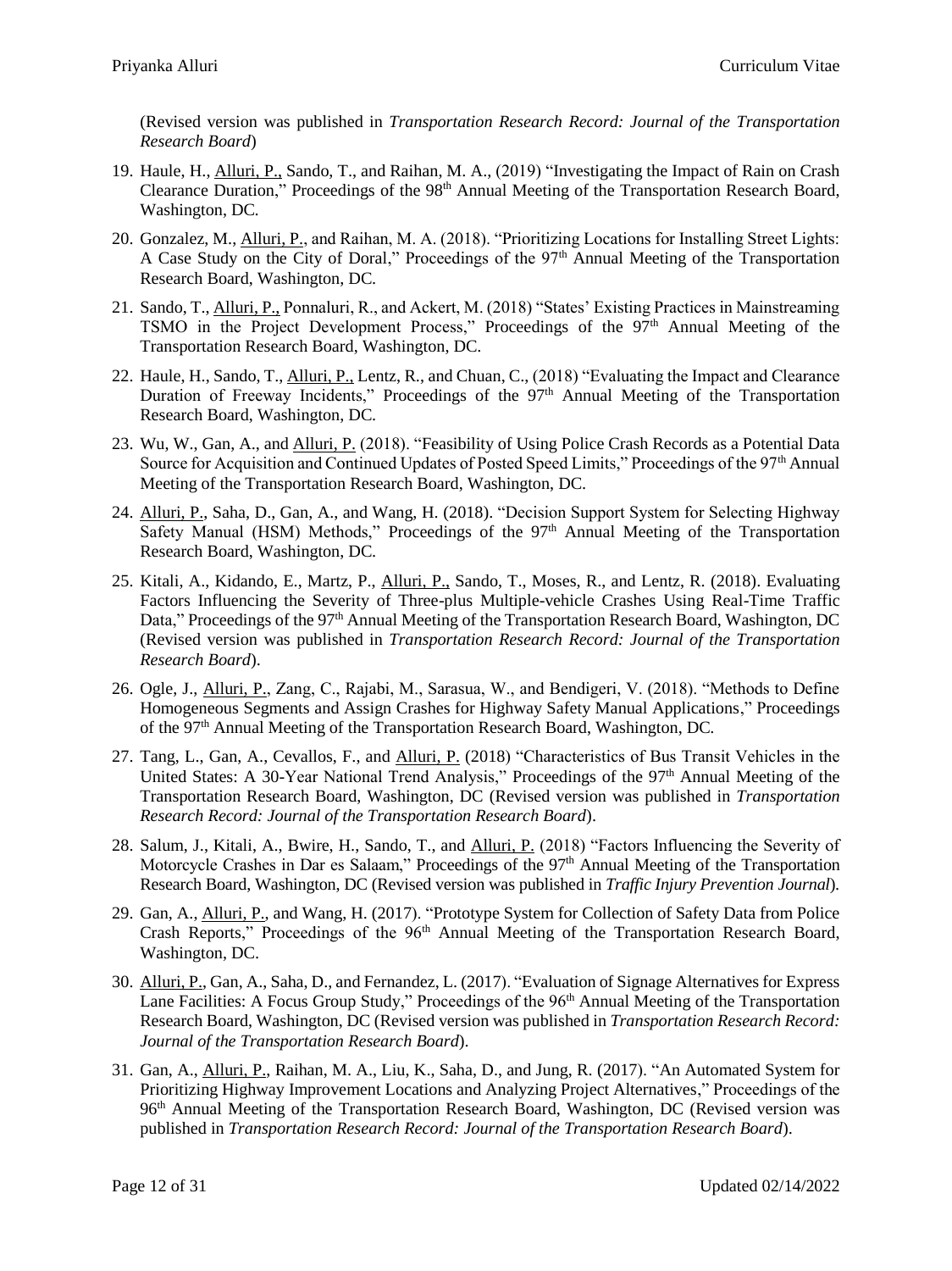- 32. Saha, D., Alluri, P., Wu, W., and Gan, A. (2017). "Analysis of Bicycle Crashes with Spatial Autocorrelation: A Comparison of Conditional Autoregressive Models," Proceedings of the 96<sup>th</sup> Annual Meeting of the Transportation Research Board, Washington, DC.
- 33. Raihan, M. A., Alluri, P., Gan, A., and Jung, R (2016). "Application of the Analytic Network Process (ANP) in Prioritizing Highway Improvement Locations," Proceedings of the 95<sup>th</sup> Annual Meeting of the Transportation Research Board, Washington, DC.
- 34. Gan, A., Liu, K., and Alluri, P. (2016). "An Integrated System for Rural National Transit Database  $(NTD)$ ," Proceedings of the 95<sup>th</sup> Annual Meeting of the Transportation Research Board, Washington, DC (Revised version was published in *Transportation Research Record: Journal of the Transportation Research Board*).
- 35. Fartash, H., Alluri, P., Gan, A., Lavasani, M., and Haleem, K. (2016). "Performance of Rectangular Rapid Flashing Beacons (RRFBs) at Midblock Pedestrian Crossings," Proceedings of the 95<sup>th</sup> Annual Meeting of the Transportation Research Board, Washington, DC.
- 36. Srinivasan, S., Haas, P., Alluri, P., Gan, A., and Bonneson, J. (2016). "Crash Prediction Method for Freeway Segments with High Occupancy Vehicle (HOV) Lanes," Proceedings of the 95<sup>th</sup> Annual Meeting of the Transportation Research Board, Washington, DC.
- 37. Haleem, K., Alluri, P., and Gan, A. (2016). "Investigating Fractal Characteristics in Crash Trends for Potential Traffic Safety Prediction," Proceedings of the 95<sup>th</sup> Annual Meeting of the Transportation Research Board, Washington, DC*.*
- 38. Sadeghvaziri, E., Haleem, K., Alluri, P., Fartash, H., and Gan, A. (2016). "Effects of Different Guide Signs on Driver Behavior at Express Lane Entrance: A Driving Simulation Study," Proceedings of the 95th Annual Meeting of the Transportation Research Board, Washington, DC.
- 39. Alluri, P., Gan, A., Diaz, A., and Steiner, R. (2015). "Safety Impacts of Access Management Features in the Vicinity of Roundabouts," Proceedings of the  $94<sup>th</sup>$  Annual Meeting of the Transportation Research Board, Washington, DC (Revised version was published in *Transportation Research Record: Journal of the Transportation Research Board*).
- 40. Alluri, P., Gan, A., and Liu, K. (2015). "Preparing Input Data for SafetyAnalyst Implementation: The Florida Experience," Proceedings of the 94<sup>th</sup> Annual Meeting of the Transportation Research Board, Washington, DC (Revised version was published in *Journal of Transportation Safety & Security*).
- 41. Alluri, P., Saha, D., and Gan, A. (2015). "Prioritization of Highway Safety Manual (HSM) Data Variables using Random Forest Algorithm," Proceedings of the 94<sup>th</sup> Annual Meeting of the Transportation Research Board, Washington, DC (Revised version was published in *Journal of Advanced Transportation*).
- 42. Sisiopiku, V., Islam, M., Haleem, K., Gan, A., and Alluri, P. (2015). "Investigation of the Potential Relationship between Crash Occurrence and the Presence of Digital Advertising Billboards in Alabama and Florida," Proceedings of the 94<sup>th</sup> Annual Meeting of the Transportation Research Board, Washington, DC.
- 43. Alluri, P., Gan, A., and Haleem, K. (2014). "Pedestrian Safety at Signalized Intersections," Proceedings of the 2<sup>nd</sup> ASCE Transportation and Development Institute (T&DI) Congress, Orlando, FL, pp. 458-466.
- 44. Haleem, K., Gan, A., and Alluri, P. (2014). "Exploration of Fractal Characteristics in Crash Data," Proceedings of the 2<sup>nd</sup> ASCE Transportation and Development Institute (T&DI) Congress, Orlando, FL, pp. 487-497.
- 45. Lu, J., Haleem, K., Gan, A., and Alluri, P. (2014). "Safety Performance Functions for Florida's Freeways," Proceedings of the 2<sup>nd</sup> ASCE Transportation and Development Institute (T&DI) Congress, Orlando, FL, pp. 321-331.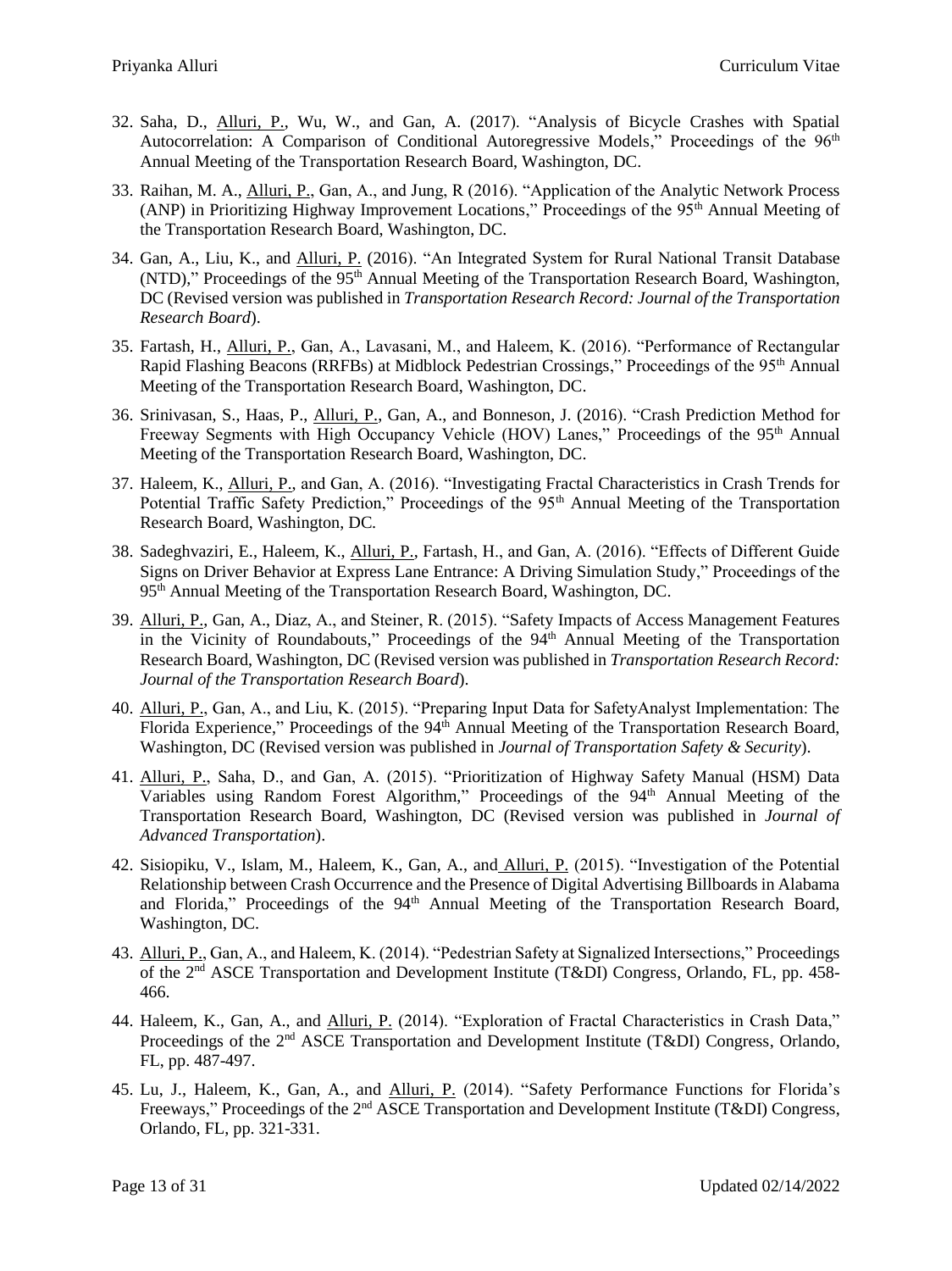- 46. Alluri, P., Gan, A., and Haleem, K. (2014). "Safety Impacts of Converting Two-Way Left-Turn Lanes to Raised Medians and Associated Design Concerns," Proceedings of the 93<sup>rd</sup> Annual Meeting of the Transportation Research Board, Washington, DC (Revised version was published in *Journal of the Transportation Research Forum*).
- 47. Alluri, P., Echezabal, E., Diaz, A., and Gan, A. (2014). "Businesses' Reaction to Conversion from Twoway Left-turn Lanes to Raised Medians," Proceedings of the 93<sup>rd</sup> Annual Meeting of the Transportation Research Board, Washington, DC.
- 48. Tang, L., Gan, A., and Alluri, P. (2014). "Automatic Extraction of Number of Lanes from Geo-Rectified Aerial Images," Proceedings of the 93<sup>rd</sup> Annual Meeting of the Transportation Research Board, Washington, DC (Revised version was published in *Transportation Research Record: Journal of the Transportation Research Board*).
- 49. Saha, D., Alluri, P., Haleem, K., Gan, A. and McCarthy, D. (2014). "Evaluation of Hybrid Static-Dynamic Sign Designs: A Focus Group Study," Proceedings of the 93rd Annual Meeting of the Transportation Research Board, Washington, DC.
- 50. Suksawang, N., Alluri, P., Gan, A., Meneses, K., Cevallos, F., Haleem, K., and Saha, D. (2014). "Feasibility and Design of Movable Bus Stop Boarding and Alighting Pads," Proceedings of the  $93<sup>rd</sup>$ Annual Meeting of the Transportation Research Board, Washington, DC (Revised version was published in *Journal of Public Transportation*).
- 51. Haleem, K., Gan, A., Alluri, P., and Saha, D. (2014). "Identification of Safety Practices, Issues, and Needs of Local Transportation and Law Enforcement Agencies," Proceedings of the 93<sup>rd</sup> Annual Meeting of the Transportation Research Board, Washington, DC (Revised version was published in *Journal of the Transportation Research Forum*).
- 52. Alluri, P., Haleem, K., and Gan, A. (2013). "In-service Performance Evaluation of Cable Median Barriers on Florida's Limited Access Facilities," Proceedings of the 92<sup>nd</sup> Annual Meeting of the Transportation Research Board, Washington, DC (Revised version was published in *Traffic Injury Prevention Journal*).
- 53. Ma, M., Alluri, P., and Gan, A. (2013). "Development of a Geographic Information System for SafetyAnalyst for Location Selection and Output Visualization," Proceedings of the 92<sup>nd</sup> Annual Meeting of the Transportation Research Board, Washington, DC.
- 54. Tang, L., Gan, A., and Alluri, P. (2013). "A Framework for Automatic Identification and Extraction of Travel Lane Information from Geo-Rectified Aerial Images Using Support Vector Machine," Proceedings of the 92<sup>nd</sup> Annual Meeting of the Transportation Research Board, Washington, DC.
- 55. Saha, D., Gan, A., Haleem, K., Alluri, P., and Delgado, F. (2013). "Use of Hybrid Static-Dynamic Signs: A State-of-the-Practice Review," Proceedings of the 92<sup>nd</sup> Annual Meeting of the Transportation Research Board, Washington, DC.
- 56. Wang, T., Gan, A., and Alluri, P. (2013). "Estimating Annual Average Daily Traffic for Local Roads for Highway Safety Analysis," Proceedings of the 92<sup>nd</sup> Annual Meeting of the Transportation Research Board, Washington, DC (Revised version was published in *Transportation Research Record: Journal of the Transportation Research Board*).
- 57. Lu, J., Haleem, K., Alluri, P., and Gan, A. (2013). "Full versus Simple Safety Performance Functions: A Comparison Based on Urban Four-Lane Freeway Interchanges in Florida," Proceedings of the 92nd Annual Meeting of the Transportation Research Board, Washington, DC (Revised version was published in *Transportation Research Record: Journal of the Transportation Research Board*).
- 58. Alluri, P. and Ogle, J. (2012). "Effect of Variations of CMFs on Predicted Crash Frequency on Rural Two-Lane Highways: Sensitivity Analysis," Proceedings of the 91<sup>st</sup> Annual Meeting of the Transportation Research Board, Washington, DC.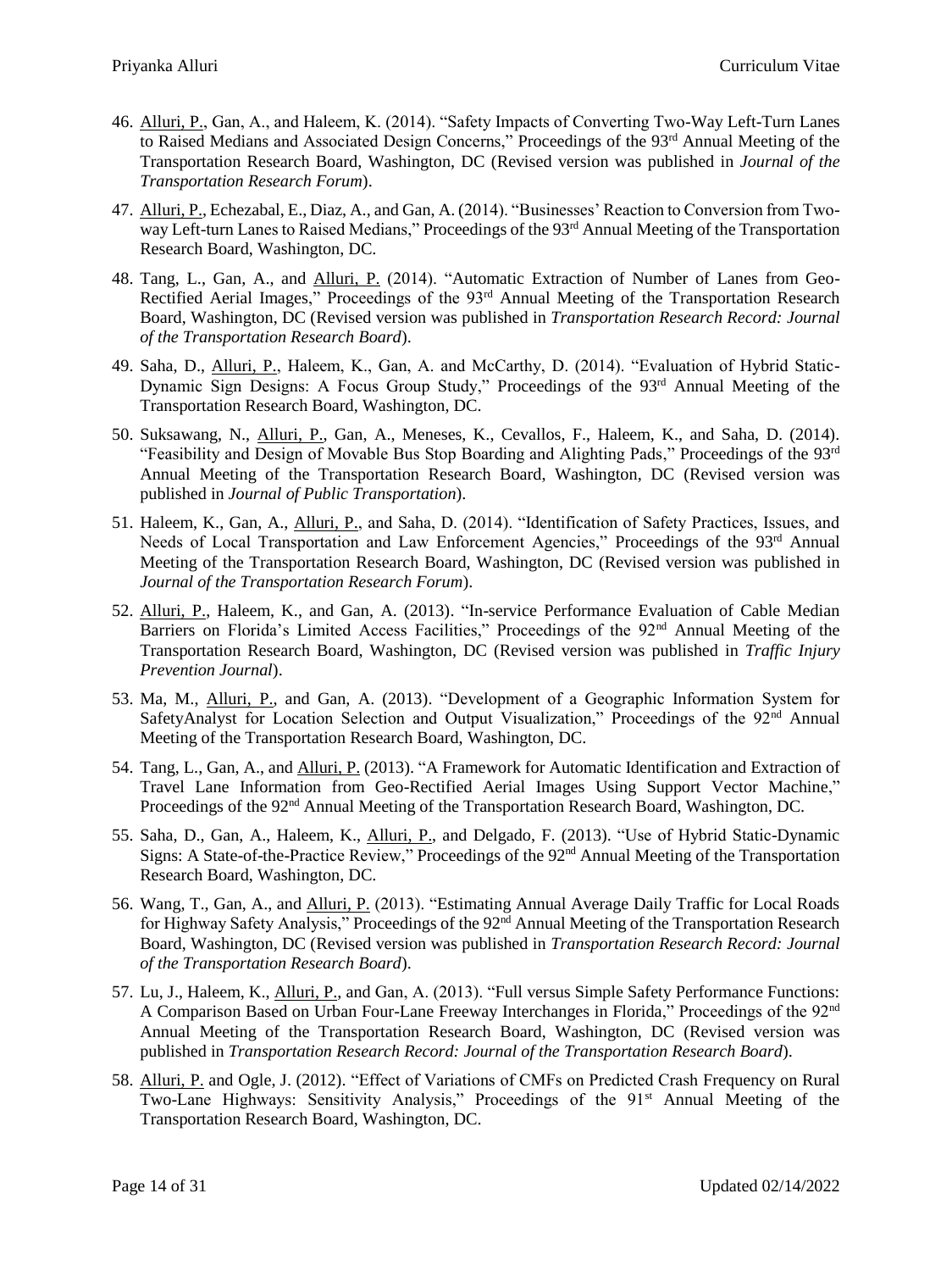- 59. Alluri, P. and Ogle, J. (2012). "Effects of State-Specific SPFs, AADT Estimations, and Overdispersion Parameters on Crash Predictions Using SafetyAnalyst," Proceedings of the 91<sup>st</sup> Annual Meeting of the Transportation Research Board, Washington, DC.
- 60. Lu, J., Gan, A., Haleem, K., Alluri, P., and Liu, K. (2012). "Comparing Locally-Calibrated and SafetyAnalyst-Default Safety Performance Functions for Florida's Urban Freeways," Proceedings of the 91st Annual Meeting of the Transportation Research Board, Washington, DC (Revised version was published in *Safety Science*).
- 61. Alluri, P. and Ogle, J. (2012). "Road Safety Analysis in the United States: States' Current Practices and Their Future Direction," Proceedings of the 91<sup>st</sup> Annual Meeting of the Transportation Research Board, Washington, DC (Revised version was published in *Transportation Research Record: Journal of the Transportation Research Board*).
- 62. Ogle, J., and Alluri, P. (2011). "Getting Started with SafetyAnalyst: Georgia's Triumph," Proceedings of the 90th Annual Meeting of the Transportation Research Board, Washington, DC.
- 63. Ogle, J., Alluri, P., and Sarasua, W. (2011). "MMUCC and MIRE: The Role of Segmentation in Safety Analysis," Proceedings of the 90<sup>th</sup> Annual Meeting of the Transportation Research Board, Washington, DC.
- 64. Alluri, P., Ogle, J., Xie, F., Gladhill, K., Dixon, K., and Monsere, C. (2011). "Comparison of Calibration Factors Obtained Using Oregon and Georgia Data to Implement HSM Procedures on Two-Lane Two-Way Rural Roads," Proceedings of the 2011 ITE Technical Conference and Exhibits, Orlando, FL.
- 65. Crisler, M., Brooks, J., Ogle, J., Guirl, C., Alluri, P. and Dixon, K. (2008). "Effect of Wireless Communication and Entertainment Devices on Simulated Driving Performance," Proceedings of the 87<sup>th</sup> Annual Meeting of the Transportation Research Board, Washington, DC (Revised version was published in *Transportation Research Record: Journal of the Transportation Research Board*).

## **Final Research Reports (47 in total)**

- 1. Alluri, P. and Kodi, J. (2021) *Identifying and Prioritizing Target Regions to Conduct Outreach Activities to Improve Safety and Mobility of Aging Population*. Final Research Report, Florida Department of Transportation, Tallahassee, FL.
- 2. Alluri, P., Sando, T., Kitali, A., Monyo, D., and Wang, H (2021) *Strategies to Identify and Mitigate Secondary Crashes using Real-time Traffic Data on Florida's Turnpike System*. Final Research Report, Florida Department of Transportation, Tallahassee, FL.
- 3. Alluri, P., Kadeha, C., Wu, W., and Kitali, A. (2020) *Guidelines for Installing Pedestrian Treatments at Midblock Locations*. Final Research Report, Florida Department of Transportation, Tallahassee, FL.
- 4. Alluri, P., Sando, T., Kadeha, C., Haule, H., Salum, J., Ali, M.S., Kodi, J., and Kitali, A. (2020). *Developing Florida-specific Mobility Enhancement Factors (MEFs) and Crash Modification Factors (CMFs) for TSM&O Strategies*, Final Research Report, Florida Department of Transportation, Tallahassee, FL.
- 5. Alluri, P., Broderick, K., Romeo-Garcia, A., and Massenat, N. (2020). *Evaluation of the Pavement Marking Conditions in the City of Miami Beach,* Final Research Report, City of Miami Beach*,* FL.
- 6. Alluri, P., Wu, W., Nafis, S., Kadeha, C., and Hagen, L. (2019). *Strategies to Mitigate Wrong-way Driving Incidents on Arterials,* Final Research Report, Florida Department of Transportation, Tallahassee, FL.
- 7. Gan, A., Wu, W., Wang, H., and Alluri, P. (2019). *Feasibility of Using Video Image Detectors for Ramp Signal Operations and Performance Monitoring,* Final Research Report, Florida Department of Transportation, Tallahassee, FL.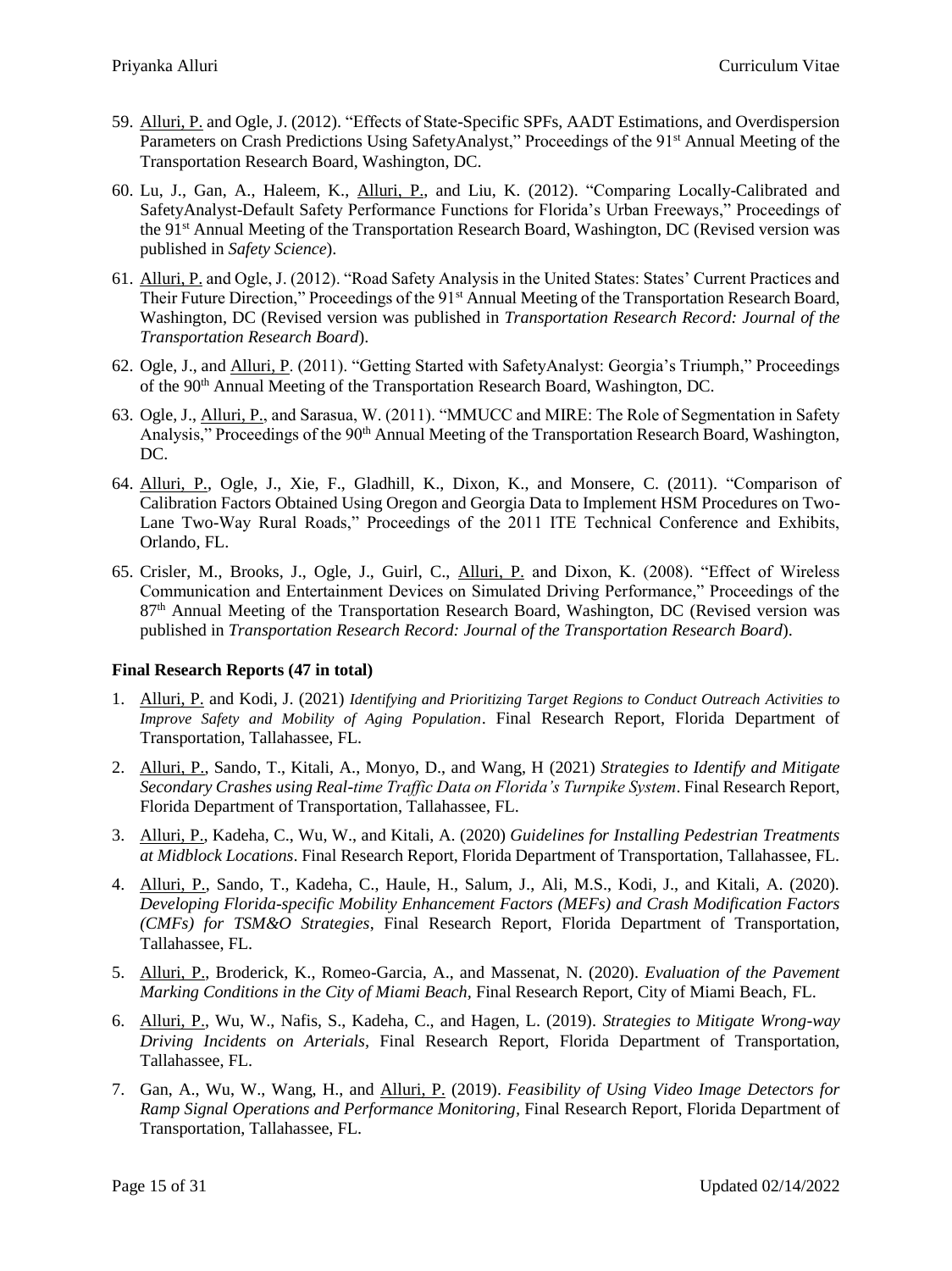- 8. Sando, T., Alluri, P., and Angel, M., (2019). *Exploring the Modified Procurement Framework for Expediting Florida Connected Vehicle (CV) Deployments,* Final Research Report, Florida Department of Transportation, Tallahassee, FL.
- 9. Sando, T., Alluri, P., Chuan, C., Haule, H., Kitali, A., Lentz, R., and Huq, A. (2018). *Evaluation of Incident Response Improvements for Statewide Application: Learning from the New Regional Traffic Management Center in Jacksonville, Florida,* Final Research Report, Florida Department of Transportation, Tallahassee, FL.
- 10. Alluri, P., Wu, W., Nafis, S., and Hagen, L. (2018). *A Data-Driven Approach to Implementing Wrongway Driving Countermeasures,* Final Research Report, Florida Department of Transportation, Tallahassee, FL.
- 11. Alluri, P., Kitali, A., and Soto, F. (2018). *Evaluation of Photo Red Light Enforcement Program in the City of Miami Beach,* Final Research Report, City of Miami Beach*,* FL.
- 12. Alluri, P. (2018). *Generation of 2015-2016 Input Data for SafetyAnalyst,* Final Research Report, Florida Department of Transportation, Tallahassee, FL.
- 13. Alluri, P., Nafis, S., Soto, F., Gonzalez, M., and Gan, A. (2018). *Use of Communication Technologies to Enhance Public Involvement in Transportation Projects,* Final Research Report, Florida Department of Transportation, Tallahassee, FL.
- 14. Gan, A., Wu, W., Orabi, W., and Alluri, P. (2018). *Effectiveness of Stationary Policy Vehicles with Blue Lights in Freeway Work Zones,* Final Research Report, Florida Department of Transportation, Tallahassee, FL.
- 15. Sando, T., Alluri, P., Hagen, L., Angel, M., and Saha, D. (2018). *Evaluation of Project Processes in Relation to Transportation Systems Management and Operations (TSM&O),* Final Research Report, Florida Department of Transportation, Tallahassee, FL.
- 16. Alluri, P., Gonzalez, M., and Raihan, M. A. (2017). *Doral Citywide Roadway Lighting Study*. Final Research Report, City of Doral, Doral, FL.
- 17. Alluri, P., Raihan, M. A., Saha, D., Wu, W., Huq, A., Nafis, S., and Gan, A. (2017). *Statewide Analysis of Bicycle Crashes*, Final Research Report, Florida Department of Transportation, Tallahassee, FL.
- 18. Alluri, P. (2016). *Statewide Training of SafetyAnalyst in Florida*, Final Research Report, Southeastern Transportation Research Innovation, Development and Education Consortium, Gainesville, FL.
- 19. Lin, P., Ozkul, S., Boot, W., Alluri, P., Hagen, L., and Guo, R. (2016). *Comparing Countermeasures for Mitigating Wrong-Way Entries onto Limited Access Facilities,* Final Research Report, Florida Department of Transportation, Tallahassee, FL.
- 20. Alluri, P., Gan, A. and Saha, D. (2017). *Development of a Web-based Decision Making Tool for the Highway Safety Manual Implementation*, Final Research Report, National Center for Transportation Systems Productivity and Management, Atlanta, GA.
- 21. Alluri, P., Gan, A. Saha, D., Ortega, L., and Sadeghvaziri, E. (2017). *Evaluation of Signage Alternatives for Express Lane Facilities*, Final Research Report, National Center for Transportation Systems Productivity and Management, Atlanta, GA.
- 22. Alluri, P., Saha, D. and Gan, A. (2016). *Quantifying the Accuracy of the Enhanced Interchange Safety Analysis Tool (ISATe) Crash Prediction Tools on Florida Freeways,* Final Research Report, Florida Department of Transportation, Tallahassee, FL.
- 23. Alluri, P., Liu, K., Gan, A., and Saha, D. (2016). *Generation of 2011-2014 Input Data for SafetyAnalyst,*  Final Research Report, Florida Department of Transportation, Tallahassee, FL.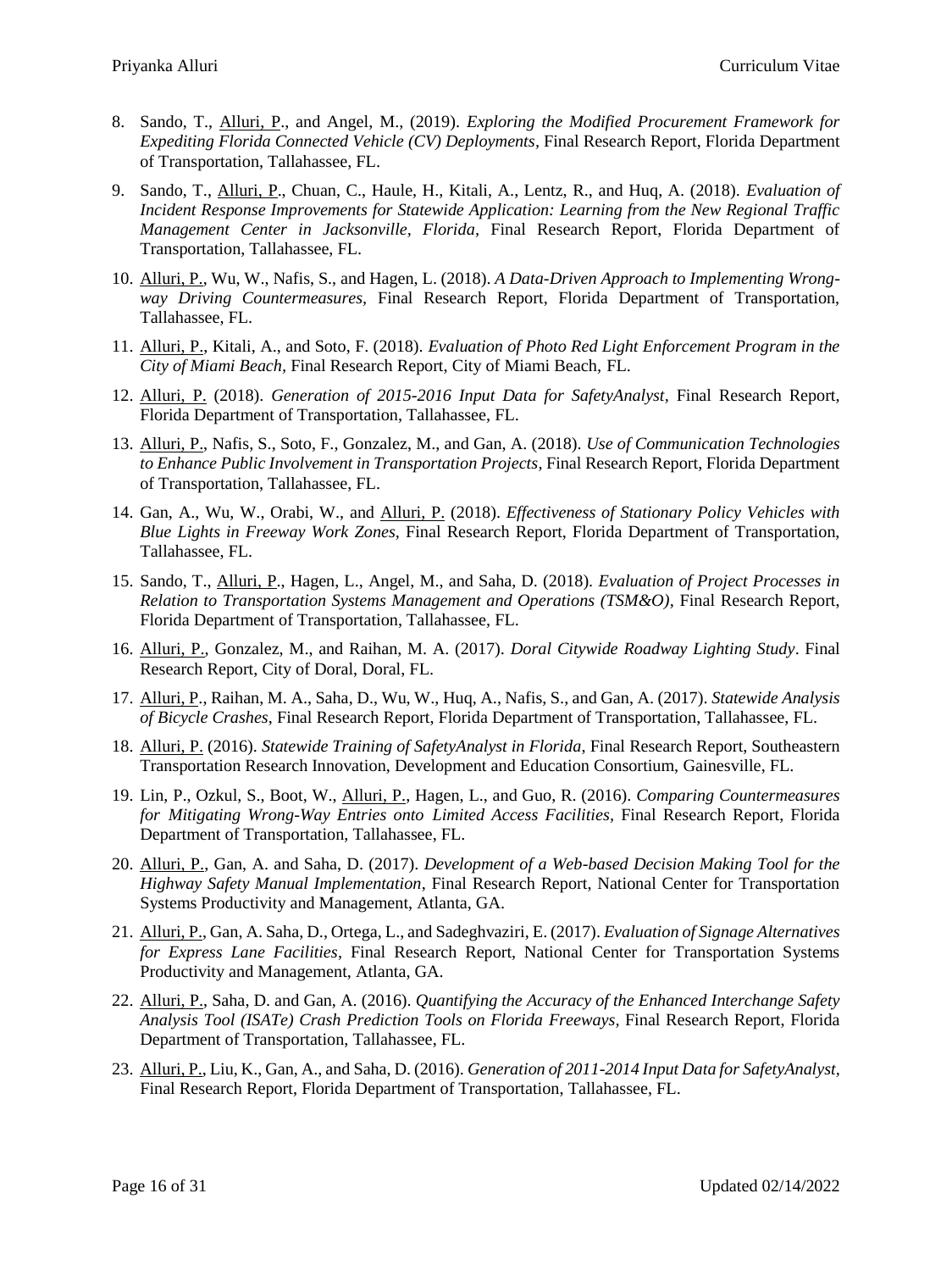- 24. Gan, A., Raihan, M. A., Alluri, P., Liu, K., and Saha, D. (2016). *Updating and Improving Methodology for Prioritizing Highway Project Locations on the Strategic Intermodal System (SIS)*, Final Research Report, Florida Department of Transportation, Tallahassee, FL.
- 25. Gan, A., Wang, H., and Alluri, P. (2016). *Feasibility of a Web-Based System for Police Report Review and Information Recording*, Final Research Report, Florida Department of Transportation, Tallahassee, FL.
- 26. Wu, W., Gan, A., and Alluri, P. (2015). *Extraction of Basic Roadway Information for Non-State Roads in Florida,* Final Research Report, Florida Department of Transportation, Tallahassee, FL.
- 27. Srinivasan, S., Haas, P., Alluri, P., Gan, A., and Bonneson, J. (2015). *Crash Prediction Method for Freeway Facilities with High Occupancy Vehicle (HOV) and High Occupancy Toll (HOT) Lanes,* Final Research Report, Florida Department of Transportation, Tallahassee, FL.
- 28. Gan, A., Wu, W., and Alluri, P. (2015). *Feasibility of Applying a Crowd Monitoring System to Improve Pedestrian Safety*, Final Research Report, Florida Department of Transportation District Four, Fort Lauderdale, FL.
- 29. Sisiopiku, V., Stavrinos, D., Sullivan, A., Islam, M., Wittig, S., Haleem, K., Gan, A., and Alluri, P. (2015). *Digital Advertising Billboards and Driver Distraction*, Final Research Report, National Center for Transportation Systems Productivity and Management, Atlanta, GA.
- 30. Gan, A., Fartash, H., and Alluri, P. (2014). *Evaluation of Rectangular Rapid Flashing Beacon (RRFB), Pedestrian Traffic Signal, and Pedestrian Hybrid Beacon (PHB) Locations on West Flagler Street in Miami*, Final Research Report, Florida Department of Transportation District Six, Miami, FL.
- 31. Alluri, P., Saha, D., Liu, K., and Gan, A. (2014). *Improved Processes for Meeting the Data Requirements for Implementing the Highway Safety Manual and SafetyAnalyst in Florida,* Final Research Report, Florida Department of Transportation, Tallahassee, FL.
- 32. Steiner, R., Washburn, S., Elefteriadou, L., Gan, A., Alluri, P., Michalaka, D., Xu, R., Rachmat, S., Lytle, B., and Cavaretta, A. (2014). *Roundabouts and Access Management*, Final Research Report, Florida Department of Transportation, Tallahassee, FL.
- 33. Alluri, P., Haleem, K., Gan, A., Lavasani, M., and Saha, D. (2013). *Comprehensive Study to Reduce Pedestrian Crashes in Florida,* Final Research Report, Florida Department of Transportation, Tallahassee, FL.
- 34. Haleem, K., Alluri, P., Gan, A., Li, H., and Li, T. (2013). *Synthesis of the Advance in and Application of Fractal Characteristics of Traffic Flow,* Final Research Report, Florida Department of Transportation, Tallahassee, FL.
- 35. Suksawang, N., Gan, A., Alluri, P., Haleem, K., Meneses, K., Cevallos, F., and Saha, D. (2013). *Analysis of Movable Bus Stop Boarding and Alighting Areas,* Final Research Report, Florida Department of Transportation, Tallahassee, FL.
- 36. Wu, W., Wang, H., and Alluri, P. (2013). *Automatic Incident Detection Using Real-Time Traffic Detector Data*, Special Report, Submitted to District Six Traffic Operations Office ITS Section, Florida Department of Transportation, Miami, FL.
- 37. Alluri, P., Gan, A., Haleem, K., Miranda, S., Echezabal, E., Diaz, A., and Ding, S. (2012). *Before-and-After Safety Study of Roadways Where New Medians Have Been Added,* Final Research Report, Florida Department of Transportation, Tallahassee, FL.
- 38. Alluri, P., Haleem, K., and Gan, A. (2012). *In-Service Performance Evaluation (ISPE) for G4 (1S) Type of Strong-Post W-Beam Guardrail System and Median Cable Barrier: Volume I*, Final Research Report, Florida Department of Transportation, Tallahassee, FL.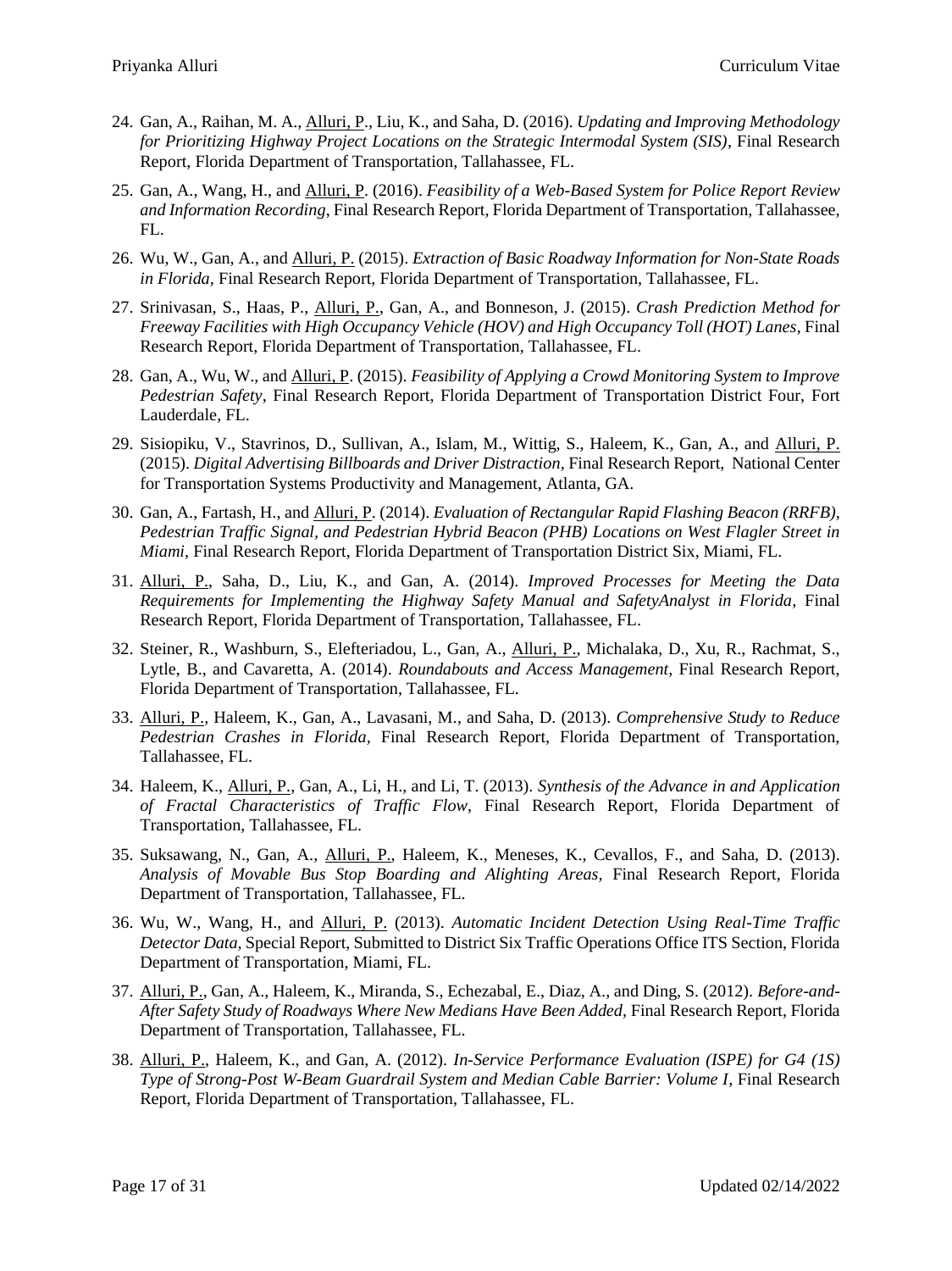- 39. Alluri, P., Haleem, K., and Gan, A. (2012). *In-Service Performance Evaluation (ISPE) for G4 (1S) Type of Strong-Post W-Beam Guardrail System and Median Cable Barrier: Volume II*, Final Research Report, Florida Department of Transportation, Tallahassee, FL.
- 40. Gan, A., Saha, D., Haleem, K., Alluri, P., and McCarthy, D. (2012). *Best Practices in the Use of Hybrid Static-Dynamic Signs*, Final Research Report, Florida Department of Transportation, Tallahassee, FL.
- 41. Gan, A., Haleem, K., Alluri, P., and Saha, D. (2012). *Standardization of Crash Analysis in Florida*, Final Research Report, Florida Department of Transportation, Tallahassee, FL.
- 42. Gan, A., Haleem, K., Alluri, P., Lu, J., Wang, T., Ma, M., and Diaz, C. (2012). *Preparing Florida for Deployment of SafetyAnalyst for All Roads*, Final Research Report, Florida Department of Transportation, Tallahassee, FL.
- 43. Gan, A., Zhu, X., Liu, K., Alluri, P., and Robbins, C. (2011). *Integrated Database and Analysis System for the Evaluation of Freeway Corridors for Potential Ramp Signaling*, Final Research Report, Florida Department of Transportation, Tallahassee, FL.
- 44. Alluri, P. (2010). *Development of Guidance for States Transitioning to Advanced Safety Analysis Tools*, Doctoral Dissertation, Clemson University, Clemson, SC.
- 45. Ogle, J. and Alluri, P. (2009). *Assessment of Potential Site Selection Methods for Use in Prioritizing Safety Improvements on Georgia Roadways*, Final Research Report, Georgia Department of Transportation, Atlanta, GA.
- 46. Ogle, J., Sarasua, W., Dillon, J., Bendigeri, V., Anekar, S., and Alluri, P. (2009). *Support for the Elimination of Roadside Hazards: Evaluating Roadside Collision Data and Clear Zone Requirements*, Final Research Report, South Carolina Department of Transportation, Columbia, SC.
- 47. Alluri, P. (2008). *Assessment of Potential Data-Driven Approaches for Prioritizing Improvements to Georgia Roadways*, Master's Thesis, Clemson University, Clemson, SC.
- 48. Dixon, K., Zhu, H., Ogle, J., Brooks, J., Hein, C., Alluri, P., and Crisler, M. (2008). *Simulation of Roadway Design Treatments for Rural Transition Areas*, Project SPR 631, Oregon State University, prepared for the Oregon Department of Transportation, Salem, OR.
- 49. Ogle, J., Brooks, J., Hein, C., Crisler, M., Alluri, P., and Guirl, C. (2007). *Determining Effective Roadway Design Treatments for Transitioning from Rural Areas to Urban Areas on State Highways*, Final Research Report, Oregon State University, Corvallis, OR.

#### **Technical Articles and Short Report (4 in total)**

- 1. Kitali, A., and Alluri, P. (2019). "A Journey Toward Active Lifestyle," *FLITE Magazine*, Florida Puerto Rico District Institute of Transportation Engineers, Vol. 61, No. 2, pp. 33-34, October 2019.
- 2. Alluri, P., and Ponnaluri, R. (2018). "Drafting, Designing, and Deploying Wrong-Way Driving Initiative," White Paper to the Institute of Transportation Engineers, July 2018.
- 3. Alluri, P., Haleem, K., Gan, A., and Mauthner, J. (2013). "Safety Performance of Cable Median Barriers on Florida's Freeways," *FLITE Magazine*, Florida Section Institute of Transportation Engineers, Vol. 54, No. 2, pp. 6-8, September 2013.
- 4. Saha, D., Gan, A., and Alluri, P. (2012). *Sign Information Included for Managed Lane Facilities: A State-of-the-Practice Summary*, Special Report, Submitted to Florida Department of Transportation District 4.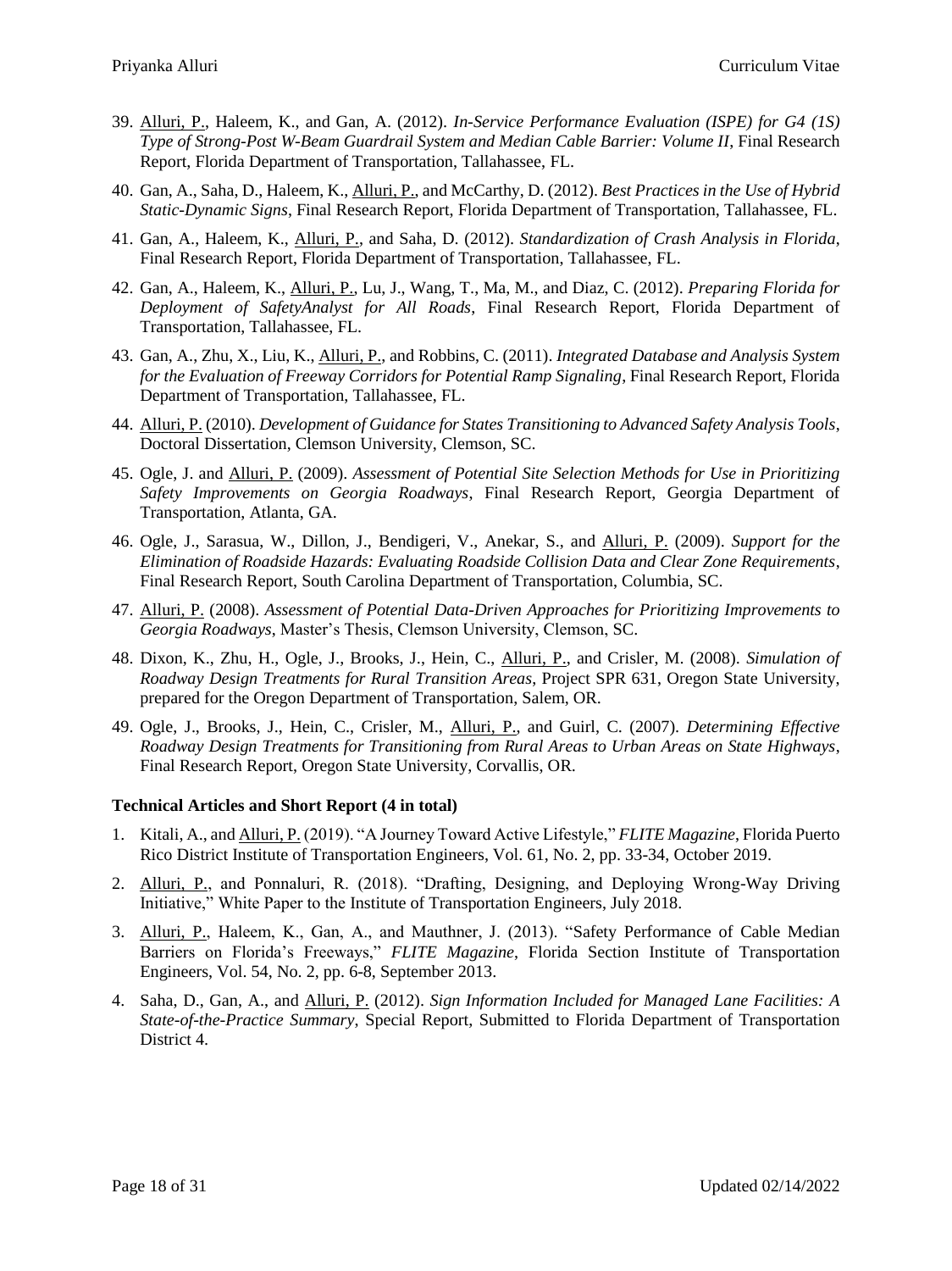## **PRESENTATIONS**

#### **Invited Presentations (53 in total)**

- 1. "Research, Publications, & More: Insights from a Researcher," Invited Presentation, Roadmap for Effective Research Using Advanced Techniques and Tools (REAT 2022) Workshop, National Institute of Technology, Calicut, February 14-18, 2022.
- 2. "Role of TSM&O in Improving Freeway Operations," Invited Presentation, Freight Mobility Research Institute (FMRI), March 17, 2021.
- 3. "Recent Advances in Transportation Engineering Infrastructure," Invited Key Note Address at the RACE-2019 Conference, Muffakham Jah College of Engineering and Technology, Hyderabad, India, December 16-18, 2019.
- 4. "TSM&O Strategies: The What, Why, & How?," Invited Webinar to the FDOT Local Agency Traffic Safety Academy, September 24, 2019.
- 5. "Wrong-Way Driving Initiative in Florida," Invited Poster Presentation at 2019 FDOT Innovation Expo, June 27, 2019.
- 6. "Drafting, Designing, and Deploying Wrong-Way Driving Initiative in Florida," Invited Presentation at the Institute of Transportation Engineers (ITE) Webinar Series, May 23, 2019 (co-presented with Dr. Raj Ponnaluri).
- 7. "What Does our Bicycle Crash Data Tell Us?," Invited Presentation at the Pedestrian and Bicycle Advisory Committee, Miami, FL, January 22, 2019.
- 8. "A Comprehensive Review of States' Existing Practices in Using Communication Technologies to Increase Public Involvement for Transportation Projects," 98<sup>th</sup> Annual Meeting of the Transportation Research Board, Washington, DC, January 13-17, 2019.
- 9. "Analysis of Bicycle Crashes with Spatial Autocorrelation: A Comparison of Conditional Autoregressive Models," 96<sup>th</sup> Annual Meeting of the Transportation Research Board, Washington, DC, January 08-12, 2017.
- 10. "Safety Analyst: The What, Why, and How," 2018 FSITE Annual Meeting, Fort Lauderdale, FL, October 29-31, 2018.
- 11. "Drafting, Designing, and Deploying Wrong-Way Driving Initiative in Florida," Invited Presentation at the Florida Atlantic University, Boca Raton, FL, October 17, 2018.
- 12. "Application of the Highway Safety Manual in Florida," 2018 FDOT Transportation Symposium, Orlando, FL, June 18-20, 2018 (co-presented with Jeremy Fletcher and Joe Santos).
- 13. "Evaluation of Project Processes in Relation to TSM&O," 2018 FDOT Transportation Symposium, Orlando, FL, June 18-20, 2018 (co-presented with Larry Hagen).
- 14. "Bridging the Gap Between Research and Practice in Transportation Safety," Invited Presentation at the University of South Florida, Tampa, FL, October 20, 2017.
- 15. "Statewide Training of Safety Analyst in Florida," STRIDE Research Summer Seminar, Gainesville, FL, June 02, 2017.
- 16. "Prototype System for Collection of Safety Data from Police Crash Reports," 96<sup>th</sup> Annual Meeting of the Transportation Research Board, Washington, DC, January 08-12, 2017.
- 17. "Evaluation of Signage Alternatives for Express Lane Facilities: A Focus Group Study," 96th Annual Meeting of the Transportation Research Board, Washington, DC, January 08-12, 2017.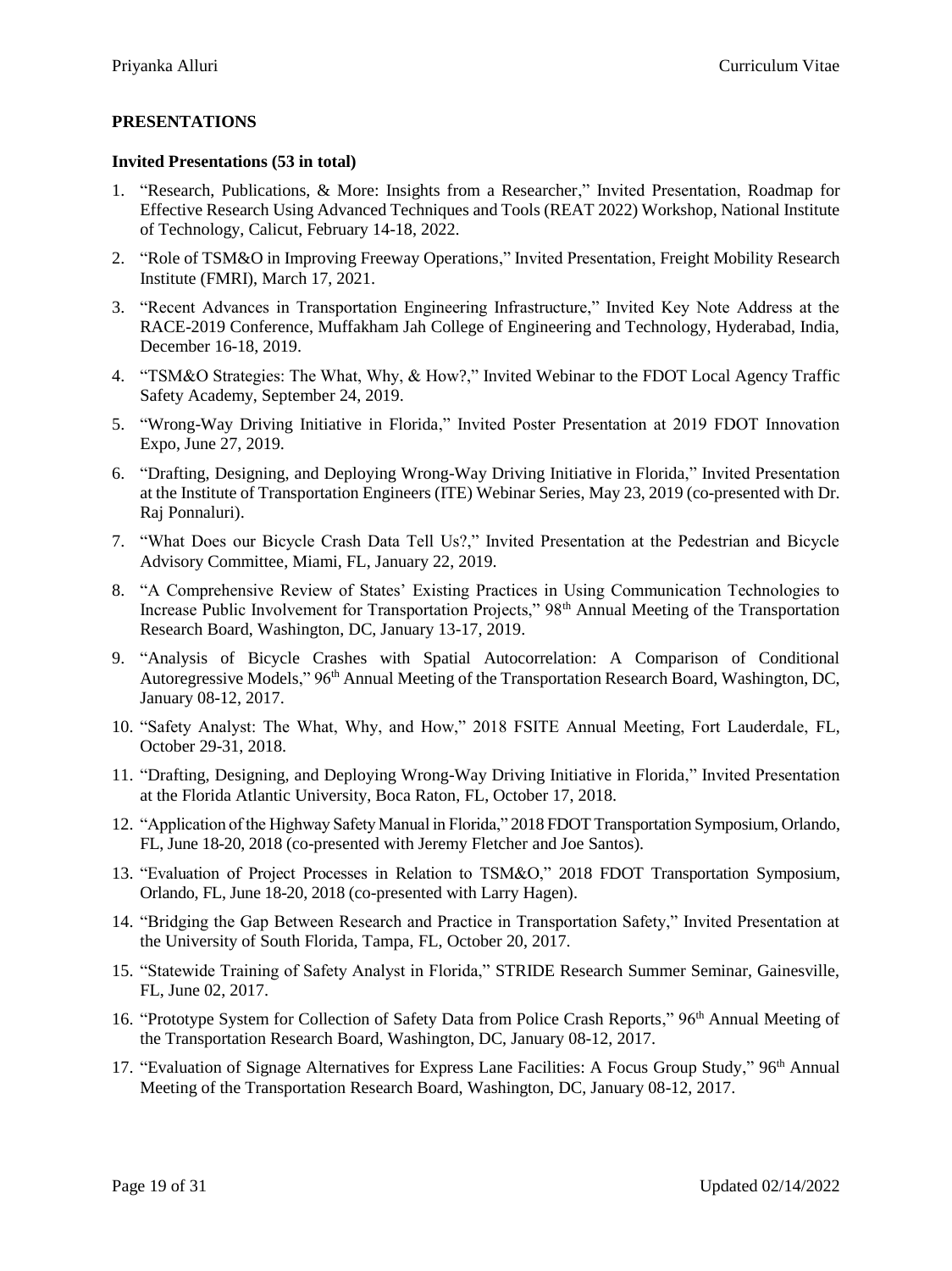- 18. "An Automated System for Prioritizing Highway Improvement Locations and Analyzing Project Alternatives," 96<sup>th</sup> Annual Meeting of the Transportation Research Board, Washington, DC, January 08-12, 2017.
- 19. "Analysis of Bicycle Crashes with Spatial Autocorrelation: A Comparison of Conditional Autoregressive Models," 96<sup>th</sup> Annual Meeting of the Transportation Research Board, Washington, DC, January 08-12, 2017.
- 20. "Development of Decision Making Tool for Highway Safety Manual Implementation," 2016 Florida Section ASCE Conference, Jacksonville, FL, July 14-16, 2016.
- 21. "Engineering Statistics 101 for Safety," 2015 FDOT Design Training Expo, Orlando, FL, June 9-11, 2015.
- 22. "Development of a Decision Making Process for the Highway Safety Manual Implementation," 2015 UTC Conference for the Southeastern Region, Birmingham, AL, March 26-27, 2015.
- 23. "Comprehensive Study to Reduce Pedestrian Crashes in Florida," Presented to The Florida Senate Transportation Committee, Tallahassee, FL, March 12, 2015.
- 24. "Safety Impacts of Access Management Features in the Vicinity of Roundabouts," 94th Annual Meeting of the Transportation Research Board, Washington, DC, January 11-15, 2015.
- 25. "Preparing Input Data for SafetyAnalyst Implementation: The Florida Experience," 94<sup>th</sup> Annual Meeting of the Transportation Research Board, Washington, DC, January 11-15, 2015.
- 26. "Prioritization of Highway Safety Manual (HSM) Data Variables using Random Forest Algorithm," 94th Annual Meeting of the Transportation Research Board, Washington, DC, January 11-15, 2015.
- 27. "Pedestrian Safety at Signalized Intersections in Florida," 2<sup>nd</sup> ASCE Transportation and Development Institute (T&DI) Congress, Orlando, FL, June 8-11, 2014.
- 28. "Pedestrian Safety As It Relates to Access Management," Regular Statewide Access Management Coordination Webinar, May 27, 2014 (co-presented with A. Gan).
- 29. "Pedestrian Safety at Signalized Intersections in Florida," 2014 UTC Conference for the Southeastern Region, Atlanta, GA, March 24-25, 2014.
- 30. "Feasibility and Design of Movable Bus Stop Boarding and Alighting Pads," 93rd Annual Meeting of the Transportation Research Board, Washington, DC, January 12-16, 2014.
- 31. "Safety Impact of Roundabout Design on Vulnerable Road Users and Development of Roundabout Access Management Guidelines," 93<sup>rd</sup> Annual Meeting of the Transportation Research Board, Washington, DC, January 12-16, 2014.
- 32. "Safety Impacts of Converting Two-Way Left-Turn Lanes to Raised Medians and Associated Design Concerns," 93rd Annual Meeting of the Transportation Research Board, Washington, DC, January 12- 16, 2014 (co-presented with K. Haleem).
- 33. "Businesses' Reaction to Conversion from Two-way Left-turn Lanes to Raised Medians," 93rd Annual Meeting of the Transportation Research Board, Washington, DC, January 12-16, 2014.
- 34. "Data Needs for Implementing the Highway Safety Manual in Florida," Transportation Safety: From Research to Practice, University of Florida Safety Symposium, Orlando, FL, April 03, 2013.
- 35. "Florida's Deployment of SafetyAnalyst," Transportation Safety: From Research to Practice, University of Florida Safety Symposium, Orlando, FL, April 03, 2013 (co-presented with K. Haleem).
- 36. "Before-and-After Safety Study of Roadways Where New Medians Have Been Added," National Access Management Webinar, February 20, 2013 (co-presented with Mr. G. Sokolow, FDOT).
- 37. "Focus Group Study of Hybrid Static-Dynamic Signs for Traffic Safety Improvements," UTC Safety Symposium at University of Central Florida, Orlando, FL, February 14-15, 2013.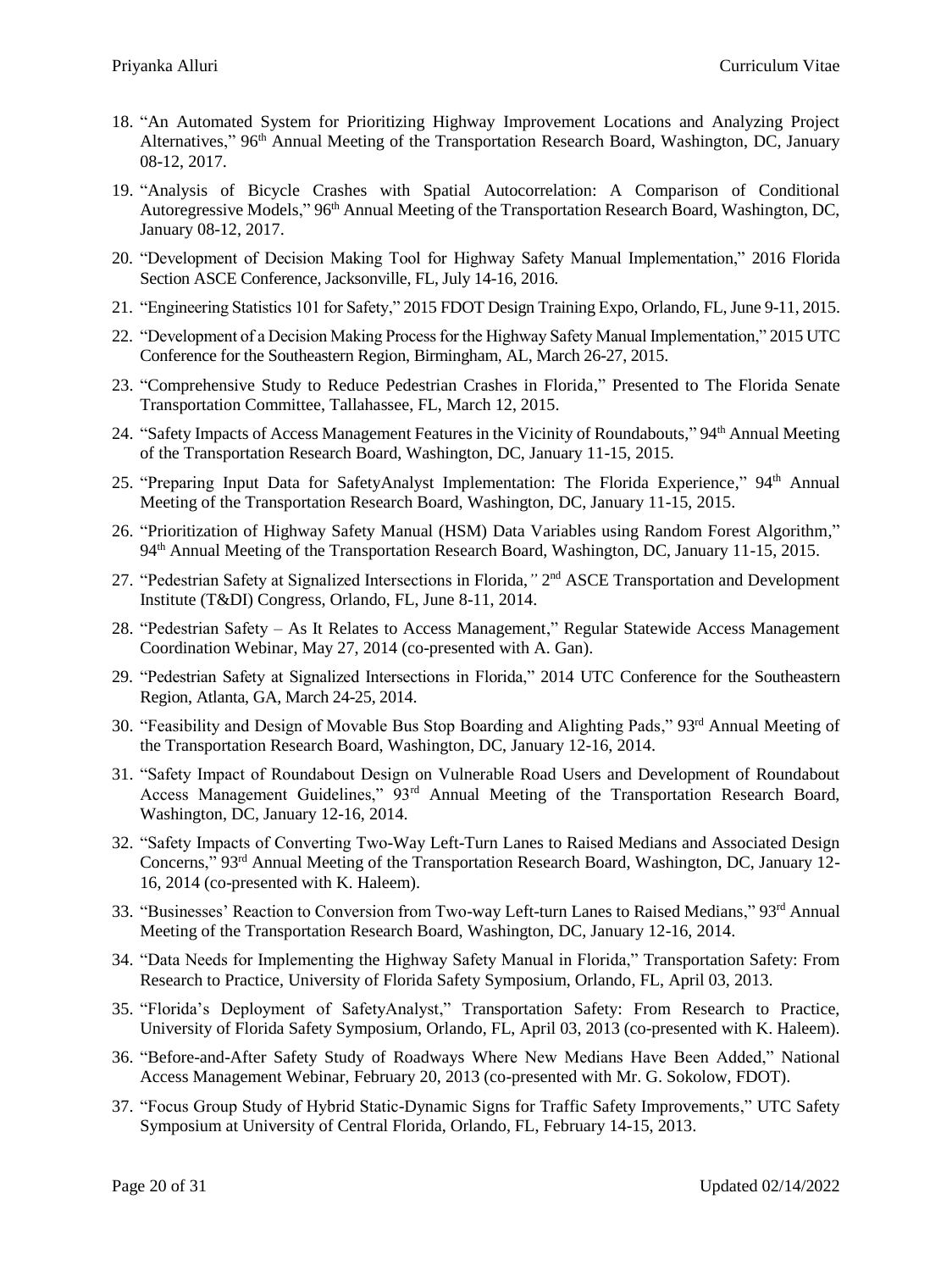- 38. "Safety Evaluation of Cable Median Barriers in Florida," UTC Safety Symposium at University of Central Florida, Orlando, FL, February 14-15, 2013.
- 39. "In-service Performance Evaluation of Cable Median Barriers on Florida's Limited Access Facilities," 92nd Annual Meeting of the Transportation Research Board, Washington, DC, January 13-17, 2013.
- 40. "Development of a Geographic Information System for SafetyAnalyst for Location Selection and Output Visualization," 92nd Annual Meeting of the Transportation Research Board, Washington, DC, January 13-17, 2013 (co-presented with Ms. M. Ma).
- 41. "Advanced Methods in Highway Safety Analysis," Graduate Seminar, Department of Civil and Environmental Engineering, Florida International University, Miami, FL, September 07, 2012.
- 42. "Effect of Variations of CMFs on Predicted Crash Frequency on Rural Two-Lane Highways: Sensitivity Analysis," 91<sup>st</sup> Annual Meeting of the Transportation Research Board, Washington, DC, January 22-26, 2012 (co-presented with J. Ogle).
- 43. "Effects of State-Specific SPFs, AADT Estimations, and Overdispersion Parameters on Crash Predictions Using SafetyAnalyst," 91<sup>st</sup> Annual Meeting of the Transportation Research Board, Washington, DC, January 22-26, 2012 (co-presented with J. Ogle).
- 44. "Comparison of Calibration Factors Obtained Using Oregon and Georgia Data to Implement HSM Procedures on Two-Lane Two-Way Rural Roads," ITE International Technical Conference and Exhibits, Orlando, FL, April 04, 2011.
- 45. "SafetyAnalyst: The Georgia Experience," 90<sup>th</sup> Annual Meeting of the Transportation Research Board, Washington, DC, January 23-27, 2011 (co-presented with J. Ogle).
- 46. "Implementing SafetyAnalyst: States' Perspective with Specific Examples from Georgia," Southern District Institute of Transportation Engineers Annual Meeting, Lafayette, LA, April 10-13, 2011 (copresented with J. Ogle).
- 47. "Safety Data Can You Have Too Much of a Good Thing?" International Traffic Records Forum, New Orleans, LA, July 26-28, 2010 (co-presented with J. Ogle).
- 48. "SafetyAnalyst: The Georgia Experience," International Traffic Records Forum, New Orleans, LA, July 26-28, 2010 (co-presented with J. Ogle).
- 49. "Comparison of Traditional and Advanced Methods in Identifying Roadway Sections for Safety Improvements," Southern District Institute of Transportation Engineers Annual Meeting, Portsmouth, VA, April 11-14, 2010.
- 50. "SafetyAnalyst: The Georgia Experience," Southern District Institute of Transportation Engineers Annual Meeting, Portsmouth, VA, April 11-14, 2010 (co-presented with J. Ogle).
- 51. "Costs and Benefits of Implementing SafetyAnalyst in State Transportation Agencies," Southern District Institute of Transportation Engineers Annual Meeting, Charleston, SC, April 1, 2008.
- 52. "Investigation of South Carolina Older Driver Speeds in Rural Settings," South Carolina Aging Research Conference, Columbia, SC, April 13, 2007 (co-presented with S. Day).
- 53. "Determining Roadside Treatments to Increase Awareness within Older Driver Populations of Speed Reductions in Transition Areas from Rural to Urban Settings," South Carolina Aging Research Conference, Columbia, SC, April 13, 2007 (co-presented with C. Hein).

#### **Focus Groups and Technical Workshops (As Organizer and Presenter) (9 in total)**

- 1. *Safety Analyst Overview*, University of Florida T2 Center, Gainesville, Florida, October 15, 2018. Presented to researchers at the University of Florida T2 Center.
- 2. "Potential Applications of Safety Analyst," presented to the District Safety Engineers, Florida Department of Transportation, May 16, 2018.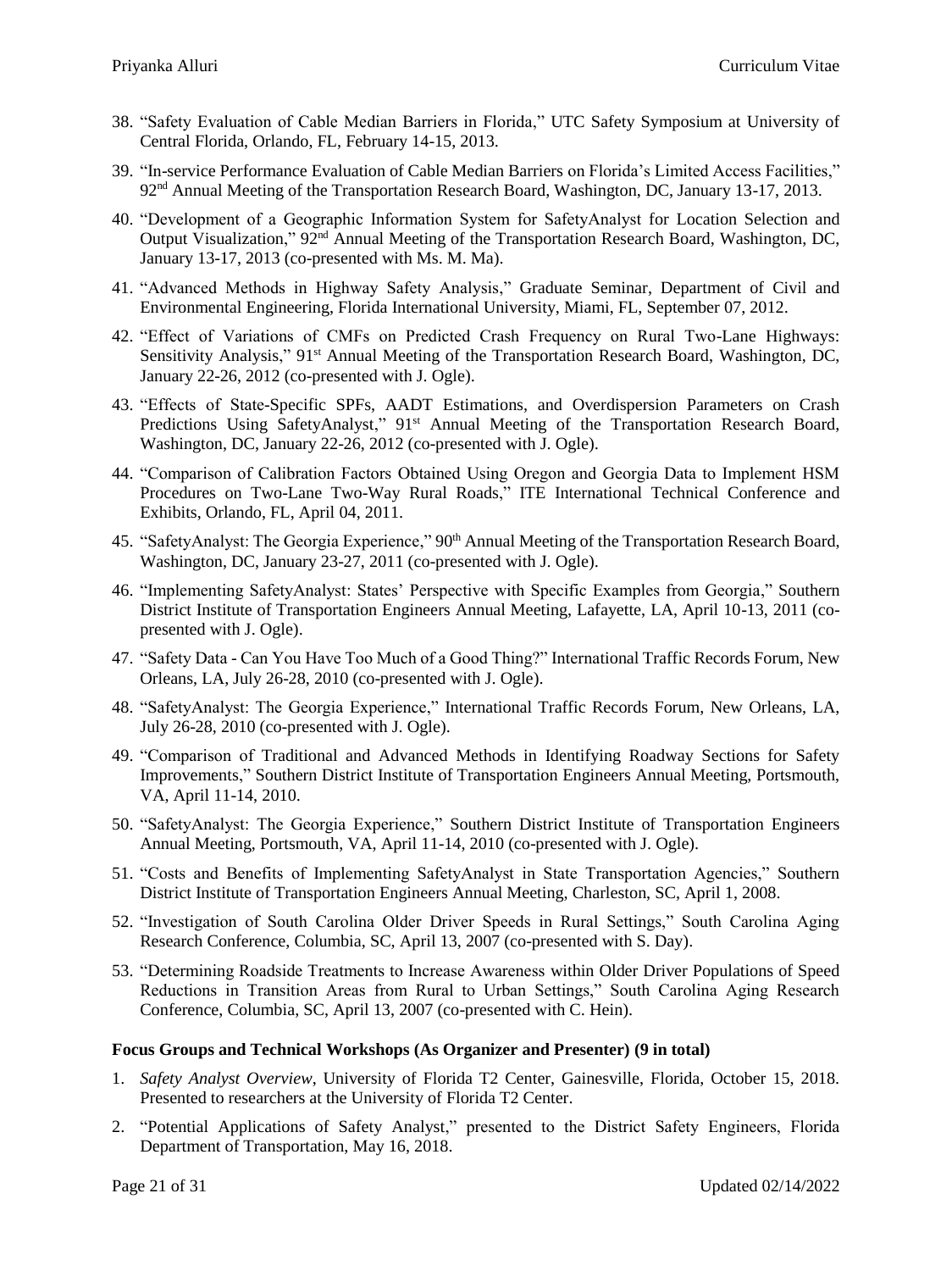- 3. *Safety Analyst Overview*, FIU Engineering Center, Miami, Florida, January 25, 2017. Presented to five Miami-Dade County Transportation Officials.
- 4. *Safety Analyst Workshop*, FIU Engineering Center, Miami, Florida, November 2-4, 2016. Presented to 25 Florida Department of Transportation District Safety Engineers.
- 5. "An Introduction to *Safety Analyst*," presented to the District Safety Engineers, Florida Department of Transportation, December 1, 2015.
- 6. Presenter and moderator for six Focus Group Sessions for a USDOT project on Traffic Sign Alternatives at Entrances to Express Lanes, July 2015.
- 7. "Before and After Median Study: A Progress Report," Florida Section ITE Winter Workshop, Orlando, FL, February 15, 2012.
- 8. Presenter and moderator for 10 Focus Group Sessions for a FDOT project on the Use of Hybrid Traffic Signs, September 2012.
- 9. "An Overview of SafetyAnalyst," presented to the District Safety Officials, Florida Department of Transportation, November 07, 2011.

### **TEACHING EXPERIENCE**

| <b>Semester</b>  | <b>Courses</b>                                   | <b>Enrollment</b> | <b>Student Rating</b>  |
|------------------|--------------------------------------------------|-------------------|------------------------|
| Fall 2021        | TTE $5315^b$ – Highway Safety Analysis           | 05                | Not Available          |
| Spring 2021      | TTE $4804^{\degree}$ – Highway Geometric Design  | 10                | $4.20$ (out of $5.0$ ) |
|                  | TTE $5805^b$ – Highway Geometric Design          | 03                | Not Available          |
| <b>Fall 2020</b> | TTE $5315^b$ – Highway Safety Analysis           | 05                | Not Available          |
| Spring 2020      | TTE 4804 <sup>a</sup> – Highway Geometric Design | 19                | 3.53 (out of 5.0)      |
|                  | TTE $5805^b$ – Highway Geometric Design          | 06                | 3.86 (out of 5.0)      |
| Fall 2019        | TTE $5315^b$ – Highway Safety Analysis           | 07                | 4.65 (out of $5.0$ )   |
| Spring 2019      | TTE 4804 <sup>a</sup> – Highway Geometric Design | 19                | 3.53 (out of 5.0)      |
|                  | TTE 5805 <sup>b</sup> - Highway Geometric Design | 06                | 3.86 (out of 5.0)      |
| Fall 2018        | TTE $5315^b$ – Highway Safety Analysis           | 07                | $4.65$ (out of $5.0$ ) |
| Spring 2018      | TTE 4804 <sup>a</sup> – Highway Geometric Design | 22                | $4.20$ (out of $5.0$ ) |
|                  | TTE $5805^b$ – Highway Geometric Design          | 14                | 3.79 (out of 5.0)      |
| Fall 2017        | TTE $5315^b$ – Highway Safety Analysis           | 06                | $4.67$ (out of $5.0$ ) |
| Spring 2017      | TTE 4804 <sup>a</sup> – Highway Geometric Design | 30                | 3.48 (out of 4.0)      |
|                  | TTE $5805^b$ – Highway Geometric Design          | 04                | $4.00$ (out of $4.0$ ) |
| Fall 2016        | TTE $5315^b$ – Highway Safety Analysis           | 05                | $4.00$ (out of $4.0$ ) |
| Spring 2016      | TTE 4804 <sup>a</sup> - Highway Geometric Design | 22                | $2.63$ (out of 4.0)    |
|                  | TTE $5805^b$ – Highway Geometric Design          | 11                | $2.50$ (out of 4.0)    |
| Spring 2015      | TTE 4804 <sup>a</sup> - Highway Geometric Design | 13                | 2.78 (out of 4.0)      |
|                  | TTE $5805^b$ – Highway Geometric Design          | 06                | 3.80 (out of 4.0)      |

#### **Courses Taught at Florida International University**

<sup>a</sup> Undergraduate Section; <sup>b</sup> Graduate Section

#### **Courses Taught at Clemson University**

- As instructor, CE 311 Transportation Engineering (undergraduate level online course), Summer 2011
- As co-instructor, CE 815 Transportation Safety Engineering (graduate level), Spring 2011
- As lab instructor, CE 411/611 Roadway Geometric Design using *GeoPak* with *MicroStation* (undergraduate and graduate level), Spring 2009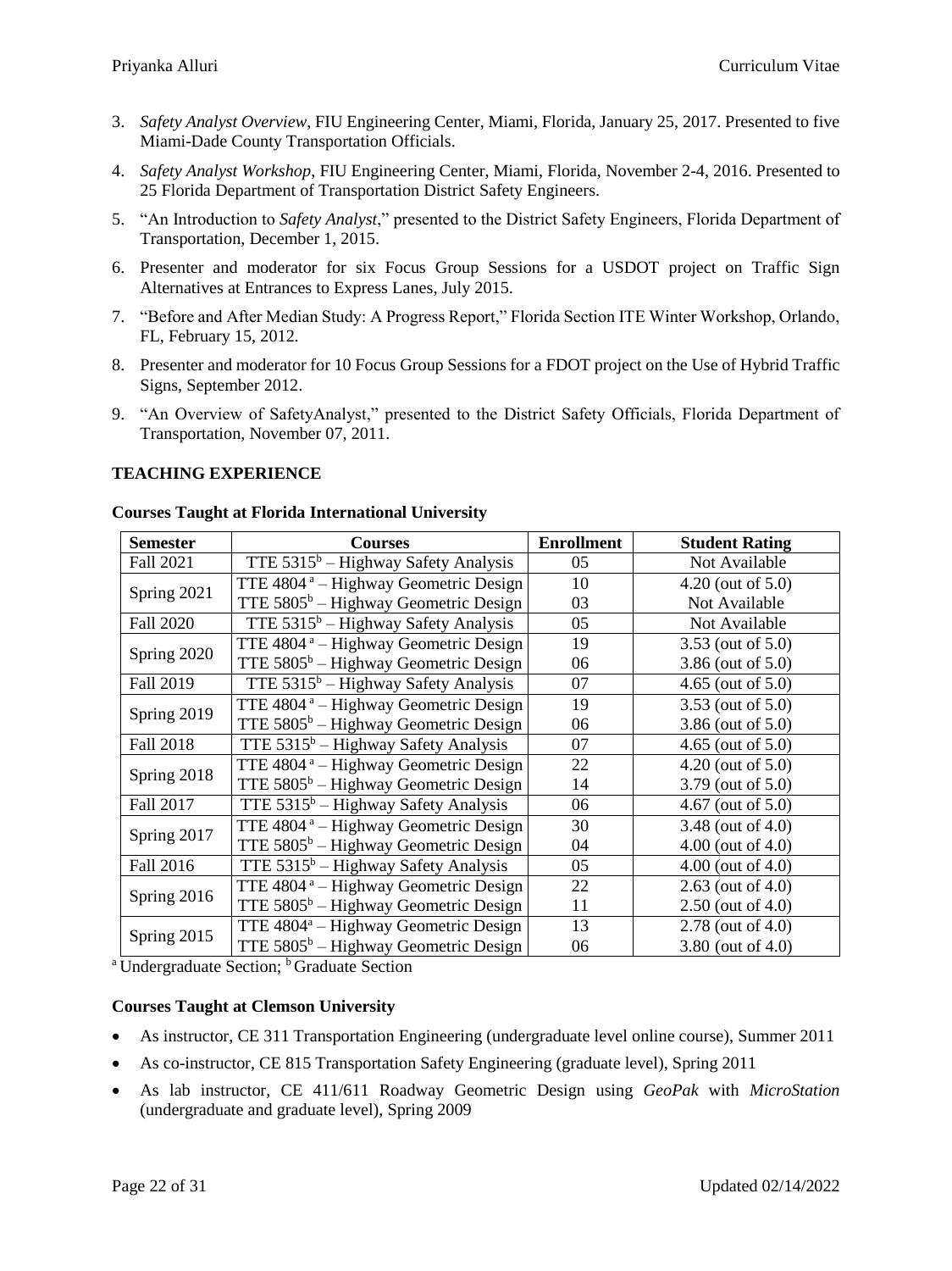### **Guest Lectures**

- Course: CGN 4980 FE Seminar Topic: Probability and Statistics, FIU (Every Semester since Spring 2015)
- Course: Seminar for Undergraduate Students from Peru Topic: Transportation Safety, FIU (10/18/2016)
- Course: CGN 6939 Graduate Seminar Topic: Application of Advanced Statistical Models in Highway Safety Analysis, FIU (09/05/2014)
- Course: CGN 6939 Graduate Seminar Topic: Advanced Methods in Highway Safety Analysis, FIU (09/07/2012)
- Course: TTE 5107 Highway Safety Analysis Topic: SafetyAnalyst: A Comprehensive Safety Management Tool for DOTs, FIU (10/20/2011)
- Course: CE 311 Transportation Engineering Topic: Transportation Capacity Analysis, Clemson University (02/08/2011)
- Course: CE 411/611 Roadway Geometric Design Topic: Horizontal and Vertical Alignment of Roadways, Clemson University (02/07/2011 and 02/09/2011)
- Course: CE 311 Transportation Engineering Topic: Geometric Design of Roadways, Clemson University (10/28/2010 and 11/02/2010)

### **Graduate Teaching Assistant**

CE 311 Transportation Engineering - Fall 2009, Spring 2010, and Summer 2010

### **PROFESSIONAL SERVICE AND MEMBERSHIPS**

#### **Professional Service**

- *Member*, Pedestrian and Bicycle Safety Coalition, Florida Department of Transportation, 2021 present
- *Peer Reviewer*, for:
	- Transportation Safety and Environment (2021 present)
	- Case Studies on Transport Policy (2019 present)
	- **IATSS Research (2019 present)**
	- Journal of Traffic and Transportation Engineering (2018 present)
	- **Traffic Injury Prevention (2017 present)**
	- **Transport Policy (2017 present)**
	- Journal of Transportation Engineering, Part A: Systems (2016 present)
	- **Transportmetrica A: Transport Science (2016 present)**
	- Accident Analysis & Prevention Journal (2015 present)
	- Journal of Transportation Safety and Security (2015 present)
	- Transportation Research Record: Journal of the Transportation Research Board (2012 present)
		- Committee on Statistical Methods (ABJ80)
		- Committee on Pedestrians (ANF10)
		- Committee on Safety Data, Analysis and Evaluation (ANB20)
		- Committee on Signing and Marking Materials (AHD55)
		- Committee on Traffic Control Devices (AHB50)
	- ASCE Journal of Professional Issues in Engineering Education and Practice (2012 present)
	- **IEEE Transactions on Intelligent Transportation Systems and Intelligent Transportation Systems** Magazine, 2011
- *NCHRP Panel Member, for:*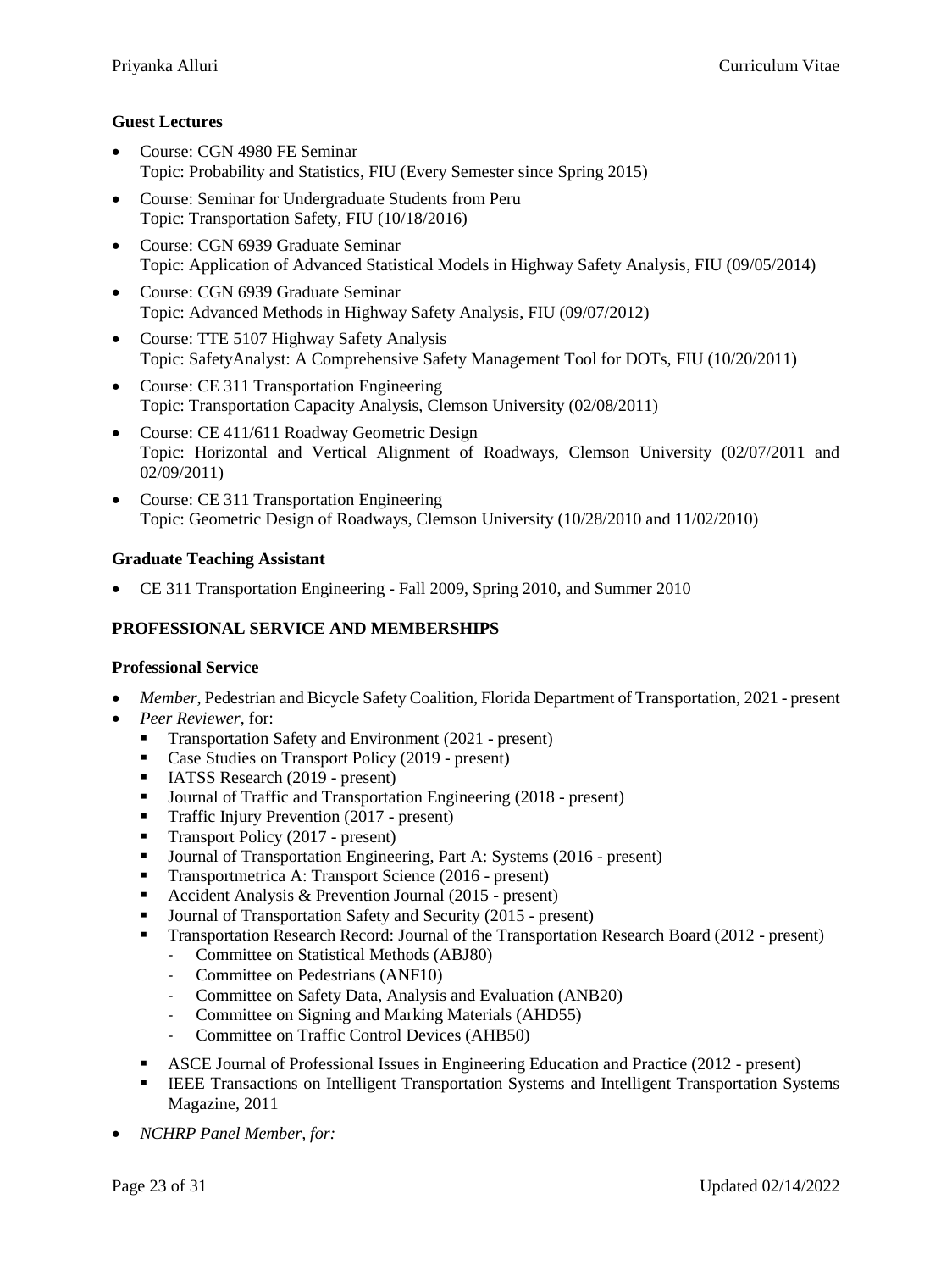- Project 17-95: Crash Modification Factors for Intelligent Transportation Systems (ITS) Applications, August 2019 - present
- Project 22-45: Understanding and Analyzing the Crash-Contributing Factors, August 2019 present
- *Panelist*, for:
	- PE Civil Engineering Exam Standard Setting Study (Cut Score Workshop), May 2015
- *Conference Paper Reviewer*, for:
	- ASCE International Conference on Transportation and Development, 2019
	- **ASCE International Conference on Transportation and Development, 2016**
- *Conference Abstract Reviewer*, for:
	- The 3rd Annual Conference of the Transportation Research Group (CTRG) of India, 2015
	- ITE Technical Conference and Exhibits, Institute of Transportation Engineers, 2011
- *Research Proposal Reviewer*, for:
	- Freight Mobility Research Institute (FMRI), 2019
- *Report Reviewer*, for:
	- Southeastern Transportation Research, Innovation, Development & Education Center (STRIDE), 2014
- *Book Reviewer*, for:
	- Federal Highway Administration, 2016 (Road Safety Engineering Textbook)
- *Policy Reviewer*, for:
	- Proposals and recommendations by National Committee on Uniform Traffic Control Devices (NCUTCD), 2014
- *Moderator,* for:
	- Lectern Session on Keeping up with Speed Management, 2021 ITE Virtual Technical Conference, March 23-24, 2021
	- **Exerch Session on Non-motorized and Aging Population Issues, 2015 UTC Conference for the** Southeastern Region, Birmingham, AL, March 26-27, 2015
	- **Lectern Session on Safety Performance and Risk Management for Highways,**  $2^{nd}$  **ASCE** Transportation and Development Institute (T&DI) Congress, Orlando, FL, June 10-11, 2014

## **Professional Registrations/Certifications**

- Road Safety Professional Level 2-Infrastructure, ITE, 2021- present
- Road Safety Professional Level 2-Behavioral, ITE, 2021- present
- Road Safety Professional Level 1, ITE, 2021- present
- Class of the 2020 LeadershipITE Program, ITE International, 2019-2020
- Professional Engineer (P.E.) in South Carolina, License No. 31161
- Engineer-in-Training (E.I.T) in South Carolina, License No. 17368
- CITI Training Research with Human Subjects, FIU, 2012
- Road Safety 101, Clemson University, 2011
- Certificate in Engineering and Science Education, Clemson University, 2010
- CITI Training Research with Human Subjects, Clemson University, 2006 and 2011
- ESRI Geoprocessing with ArcGIS Desktop, Clemson University, 2009
- ESRI Learning ArcGIS Spatial Analyst, Clemson University, 2009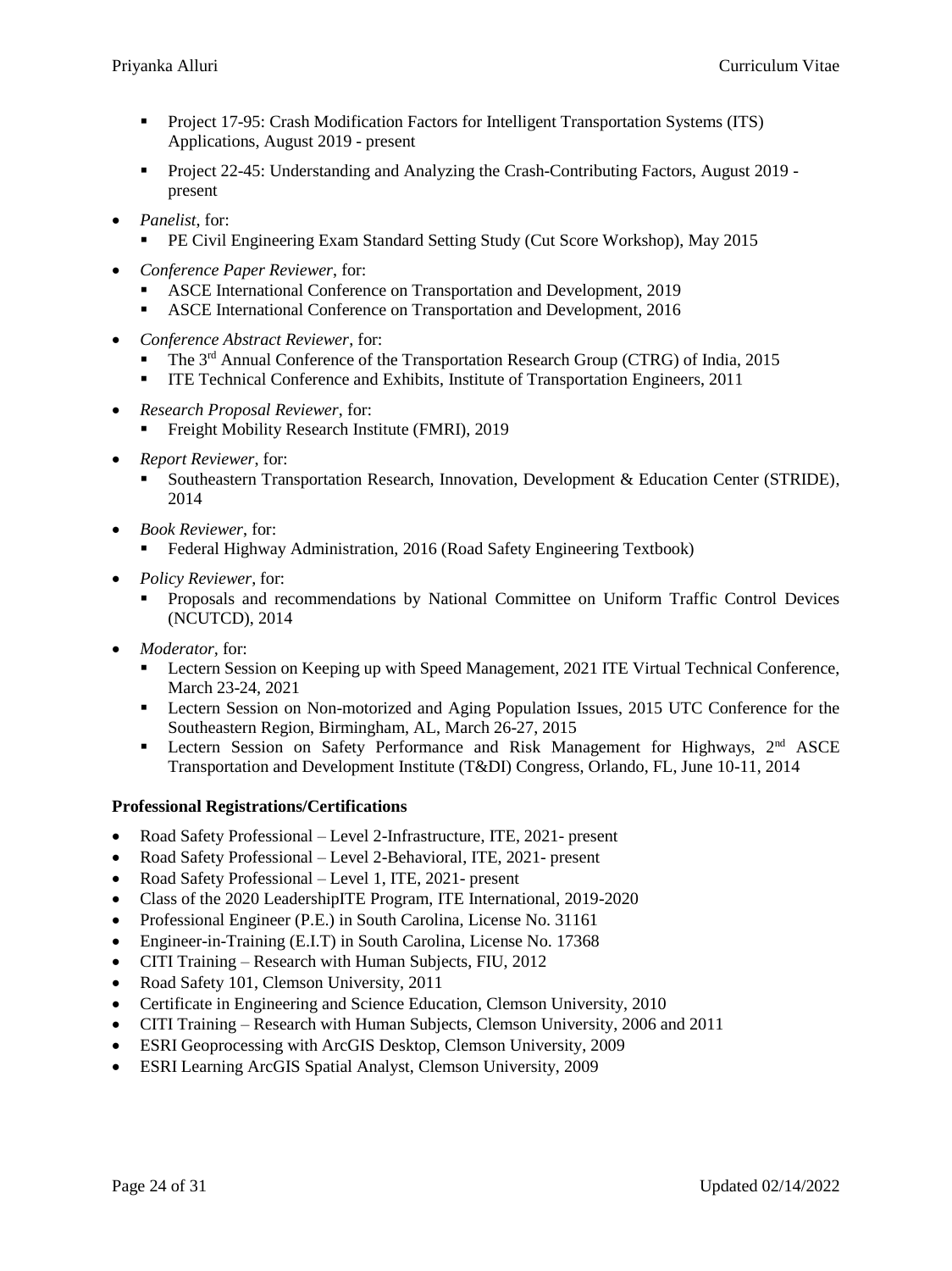# **Professional Memberships**

- *Member,* Committee on Pedestrians (ACH10), Transportation Research Board of the National Academies (2020 - present)
- *Member,* Committee on Public Engagement & Communications (AJE40) (formerly ADA60 -Public Involvement in Transportation Committee), Transportation Research Board of the National Academies (2019 - present)
- *Young Member*, Committee on Highway Safety Workforce Development (ANB23), Transportation Research Board of the National Academies (2013 - 2017)
- *Young Member*, Committee on Statistical Methodology and Statistical Computer Software in Transportation Research (ABJ80), Transportation Research Board of the National Academies (2011 - 2017)
- *Member*, American Society of Civil Engineers (2014 present)
	- *Young Member*, ASCE Transportation Safety Committee (2014 present)
- *Member*, ITE International (2006 2012; 2015 present)
- *Member*, Florida Section ITE (2011 2013; 2015 present)
- *Member*, Clemson University ITE Student Chapter (2006 2011)
	- *Secretary*, Clemson University ITE Student Chapter (2010 2011)
		- *President*, Clemson University ITE Student Chapter (2007 2008)
	- *Secretary*, Clemson University ITE Student Chapter (2006 2007)
	- *Student Senator*, Clemson University Graduate Student Government, representing ITE Student Chapter (2007 - 2008)
- *Member*, Women's Transportation Seminar (WTS), South Florida Chapter (2011 2012)
- *Member*, Women's Transportation Seminar (WTS), Charlotte Metro Chapter (2009 2010)
- *Member*, Chi Epsilon Civil Engineering Honor Society (inducted April 2007)
- *Member*, The *LeaderShape* Institute (2009)
- *Member*, Clemson University ASCE Student Chapter (2006 2010)

## **Involvement with ITE International**

- *Vice-Chair,* Transportation Safety Council, 2021 present.
- *Faculty Advisor*, FIU-ITE Student Chapter, 2016 present
- *Class of the 2020 LeadershipITE Program*, ITE International, 2019 2020
- *Member,* ITE Professional Development Member Program Committee, 2021 present.
- *Member,* ITE Coordinating Council Rebranding Task Force, 2021 present.
- *Mentor, Class of the 2021 LeadershipITE, ITE International, 2020 2021.*
- *Panelist,* What You Need to Know Before You Graduate! ITE First Virtual Student Leadership Summit, February 19 - 20, 2021
- *Moderator,* Lectern Session on Keeping up with Speed Management, 2021 ITE Virtual Technical Conference, March 23-24, 2021
- *Member*, ITE International, 2006 2012; 2015 present

#### **Collaborators and Their Affiliations**

- *Dr. Walter Boot,* Associate Professor, Psychology, Florida State University
- *Dr. Fabian Cevallos,* Transit Program Director, Florida International University
- *Mr. Jack Freeman*, Senior Principal, Kittelson & Associates, Inc.
- *Dr. Albert Gan*, Professor, Florida International University
- *Dr. Srinivas Geedipally*, Associate Research Engineer, Texas Transportation Institute
- *Mr. Larry Hagen,* Principal, Hagen Consulting Services
- *Dr. Xia Jin,* Associate Professor, Florida International University
- *Dr. Golam Kibria,* Professor, Florida International University
- *Dr. Pei-Sung Lin*, Professor, University of South Florida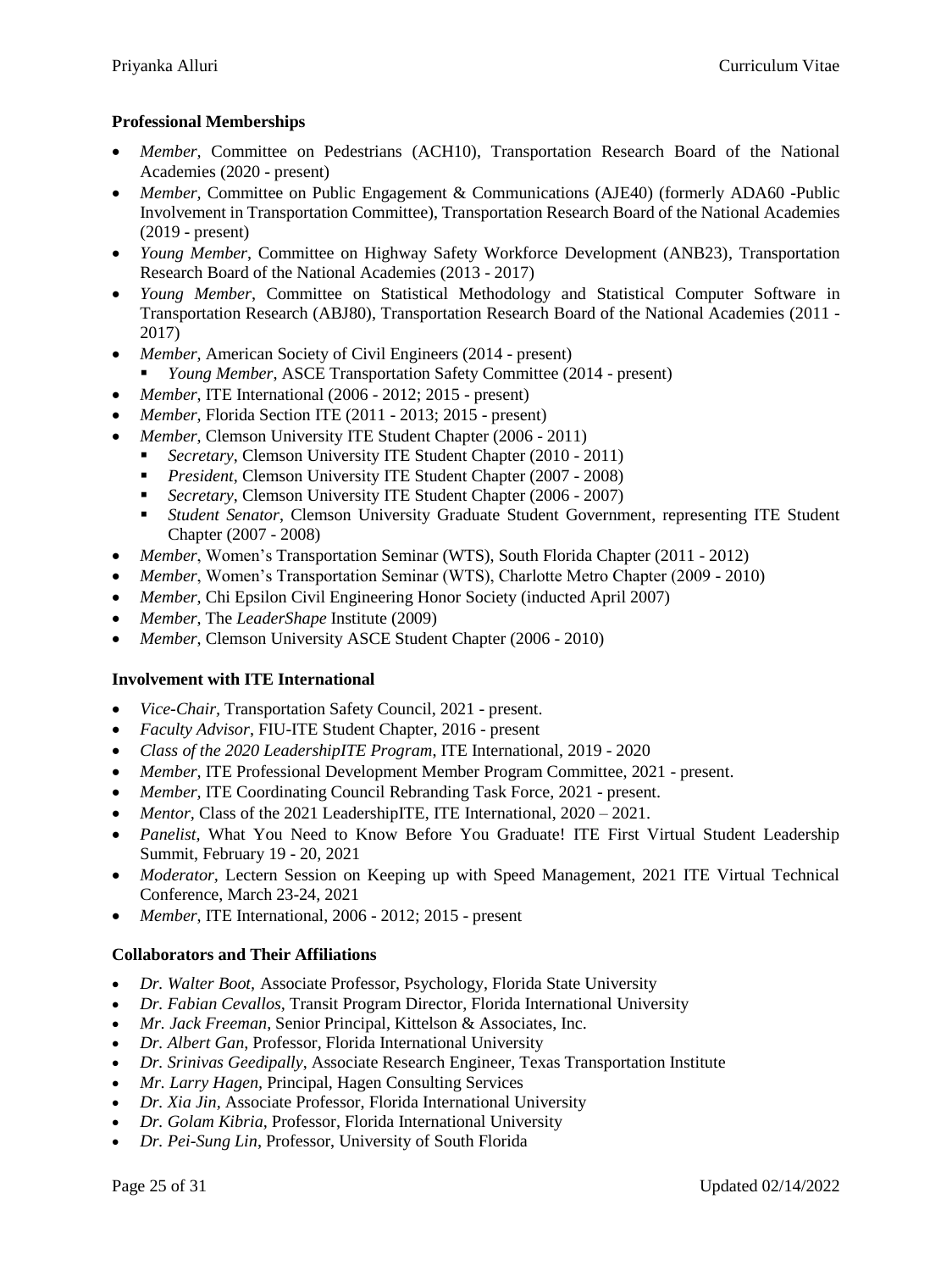- *Dr. Dennis McCarthy*, Associate Professor, Nova Southeastern University
- *Mr. Rick Mitinger,* General Manager, Advanced Transportation Engineering Consultants
- *Dr. Seckin Ozkul,* Research Associate Faculty, University of South Florida
- *Dr. Thobias Sando*, Professor, University of North Florida
- *Dr. Virginia Sisiopiku,* Associate Professor, The University of Alabama at Birmingham
- *Dr. Sivarmankrishna Srinivasan*, Associate Professor, University of Florida
- *Dr. Ruth Steiner*, Professor, University of Florida
- *Dr. Nakin Suksawang*, Assistant Professor, Florida Institute of Technology

# **Honors and Awards**

- 2022 February Issue Editor's Choice Paper Haule, H., Alluri, P., Sando, T. (2022) "Mobility Impacts of Ramp Metering Operations on Freeways" *ASCE Journal of Transportation Engineering, Part A: Systems,* Vol. 148(2).
- *2022 Outstanding Paper Award*, TRB Committee on Pedestrians (ACH 10), for the Paper *Influence of Built Environment on Pedestrian Crashes: A Case of Miami-Dade County.* Coauthors: Fabio Soto, Angela Kitali, and Md Asif Raihan.
- *Faculty Award for Excellence in Advising and Mentorship*, FIU, 2020-2021
- *2020 ITE Coordinating Council Project of the Year Award*, for the White Paper *Drafting, Designing, and Deploying Wrong-Way Driving Initiative.*
- *2020 AASHTO Sweet Sixteen Award,* for the project *Developing Florida-specific Mobility Enhancement Factors (MEFs) and Crash Modification Factors (CMFs) for TSM&O Strategies.*
- *2020 ITE Rising Star*, Florida-Puerto Rico ITE District
- *2019-2020 Legacy Fund Scholarship*, ITE International
- *Faculty Award for Excellence in Research and Creative Activities*, FIU, 2017-2018
- *Top 20 PI in New Research Funding in FIU College of Engineering and Computing*, 2017-2018.
- *2019 AASHTO Sweet Sixteen Award,* for the project *Development of Wrong-Way Driving (WWD) Countermeasure Implementation Plan*.
- 2018 Florida Section Young Transportation Professional of the Year, FSITE Annual Meeting, Fort Lauderdale, FL, *2018*
- *Faculty Mentorship Award*, FIU College of Engineering and Computing, 2017-2018
- Research Project *Comprehensive Study to Reduce Pedestrian Crashes in Florida* was featured in the 2015 AASHTO High Value Research Safety Research Supplemental Brochure.

# **SERVICE ACTIVITIES**

- *Judge*, 2021 NOCoE Transportation Technology Tournament
- Panelist, What You Need to Know before You Graduate, ITE Virtual Student Leadership Summit, Feb 18-20, 2021
- *Faculty Advisor*, Student Leadership Summit, FIU, Feb 07-09, 2020
- *Judge*, Student Poster Competition, Florida Automated Vehicle (FAV) Summit, Nov 20-22, 2019
- *Campus Program Manager,* FHWA's Dwight David Eisenhower Transportation Fellowship Program (DDETFP), 2019-2022
- *Judge*, Graduate 3MT Competition, FIU College of Engineering and Computing, 02/28/2019
- *Judge*, Undergraduate Research Showcase, 2018 Conference for Undergraduate Research at FIU, 03/27/2018
- *Panelist*, Alternative Ph.D. Career Paths, Graduate Student Appreciation Week at FIU, 03/21/2018
- *Emcee*, Opening Ceremony, 18<sup>th</sup> Annual Engineering Expo at FIU, 02/23/2018
- *Panelist*, Celebrating Women in the Workforce, UN Women at FIU Student Chapter, 02/21/2018
- *Representative from CEE Department,* NHTSA Safe Cars Save Lives Event, 08/09/2016
- *Faculty Advisor*, FIU Institute of Transportation Engineers (ITE) Student Chapter (2015 present)
- *Program Co-Organizer*, Summer Transportation Camp at FIU (2015)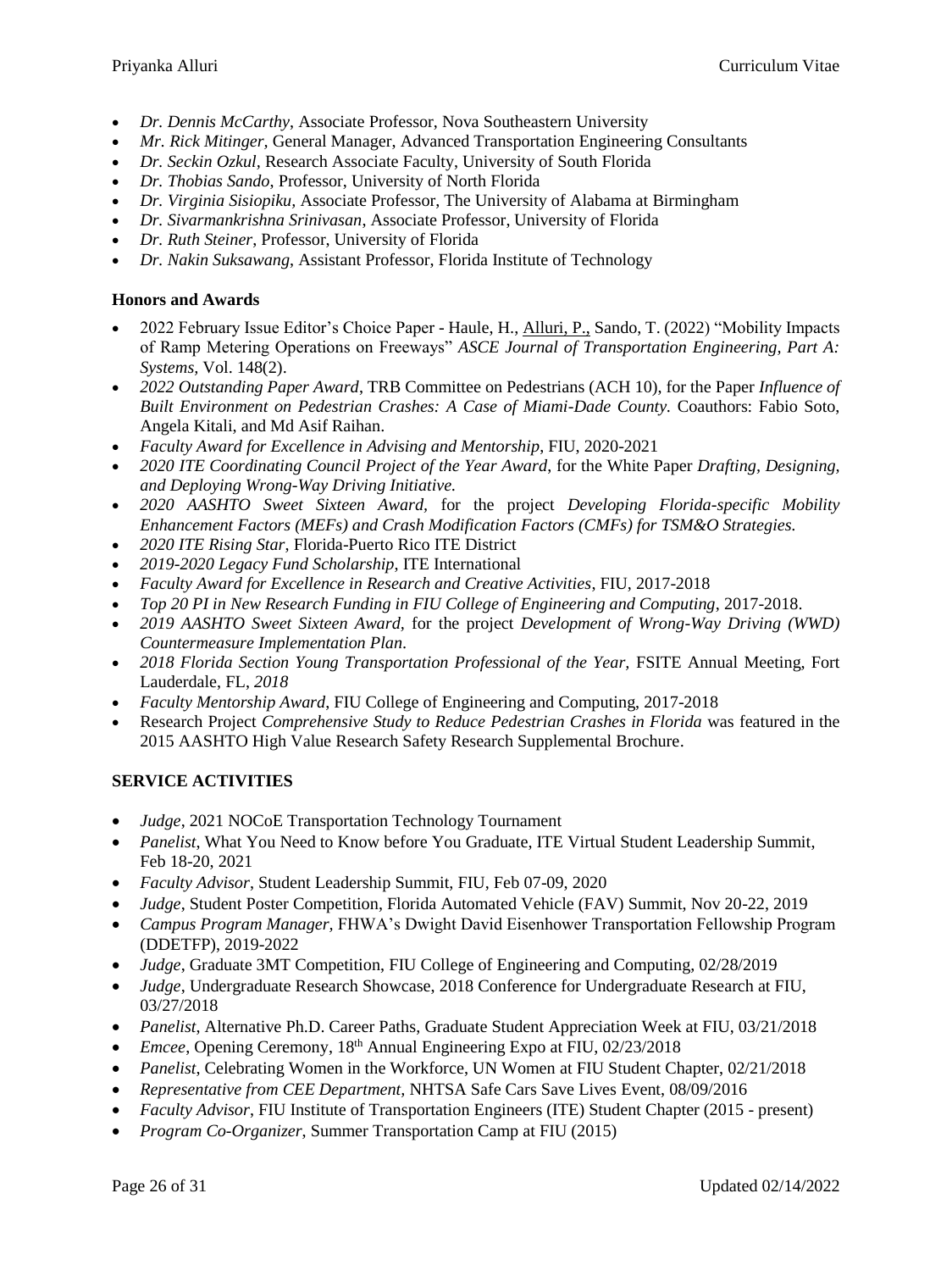- *Program Coordinator*, Summer Transportation Camp at FIU (2014)
- *Coach*, FIU ITE Traffic Bowl Team (2012, 2014, 2015, and 2018)

### **STUDENT ADVISING**

#### **Ph.D. Committee Chair**

- 1. Mr. John Kodi (Fall 2023): *TBD*
- 2. Mr. Henrick Haule (Summer 2021): *Estimation of the Mobility Benefits of Ramp Metering*
- 3. Mr. MD Sultan Ali (Summer 2021): *Quantifying the Mobility and Safety Benefits of Transit Signal Priority*
- 4. Ms. Angela Kitali (Fall 2020): *Strategies to Identify and Mitigate Secondary Crashes in Real-time*
- 5. Mr. Sajidur Rahman Nafis (Spring 2021): *Evaluation of Parametric and Nonparametric Models in Wrong-Way Driving Crash Severity Prediction*

### **Ph.D. Committee Co-Chair**

- 1. Ms. Cecilia Kadeha (Fall 2021): *Safety Performance Measures for Managed Lanes Facilities*
- 2. Mr. Md Asif Raihan (Fall 2018): *Improved Methods for Network Screening & Countermeasure Selection for Highway Improvements*

### **Ph.D. Committee Member**

- 1. Mr. Hossam Eldeen Abdel All (2024): TBD (Chair: Mohammad Hadi)
- 2. Mr. Md Mahmud Hasan Mamun (2022): *TBD* (Chair: Mohammad Hadi)
- 3. Ms. Kamar Amine (2022): *TBD* (Chair: Mohammad Hadi)
- 4. Mr. Hassan Jafari (2021): *Optimal Design of Inductive Power Transfer for Dynamic Electric Vehicle Charging Application* (Chair: Arif Sarwat)
- 5. Mr. Ghazaleh Azimi (2021): *Mode Choice on the era of Shared Mobility* (Chair: Xia Jin)
- 6. Ms. Alireza Rahimi (2021): *User Adoption of Automated Vehicle and Shared Mobility Options* (Chair: Xia Jin)
- 7. Mr. Rajib Chandra Saha (2020): *Data and Modeling Support for Integrated Corridor Management* (Chair: Mohammad Hadi)
- 8. Ms. Mosammat Tahnin Tariq (2020): *Multi Objective Signal Timing Optimization* (Chair: Mohammad Hadi)
- 9. Ms. Homa Fartash (2017): *Guidelines for Ramp Signaling Deployment* (Chair: Mohammad Hadi)
- 10. Mr. Jianmin Jia (2017): *Multi-Resolution Modeling to Support the Decision-Making Process in Highway Construction Projects* (Chair: Mohammad Hadi)
- 11. Mr. Li Tang (2015): *Automatic Extraction of Number of Lanes from Aerial Images for Transportation Applications* (Chair: Albert Gan)
- 12. Mr. Dibakar Saha (2014): *Improved Criteria for Estimating Calibration Factors for Highway Safety Manual (HSM) Applications* (Chair: Albert Gan)

#### **M.S. Thesis Committee Member**

1. Mr. Mehmet Goksel Gocmez (Fall 2021): *Investigating the Effects of Sea Level Rise-induced High Ground Water Table in Florida on Flexible Pavement Performance*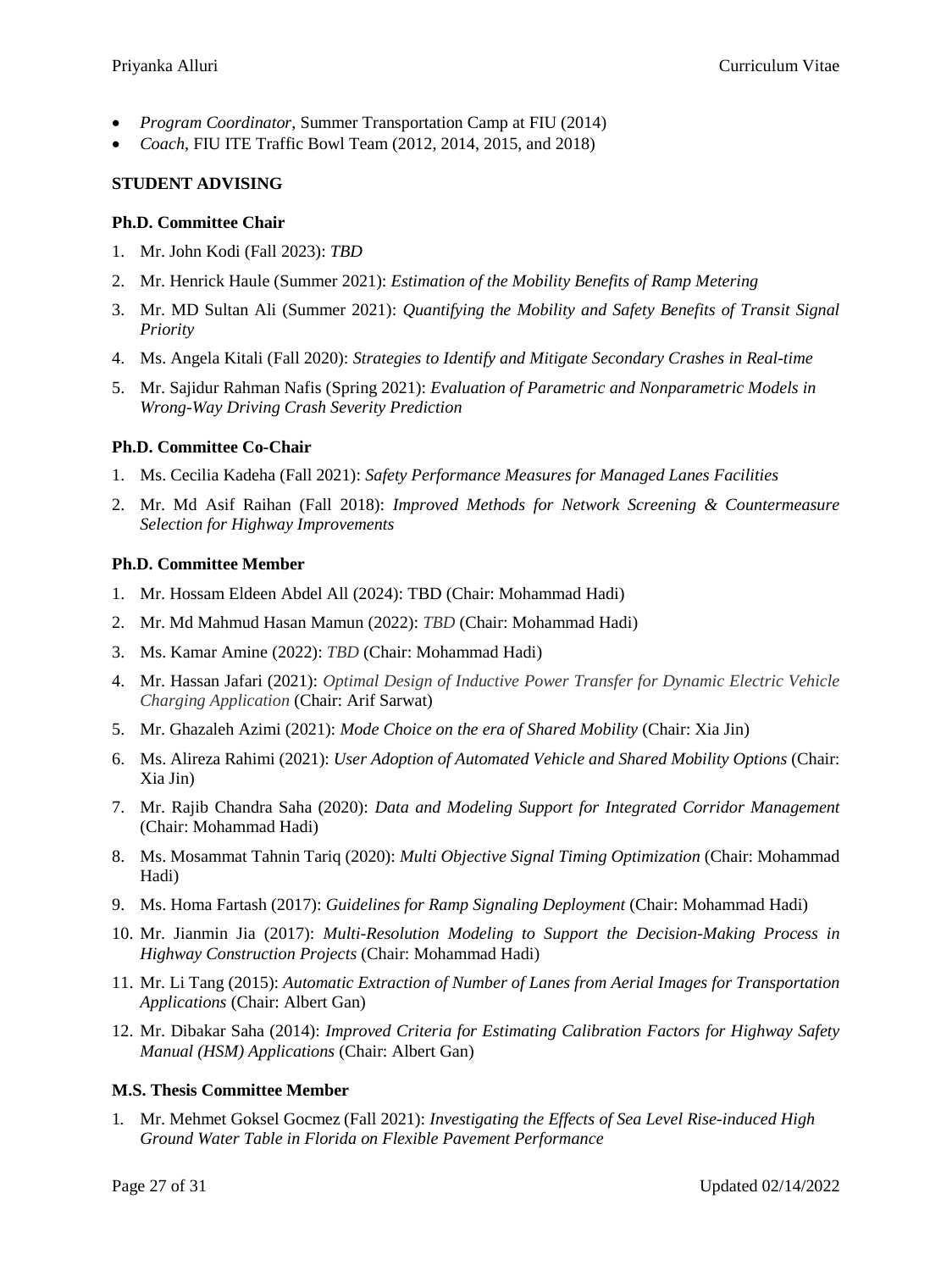### **M.S. Project Committee Chair**

- 1. Mr. Pierangiolo Bicchi (Summer 2021): *Impact of CoVID-19 on Pedestrian and Bicyclist Safety in Miami-Dade County*
- 2. Mr. Fabio Soto (Fall 2018): *Spatial Analysis and Bayesian Models to Identify and Analyze Pedestrian Crash Hotspots*
- 3. Ms. Trang Phan (Spring 2015): *Short-term Effects of Day Light Saving Time on Traffic Crashes in Florida*

### **M.S. Project Committee Co-Chair**

1. Mr. Andres Diaz (2013): *Safety Analysis of Access Features at Roundabouts in Florida* (Co-Chair: Albert Gan)

### **M.S. Project Committee Member**

- 1. Mr. Rodney Carrero-Vila (Summer 2017): *Ramp Signal Site Activation Analysis on Interstate 95 Northbound in Miami-Dade County*
- 2. Mr. Efthymios Ntampos (Fall 2016): *Quantifying Accuracy of Wi-fi Data in Travel Time Estimations*
- 3. Ms. Maria Adriana Cutillo (Summer 2016): *Estimating Upstream Signal Capacity by Considering Downstream Signalized Intersection Effect During Incident*
- 4. Mr. Fengjiang Hu (Spring 2015): *Exploring Daily Variations for Non-Mandatory Activity Duration and the Contribution of Socio-Economic and Demographic Variables*
- 5. Ms. Shanghong Ding (Summer 2012): *Acquisition of Roadway Geometric and Crash Data for Median and Guardrail Safety Evaluation*
- 6. Mr. Ho Pun Ng (Spring 2012): *Evaluation of Vehicle Emission Performance on I-95 for Incidents using MOVES2010a*
- 7. Ms. Meng Ma (Fall 2011): *Development of a Geographic Information System for SafetyAnalyst for Florida Applications*
- 8. Mr. Marcenel Joseph (Fall 2011): *Potential Applications of Hybrid Signs on Arterials*
- 9. Mr. Marco Lux (Fall 2011): *New Applications of Hybrid Static-Dynamic Signs on Freeways*

#### **PERSONNEL HIRED/SUPERVISED**

#### **Researchers Hired**

- 1. Dr. Angela Kitali (B.S., M.S., and Ph.D. in Civil Engg.), Post-doctoral Research Associate, December 2020 – September 2021
- 2. Ms. Dana Crosby (B.S. in Business Administration and Master of Education), Research Associate, July 2020 - present
- 3. Mr. Jimoku Salum (B.S. and M.S. in Civil Engg.), Research Associate, January 2020 present
- 4. Ms. Maria Guevara (B.S. and M.S. in Civil Engg.), Research Associate, August 2018 August 2020
- 5. Dr. Wanyang Wu (B.S., M.S., and Ph.D. in Civil Engg.), Senior Research Associate, May 2018 Aug 2020
- 6. Ms. Michelle Angel (B.S. and M.S. in Civil Engg.), Research Associate, June 2018 present
- 7. Dr. Dibakar Saha (B.S., M.S., and Ph.D. in Civil Engg.), Research Associate, June 2015 Aug 2017

## **Programmer Hired**

1. Ms. Jun Zheng (B.S., M.S., in Civil Engineering), Programmer, May 2016 - July 2016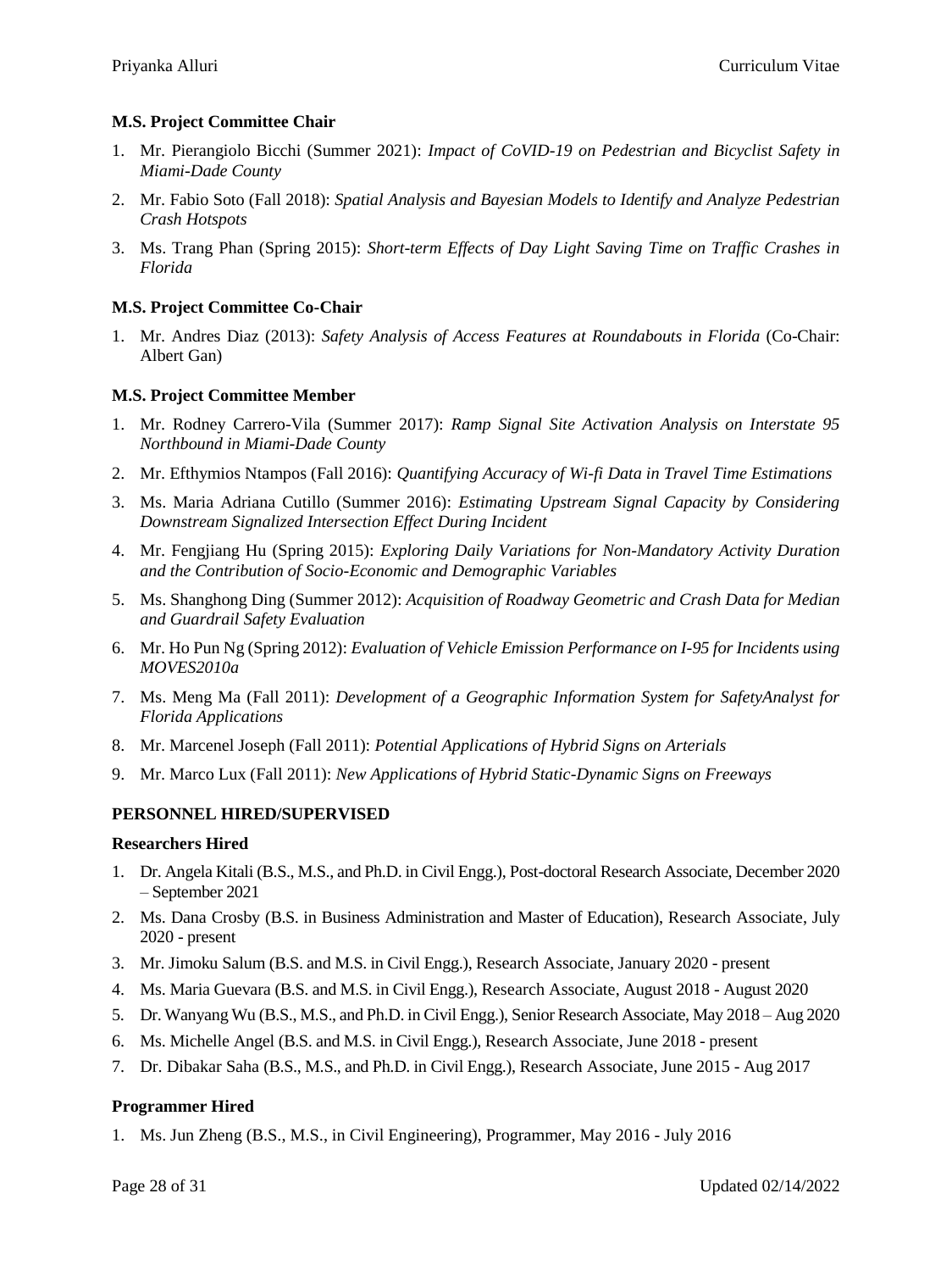# **Visiting Scholars (Unpaid)**

1. Dr. Ing. Lissy La Paix, Faculty of Engineering Technology, University of Twente, The Netherlands, Summer, 2018.

## **Ph.D. Students Hired**

- 1. Mr. John Herman Kodi (Ph.D.) January 2020 present
- 2. Ms. Cecilia Kadeha (Ph.D.) January 2019 present
- 3. Mr. Henrick Haule (Ph.D.) May 2018 July 2021
- 4. Mr. Md Sultan Ali (Ph.D.) May 2018 July 2021
- 5. Ms. Angela Kitali (Ph.D.) May 2017 December 2020
- 6. Mr. Sajidur Rahman Nafis (Ph.D.) August 2016 April 2021
- 7. Ms. Armana Sabiha Huq (Ph.D.) August 2015 December 2018
- 8. Mr. Md Asif Raihan (Ph.D.) January 2015 December 2018

## **M.S. Students Hired**

- 1. Ms. Norah Massenat (M.S.) August 2020 present
- 2. Mr. Joel Garcia (M.S.) March 2021 present
- 3. Mr. Fabio Soto (M.S.) January 2018 December 2018
- 4. Mr. Luis Ortega Fernandez (M.S.) July 2015 December 2015

## **B.S. Students Hired**

- 1. Mr. Matheus Louly Caixe (B.S.) February 2020 December 2020
- 2. Ms. Amy Romeo-Garcia (B.S.) May 2019 present
- 3. Ms. Kristina Broderick (B.S.) May 2019 present
- 4. Ms. Norah Massenat (B.S.) May 2019 May 2020
- 5. Mr. Erkin Yergin (B.S.) January 2019 December 2019
- 6. Mr. Reinaldo Calvache (B.S.) January 2019 December 2019
- 7. Mr. Hector Vargas (B.S.) May 2018 May 2019
- 8. Ms. Monica Gonzalez (B.S.) April 2017 January 2018

## **Students Supervised**

- 1. Mr. Fernando Dahbura (B.S.) May 2016 July 2016
- 2. Ms. Trang Phan (M.S.) January 2015 April 2015
- 3. Mr. Md Asif Raihan (Ph.D.) January 2014 December 2014
- 4. Ms. Homa Fartash (Ph.D.) June 2014 August 2014
- 5. Mr. Eazaz Sadeghvaziri (Ph.D.) August 2014 December 2014
- 6. Mr. Dibakar Saha (Ph.D.) August 2012 December 2014
- 7. Mr. Mohammad Lavasani (Ph.D.) August 2013 July 2014
- 8. Mr. Hussam Hadi (B.S.) June 2013 November 2013
- 9. Mr. Andres Diaz (M.S.) January 2012 October 2013
- 10. Ms. Maria Guevara (M.S.) January 2012 August 2013
- 11. Ms. Katrina Meneses (M.S.) January 2012 August 2013
- 12. Ms. Stephanie Miranda (M.S.) January 2012 August 2013
- 13. Ms. Anita Pourji (M.S.) January 2012 August 2013
- 14. Mr. Erik Echezabal (M.S.) August 2011 July 2012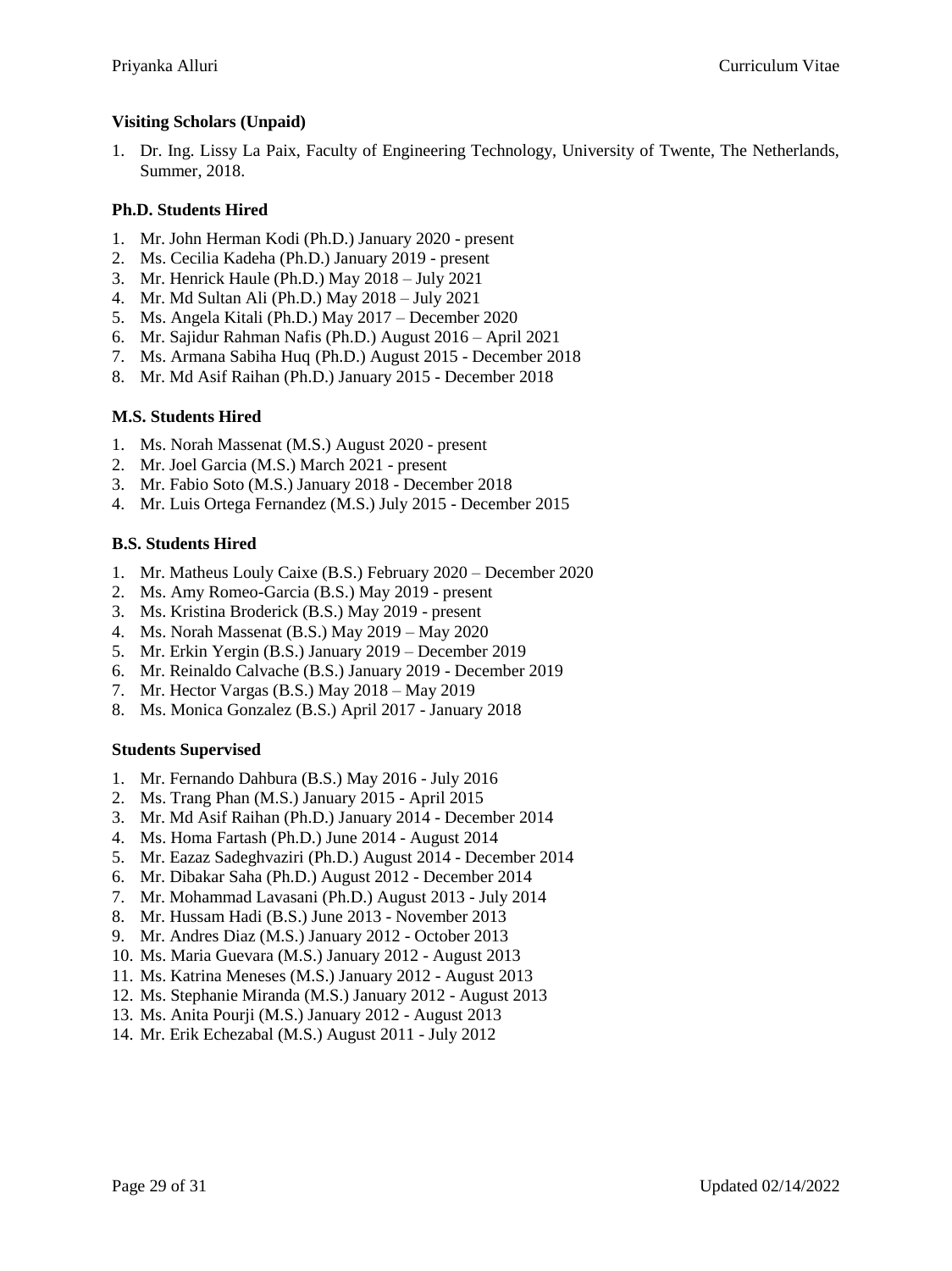# **STUDENT AWARDS**

#### **Faculty Advisor for Competitive Student Scholarship and Fellowship Awards**

*2022*

- 1. 1<sup>st</sup> Place, 2022 Transportation Statistics Interest Group (TSIG), American Statistical Association (ASA) Best Student Paper Award (John Kodi), 2022 for the paper titled: "*Assessment of Mobility Impacts of Adaptive Traffic Control System (ATCS) Using Flexible Regression Models*". Coauthors: Emmanuel Kidando, Angela E. Kitali, Priyanka Alluri, and Thobias Sando
- 2. Advisor for FIU Team selected as Runner-up in the 2022 TRB Traffic Control Device (TCD) Challenge (Topic: Radar Speed Detection for Speed Management on Limited Access Facilities) (John Kodi, Francisca Kasubi, and Abdallah Kinero), 2022
- 3. ITS Florida Anne Brewer Scholarship (Francisca Kasubi), 2022
- 4. Life Savers Scholarship Award (John Kodi), 2022
- 5. Life Savers Scholarship Award (Francisca Kasubi), 2022
- 6. Advisor for TRB Minority Student Fellow (Jesus Molina), 2022

*2021*

- 7. 1 st Place, 2021 FLPRITE Best Student Paper Award (Henrick Haule), 2021
- 8. 1<sup>st</sup> Place, 2021 Excellence in Highway Safety Data Award (Henrick Haule, Angela Kitali, MD Sultan Ali), 2021
- 9. 1<sup>st</sup> Place, 2021 Safety Performance and Analysis Doctoral Student Competition, in the 100<sup>th</sup> Annual Meeting of the Transportation Research Board (MD Sultan Ali), 2021
- 10. Advisor for TRB Minority Student Fellow (Amy Garcia), 2021
- 11. FIU Dissertation Year Fellowship (MD Sultan Ali), 2021

*2020*

- 12. FLPRITE Bill MCGrath Scholarship (Cecilia Kadeha), 2020
- 13. WTS Helene M. Overly Memorial Scholarship, South Florida WTS Chapter (Cecilia Kadeha), 2020
- 14. 2 nd Place, 2020 FLPRITE Virtual Shark Tank Competition (Henrick Haule), 2020
- 15. FIU College of Engineering and Computing Outstanding Doctoral Student Award (Angela Kitali), 2020
- 16. Eno Fellowship (Angela Kitali), 2020
- 17. FIU Dissertation Year Fellowship (Henrick Haule), 2020
- 18. FIU Dissertation Year Fellowship (Angela Kitali), 2020
- 19. Advisor for TRB Minority Student Fellow (Mauricio Burgos), 2020
- 20. Advisor for FIU Team selected as the Finalists in the 2020 TRB Traffic Control Device Challenge (TCDC) (Topic: An Integrated Work Zone Safety System for Connected and Automated Vehicles) (Cecilia Kadeha and Angela Kitali), 2020
- 21. Life Savers Scholarship Award (Cecilia Kadeha), 2020
- 22. Life Savers Scholarship Award (MD Sultan Ali), 2020

*2019*

- 23. ITS Florida Anne Brewer Scholarship (Cecilia Kadeha), 2019
- 24. 2<sup>nd</sup> Place, Student Poster Competition, 2019 FPRITE Annual Meeting (Cecilia Kadeha), 2019
- 25. 3<sup>rd</sup> Place, Student Poster Competition, 2019 FPRITE Annual Meeting (Angela Kitali), 2019
- 26. Runner Up, GCCITE Book Scholarship Competition (MD Sultan Ali), 2019
- 27. Advisor for FHWA's Dwight David Eisenhower Transportation Fellow (Amy Romeo-Garcia), 2019
- 28. Advisor for FIU Team selected as the Finalists in the NOCoE Transportation Technology Tournament (Cecilia Kadeha, Henrick Haule, MD Sultan Ali, and Hector Vargas), 2019
- 29. Runner Up, ASCE Jack E. Leisch Memorial Graduate Fellowship (Angela Kitali), 2019
- 30. WTS Helene M. Overly Memorial Scholarship, National-level (Angela Kitali), 2019
- 31. WTS Helene M. Overly Memorial Scholarship, South Florida WTS Chapter (Angela Kitali), 2019
- 32. Life Savers Scholarship Award (Sajidur Rahman Nafis), 2019
- 33. Life Savers Scholarship Award (Henrick Haule), 2019